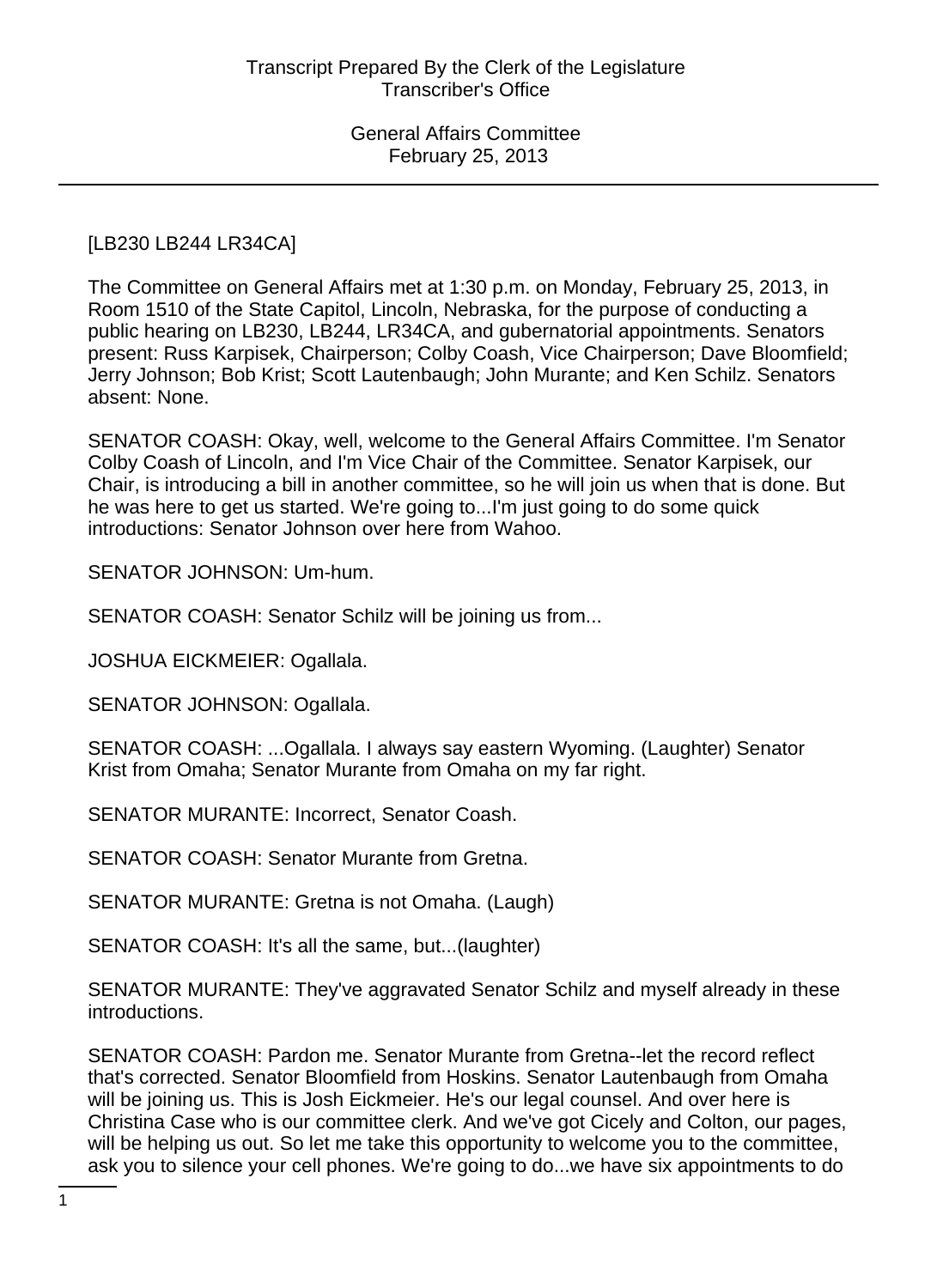first, and we're going to start with those. And then, after that, we're going to move into one hearing on an amendment and then two...a bill and a constitutional amendment. That will be the order that we'll go. After each bill or appointment we'll ask for proponents, opponents, and neutral, in that order. And if you're planning on testifying, we ask that you fill out a sheet at the back of the room and give it to Christina and sign in before you testify. If you have any handouts, make sure you give that...give enough copies for all of us. Ten should be enough. And we'll ask that all testifiers state and spell their name for the transcribers. And I think that will be it. So we're going to start with the confirmation hearings. Our first one is for Kathy LeBaron, who is not with us. But she is here via telephone. So, Kathy, can you hear us? [CONFIRMATION]

# KATHY LeBARON: Yes, I can hear fine. [CONFIRMATION]

SENATOR COASH: Okay, you are on. We'll pretend that you're sitting here. But we're going to start with you. You are a new appointment to the Nebraska Arts Council, and I'll let you...I'll give the mike to you, if you want to introduce yourself to the committee members and tell us anything that you think we ought to know. [CONFIRMATION]

KATHY LeBARON: (Exhibit 1) My name is Kathryn LeBaron. I reside in Lincoln. I'm a community volunteer and I'm also an events planner for a company, Lincoln Industries. My interest and my husband, Marc's, interest in the arts are very wide. We collect contemporary art. We sit on a number of arts-related boards. I was former president of the Sheldon Art Association. We are very active in Sheldon. We support Lux, other arts organizations, of course, Lincoln...visual and other arts organizations. Like I mentioned, we do like to travel and go to visit artists. (Inaudible) we...are a member of an international artist organization, the International Sculpture Center, which puts us into...you know, meeting and interacting with artists of various cultures, ethnic groups. We, together with another couple, own an art studio in Puerto Vallarta, Mexico, where we invite artists to come and do their work for three or four weeks at a time. Again, it's an international, ethnically diverse organization. In addition, I feel like we're very good community supporters of various organizations in Lincoln, Nebraska, and throughout the United States. We have two daughters who also live in Lincoln. I'm on a number of other boards. I'm on the University of Nebraska Foundation Board, chair of the development committee. As I mentioned, I finished the term of Sheldon Art Association. I've raised money for Child Advocacy Center, March of Dimes, just a number of various organizations. [CONFIRMATION]

SENATOR COASH: Okay, thank you very much, Kathy. We really appreciate your willingness to serve. Let me see if there are any questions from the committee members on your appointment. Kathy, I don't see any. We really appreciate you taking time to call in and give us some background on yourself so we can make a decision on your appointment. [CONFIRMATION]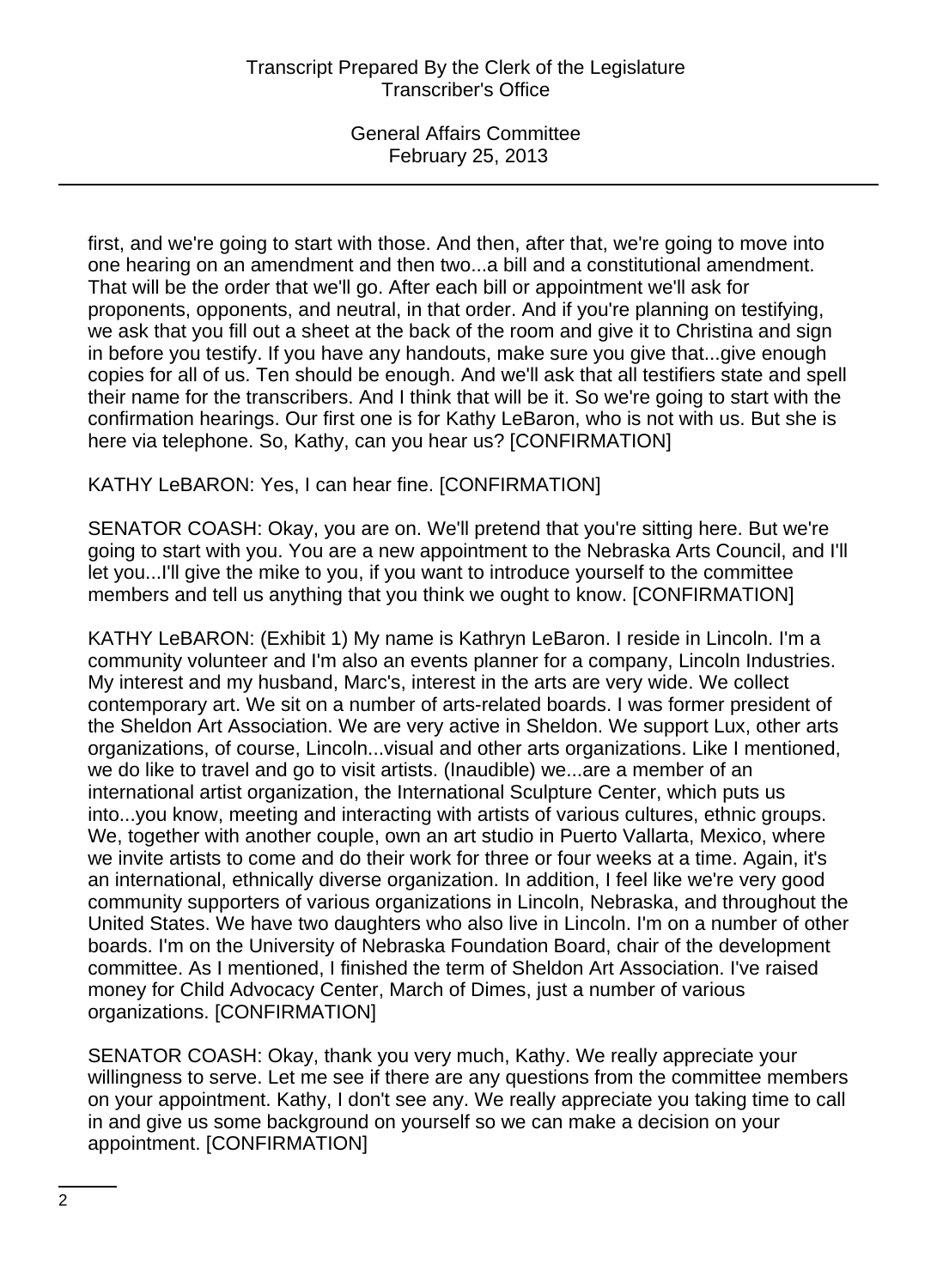KATHY LeBARON: Okay. [CONFIRMATION]

SENATOR COASH: I don't have any other questions, so we'll let you go. [CONFIRMATION]

JOSHUA EICKMEIER: Proponents. [CONFIRMATION]

KATHY LeBARON: All right. [CONFIRMATION]

JOSHUA EICKMEIER: Hold on. [CONFIRMATION]

KATHY LeBARON: Thank you very much. [CONFIRMATION]

SENATOR COASH: Kathy, can you hang on one second? We're going to see if anybody wants to testify, and then we'll... [CONFIRMATION]

KATHY LeBARON: Okay. [CONFIRMATION]

SENATOR COASH: ...before we let you go. [CONFIRMATION]

KATHY LeBARON: All right. [CONFIRMATION]

SENATOR COASH: So we're going to take any testimony as a proponent on Ms. LeBaron's appointment. Is there any testimony in opposition? Any neutral testimony? I don't see any, so I guess nobody wanted to chime in on your appointment, Kathy. So we'll let you go at this point, and we'll be in touch. Thanks again. [CONFIRMATION]

KATHY LeBARON: Thank you for your time. [CONFIRMATION]

SENATOR COASH: Take care. [CONFIRMATION]

KATHY LeBARON: Goodbye. [CONFIRMATION]

SENATOR COASH: Okay, so that's the only one we have. [CONFIRMATION]

JOSHUA EICKMEIER: Yes, the rest are here. [CONFIRMATION]

SENATOR COASH: The rest are here, right? Thank you. Thanks, Chuck. I appreciate it. We're going to move on to the next appointment, which is Helen Feller, to the State Racing Commission, which is a reappointment. Helen, come on up. Helen, you are up for reappointment to the State Racing Commission, so maybe... [CONFIRMATION]

HELEN ABBOTT FELLER: (Exhibit 2) Right. Vice Chair and members of the committee,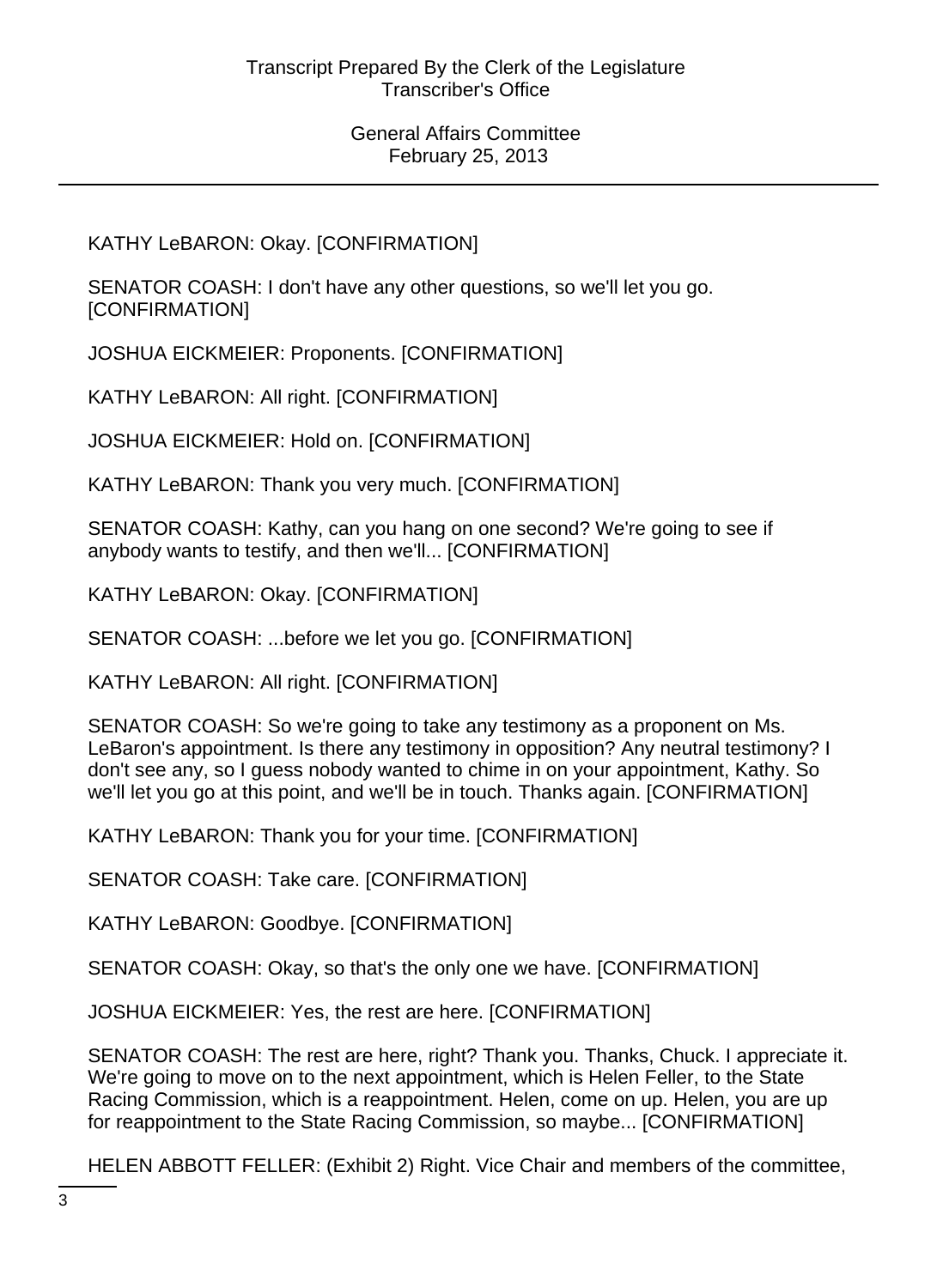my name is Helen Abbott Feller, H-e-l-e-n A-b-b-o-t-t F-e-l-l-e-r. This the third appointment I've been on the Racing Commission. I have...was pretty much raised in the racing industry. My dad was a rancher in western Nebraska and we...he raised horses all my life. And so we were at Ak-Sar-Ben when I grew up, and I continued with the managing of the stud farm and sold it and have now just racing partners and things like that. I have three kids and they're all grown now. My oldest just got married in Mexico a week ago, and my youngest is in the ag college in Lincoln, and that's here at Lincoln. And that's who I am. [CONFIRMATION]

SENATOR COASH: All right, and this is...you said this is your third appointment? [CONFIRMATION]

HELEN ABBOTT FELLER: Third appointment, yes. [CONFIRMATION]

SENATOR COASH: And you're back for more. [CONFIRMATION]

HELEN ABBOTT FELLER: Back for more. (Laugh) [CONFIRMATION]

SENATOR COASH: Very good. Thank you, Ms. Feller. We'll see if we have any questions from the committee. Senator Johnson. [CONFIRMATION]

SENATOR JOHNSON: I guess, as part of the Racing Commission, what impact does the commission have on the vitality and maintaining and developing the racing industry in Nebraska? [CONFIRMATION]

HELEN ABBOTT FELLER: Well, it's pretty much our job to promote racing and to encourage that sport in the state of Nebraska. But we basically oversee the laws and enforce the rules on the participants. [CONFIRMATION]

SENATOR JOHNSON: So you're more regulatory, from the law standpoint, versus promotion. [CONFIRMATION]

HELEN ABBOTT FELLER: Yes, more regulatory. It actually...it used to be where we could not participate. But we actually put a bill in a couple years ago, and we expanded the commission and made it able for us to participate with horse ownership, which was good, because it got people involved that knew what was going on in the industry. So that was a good thing. The bad thing is our racing isn't looking very healthy, and it doesn't...we need a lot more. The situation is antiquated. I mean, it's really hard for racing. We used to have the whole dollar, and now we have to share that dollar. And so people like instant gratification, so we have lost a lot of people to Iowa, to the casinos, and things like that. So we've lost our punch. [CONFIRMATION]

SENATOR JOHNSON: Okay, thank you. [CONFIRMATION]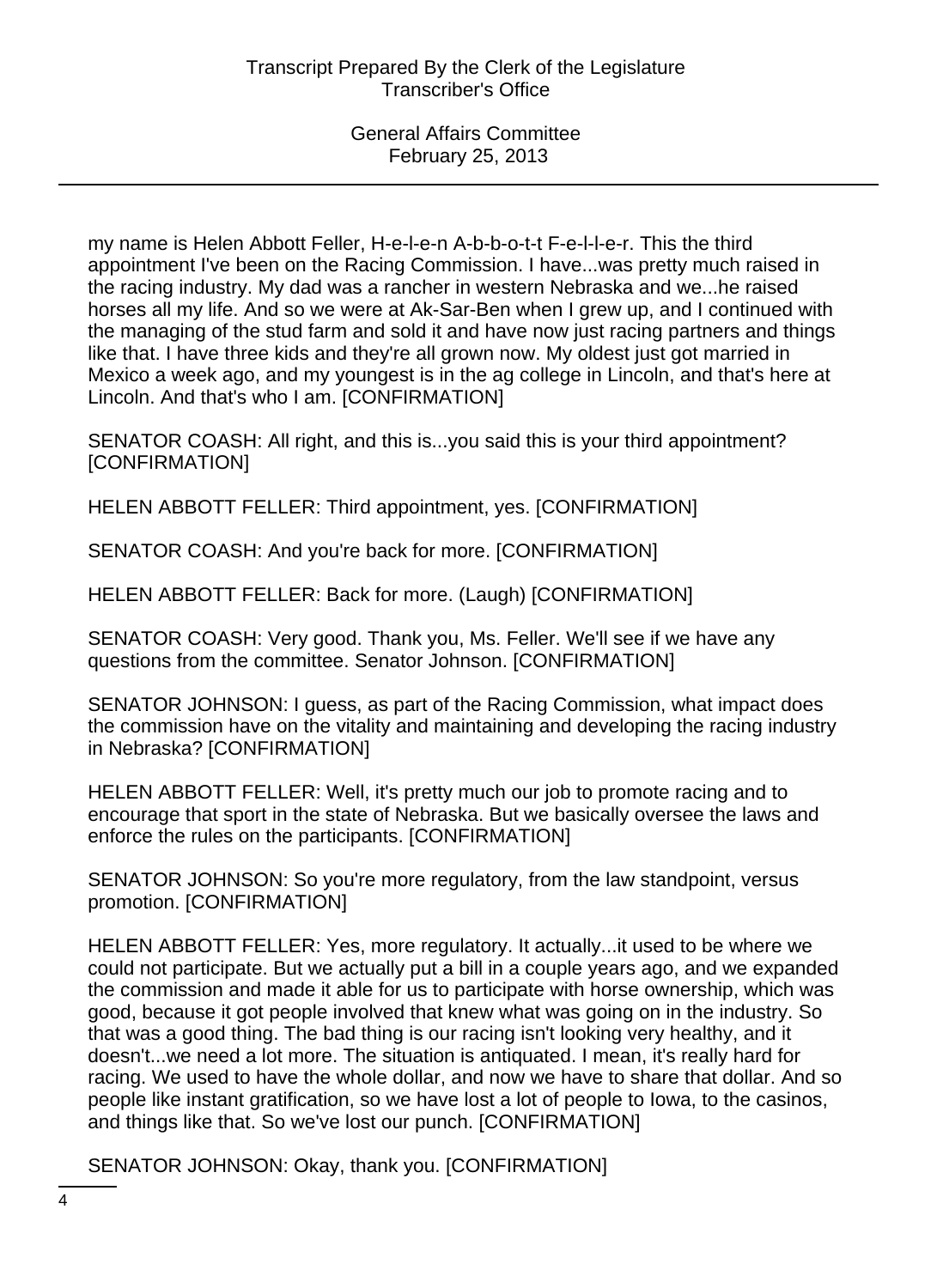SENATOR COASH: Thank you, Senator Johnson. Any other questions for Ms. Feller? I don't see any. Thanks for coming down and giving us...and for being willing to serve again. [CONFIRMATION]

HELEN ABBOTT FELLER: Yes, thank you. [CONFIRMATION]

SENATOR COASH: Thank you very much. Senator Schilz has joined us. Senator Schilz is from eastern...no, Ogallala. Sorry. (Laugh) I said that earlier and nobody thought it was funny but me. (Laughter) We'll now move on to the... [CONFIRMATION]

JOSHUA EICKMEIER: Should you ask if anyone else wants to... [CONFIRMATION]

SENATOR COASH: Oh, sorry. Thank you. Are there...is anybody here to testify in support of Ms. Feller's reappointment? Is anybody here to testify in opposition? Any neutral testifiers? Seeing none, we'll close the hearing on Ms. Feller's appointment and move on to the hearing for Mr. John Hiller, reappointment to the State Electrical Board. Welcome, Mr. Hiller. [CONFIRMATION]

JOHN HILLER: (Exhibit 3) Thank you. My name is John Hiller, J-o-h-n H-i-l-l-e-r. This is a reappointment. I've served one term on the State Electrical Board. I am a second-generation of managing Hiller Company, so I grew up in the industry. I've been a Nebraska state electrical contractor/license holder since 1987. And I think I could go more if you want. I'm married and have three kids, grandkids, and my son is in the business now, too, so. [CONFIRMATION]

SENATOR COASH: All right, thank you, Mr. Hiller. I'll start. Where are we...which code book are we using for this? [CONFIRMATION]

JOHN HILLER: 2011. [CONFIRMATION]

SENATOR COASH: Two thousand eleven, which we updated last... [CONFIRMATION]

JOHN HILLER: I believe it was two years...about a year ago, yes, and... [CONFIRMATION]

SENATOR COASH: About a year ago? [CONFIRMATION]

JOHN HILLER: Yeah. [CONFIRMATION]

SENATOR COASH: When is the new national... [CONFIRMATION]

JOHN HILLER: Two thousand fourteen will be coming out late this year, and it probably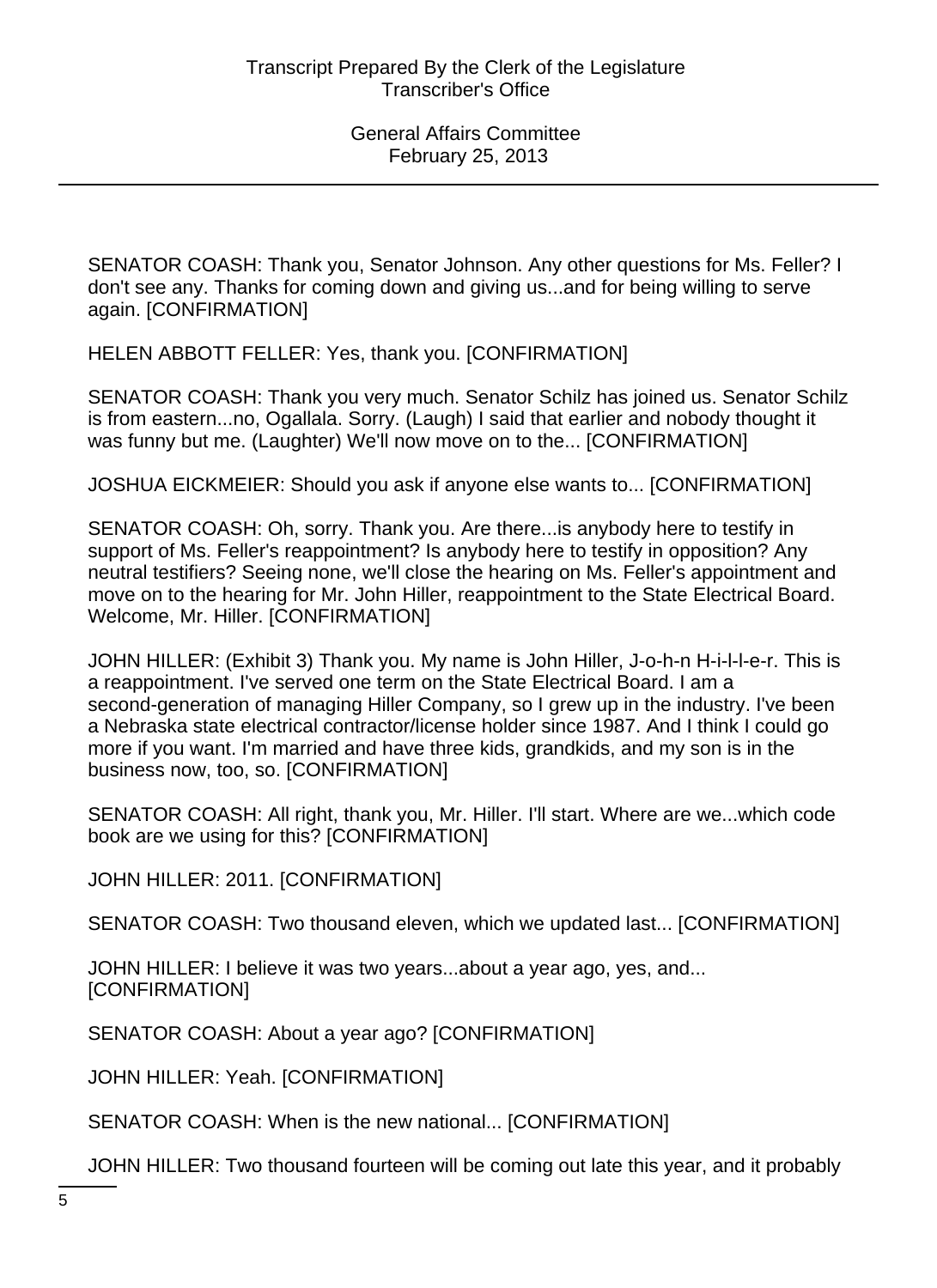will be...we'll be discussing that on the Electrical Board, if I'm approved, but to see if that's the direction we'll go. Probably will ask for that to become... [CONFIRMATION]

SENATOR COASH: Okay, so you haven't seen the 2014 just yet? [CONFIRMATION]

JOHN HILLER: We have not seen the 2014. It won't be available to us to look at until, probably, September. There are some, you know, issues that we're aware of that are coming up, but we don't really know the final writing yet, so. [CONFIRMATION]

SENATOR COASH: Okay, all right. How many members on the Electrical Board? [CONFIRMATION]

JOHN HILLER: I'm going to have to go around the room here. One, two, three. I believe there's seven. [CONFIRMATION]

\_\_\_\_\_\_\_\_\_\_\_\_\_\_: Seven. [CONFIRMATION]

JOHN HILLER: Seven. [CONFIRMATION]

SENATOR COASH: Seven, okay. All right, very good. Thank you, Mr. Hiller. We'll see if we have any questions for you. Seeing none, thanks for coming down. [CONFIRMATION]

JOHN HILLER: Thank you very much. [CONFIRMATION]

SENATOR COASH: We really appreciate your willingness to serve. [CONFIRMATION]

JOHN HILLER: Thank you. [CONFIRMATION]

SENATOR COASH: Appreciate it. Is there anybody here as a proponent on Mr. Hiller's appointment? Is anyone here as an opponent? Sometimes, people get up, and I don't know if they need...anyone here neutral? Seeing none, thank you, Mr. Hiller. Senator Krist has joined us from Omaha. [CONFIRMATION]

SENATOR KRIST: Hello. [CONFIRMATION]

SENATOR COASH: Thank you very much. Okay, we'll move on from...to the next, which is Patrick Drickey, which is a new appointment to the Nebraska Arts Council. Did I say your name right? [CONFIRMATION]

PATRICK DRICKEY: You did. [CONFIRMATION]

SENATOR COASH: Oh, good. Welcome, Mr. Drickey. You are a new appointment, so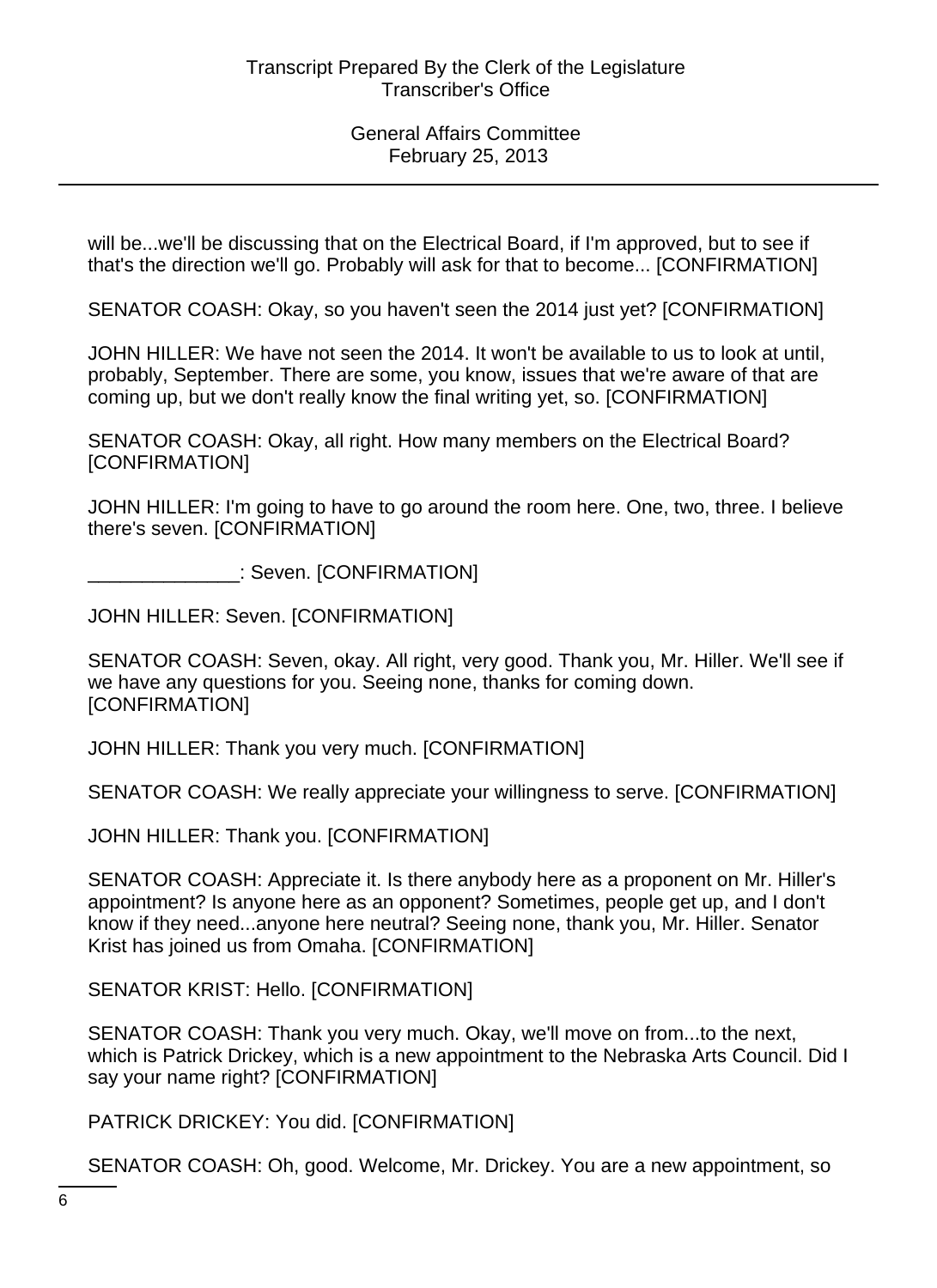none of us have had a chance...opportunity to meet you. So why don't you start by giving us your name and a little bit about your background. [CONFIRMATION]

PATRICK DRICKEY: (Exhibits 4 and 5) Patrick Drickey, D-r-i-c-k-e-y. I reside in Omaha with my wife, Karen. She's here today too. I'm both excited and flattered to be here today: excited because I've spent my entire career up to this point involved in one way or the other with the creation, marketing, and dissemination of art; and flattered because I've been nominated for this honor, a sacred trust, if you will, to help the citizens of this great state further develop the roles art plays in our daily lives, especially in the education of our youth. I believe in art both as a powerful creative outlet for the artist and as a tool to help each and every one of us better understand ourselves and the world in which we live. I've brought as evidence of this belief my biography from a book I recently published, Green Glory. It's a book dedicated to the venues of the...where the majors in golf have been held and kind of a testament to being able to work within a committee environment, pulling together the governing bodies for approval to publish this book, including the RNA (phonetic) in Scotland, so. I'd also note that beside me is my wife. She has recently retired from OPS, where she was a Buffett Award-winning art teacher at Bryan Senior High School, so. [CONFIRMATION]

SENATOR COASH: Anything else? [CONFIRMATION]

PATRICK DRICKEY: That's... [CONFIRMATION]

SENATOR COASH: All right, we'll see if we have any... [CONFIRMATION]

PATRICK DRICKEY: I guess... [CONFIRMATION]

SENATOR COASH: We'll see if we have any questions for you, Mr. Drickey. [CONFIRMATION]

PATRICK DRICKEY: Okay. [CONFIRMATION]

SENATOR COASH: Senator Krist. [CONFIRMATION]

SENATOR KRIST: I can say I'm pretty envious of the places you've been able to go in taking a photographer...or for your photos. But I guess what I'd like to point out is that every time I...early on in my career here in the Legislature, when I'd say, Bob Krist, they'd say, the photographer? And I'd say, no, I wish though I was. [CONFIRMATION]

PATRICK DRICKEY: I wish. (Laugh) [CONFIRMATION]

SENATOR KRIST: Yeah, absolutely. I've seen some of your work. It's beautiful. So welcome. [CONFIRMATION]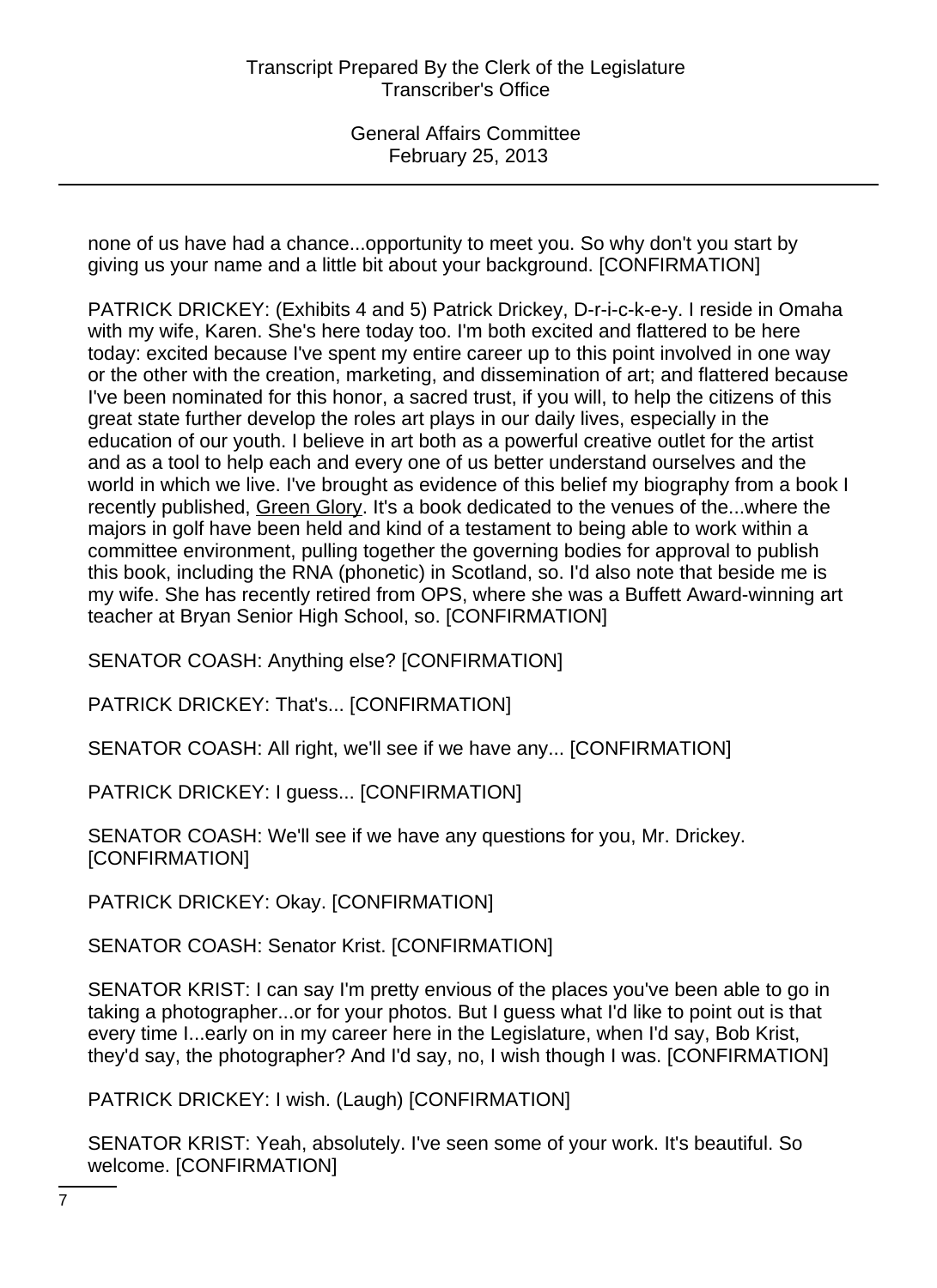PATRICK DRICKEY: Thank you, thank you. [CONFIRMATION]

SENATOR COASH: Thank you, Senator Krist. Any other questions for Mr. Drickey? I don't see any. Really appreciate you coming down and introducing yourself to the committee. [CONFIRMATION]

PATRICK DRICKEY: Thank you. [CONFIRMATION]

SENATOR COASH: Okay, at this time we'll take any proponent testimony on Mr. Drickey's appointment. Any opponent testimony? Seeing none, any neutral testimony? All right, seeing none on that as well, we will close the hearing on the appointment of Mr. Drickey and move on to Sherry McClymont, who is also a new appointment to the Nebraska Arts Council. Sherry is here. Welcome. [CONFIRMATION]

SHERRY McCLYMONT: (Exhibit 6) Thank you. I'm Sherry McClymont, S-h-e-r-r-y M-c-C-l-y-m-o-n-t. Excuse me. I'm from Holdrege. And art has always been my passion, and it's what I do for pleasure and for fun. It was the reason I had a graphic design business for many years. I've been on the Holdrege Housing Authority Board for 25 years, and we did...we've done a lot of things in Holdrege, working, finding grants, and working for affordable housing and that sort of thing. I've been on the Nebraska Prairie Museum Board for nine years. During that time, one of the best things that happened is we were able to get a gallery with the art of Thomas Naegele, who was a POW during World War II, and he came and he helped design and create his gallery there. When I was on the Friends of the Lied Board, I was The Lieder editor, and that was a really fun, enjoyable time in my life to meet people and to help promote the Lied. And it was the first time I came to understand that all of the state of Nebraska is underserved, in terms of art. And I was particularly excited by their outreach to the state of Nebraska and the programs and the wonderful benefits that outstate Nebraska was able to experience--and the children--because of that. I have also been on the session--they said I do should this--of our church, and that helps me to understand how to work with lots of different people and try and make things happen, in spite of different feelings. I'm so proud to be nominated to this, and art has always and will always be important in my life. [CONFIRMATION]

SENATOR COASH: All right. Thank you very much, Ms. McClymont. We'll see if we have any questions for you from the committee. Seeing none, we really appreciate your willingness to serve and coming down here and telling us a little bit about yourself. [CONFIRMATION]

SHERRY McCLYMONT: Thank you. [CONFIRMATION]

SENATOR COASH: Thank you very much. Is anyone here to testify in support of Ms.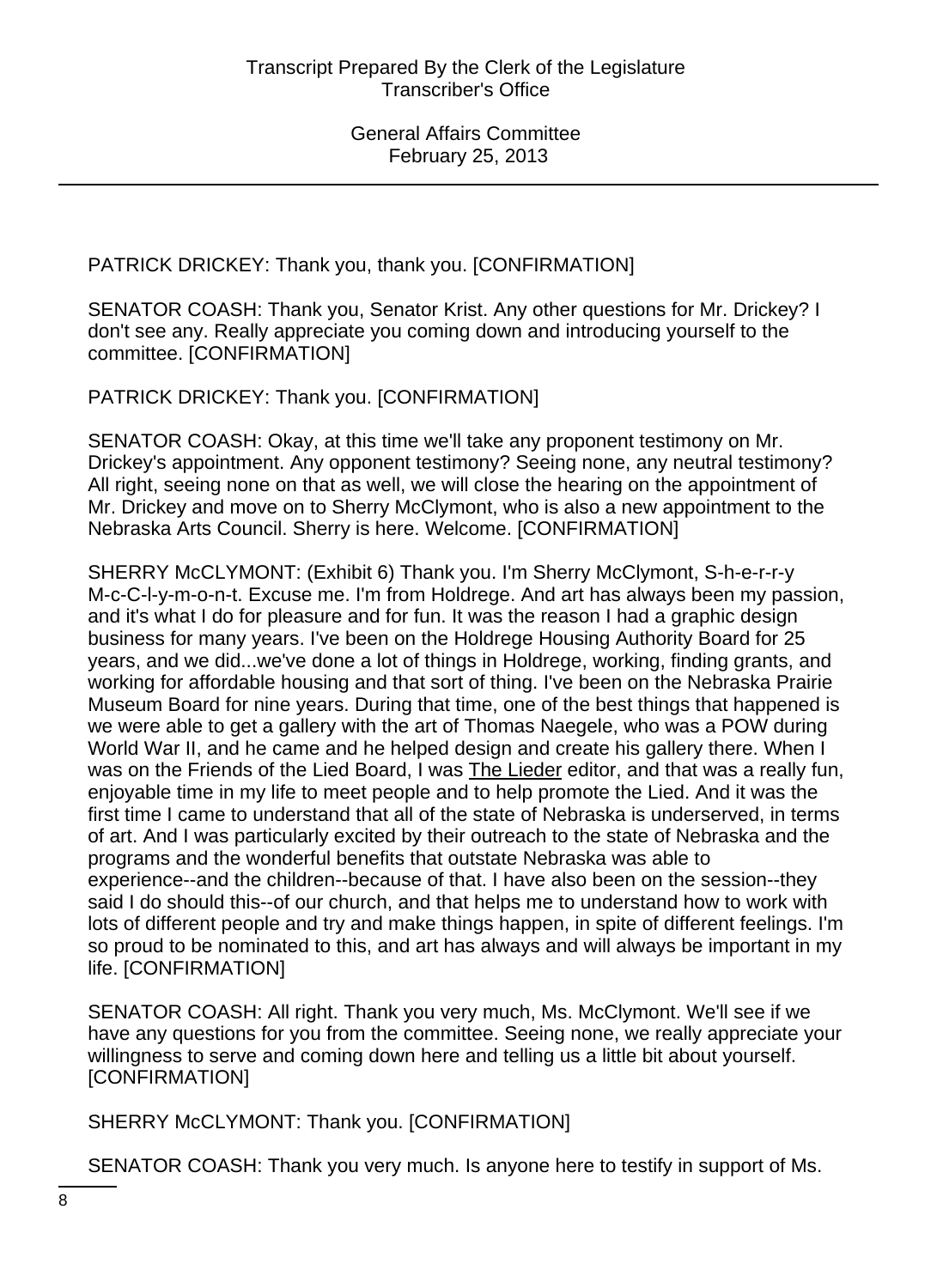McClymont's appointment? Seeing none, anyone here to testify in opposition? Anyone here to testify neutral? Seeing none, we'll close the hearing on Ms. McClymont's appointment and go to the last one, and I'll turn it back over to the boss. [CONFIRMATION]

SENATOR KARPISEK: Go ahead. [CONFIRMATION]

SENATOR COASH: Or I'll keep going. All right, we'll go to Ms. O'Keefe. Welcome. You are here for reappointment to the Nebraska Arts Council. [CONFIRMATION]

STEPHANIE METZ O'KEEFE: That's correct. [CONFIRMATION]

SENATOR COASH: Well, welcome. [CONFIRMATION]

STEPHANIE METZ O'KEEFE: (Exhibit 7) I'm Stephanie Metz O'Keefe, S-t-e-p-h-a-n-i-e. And O'Keefe is O-'-K-e-e-f-e. And I've thoroughly enjoyed my first term with the Nebraska Arts Council and looking forward and honored to be asked to be on a second term. I come to this board from a little different background. I'm in the passenger elevator and escalator business. I'm a taxpayer. And I love all of the things that Mr. Drickey so eloquently described, and I'm...I like to make sure that the money that's generated by our hard-earning, hardworking taxpayers is well stewarded in the Arts Council. I have one daughter, Erin Busch. She's an attorney with the Baird Holm law firm in Omaha. And that's my deal. [CONFIRMATION]

SENATOR COASH: Thank you, Ms. O'Keefe. What would you say has been...this is...you're just completing your first term on the Arts Council? [CONFIRMATION]

STEPHANIE METZ O'KEEFE: Um-hum. [CONFIRMATION]

SENATOR COASH: Can you tell the committee, kind of, what a couple of the initiatives that the Arts Council has taken on during your term, so that we can get kind of an idea of what the Arts Council has been doing? [CONFIRMATION]

STEPHANIE METZ O'KEEFE: Okay, I'd like to go at that from several different angles. First of all, I would like to strongly compliment the management of the Arts Council for their strong management. And they...the organization is very well-managed, and there is so much attention to financial detail and ways to cut dollars and even down to pennies. They are really doing a terrific job with taxpayer money. So a lot of the initiatives they've gone...in the three years I've been there, we've gone from being a papered organization to paperless, again, to save money even on paper. In terms of the panels, when we do our panels, again, we're no longer sent reams of paper with all of the credentials and programs that all of the artists...for example, artists in residence come, and they have to show us what they've done and, of course, it's all on paper. It's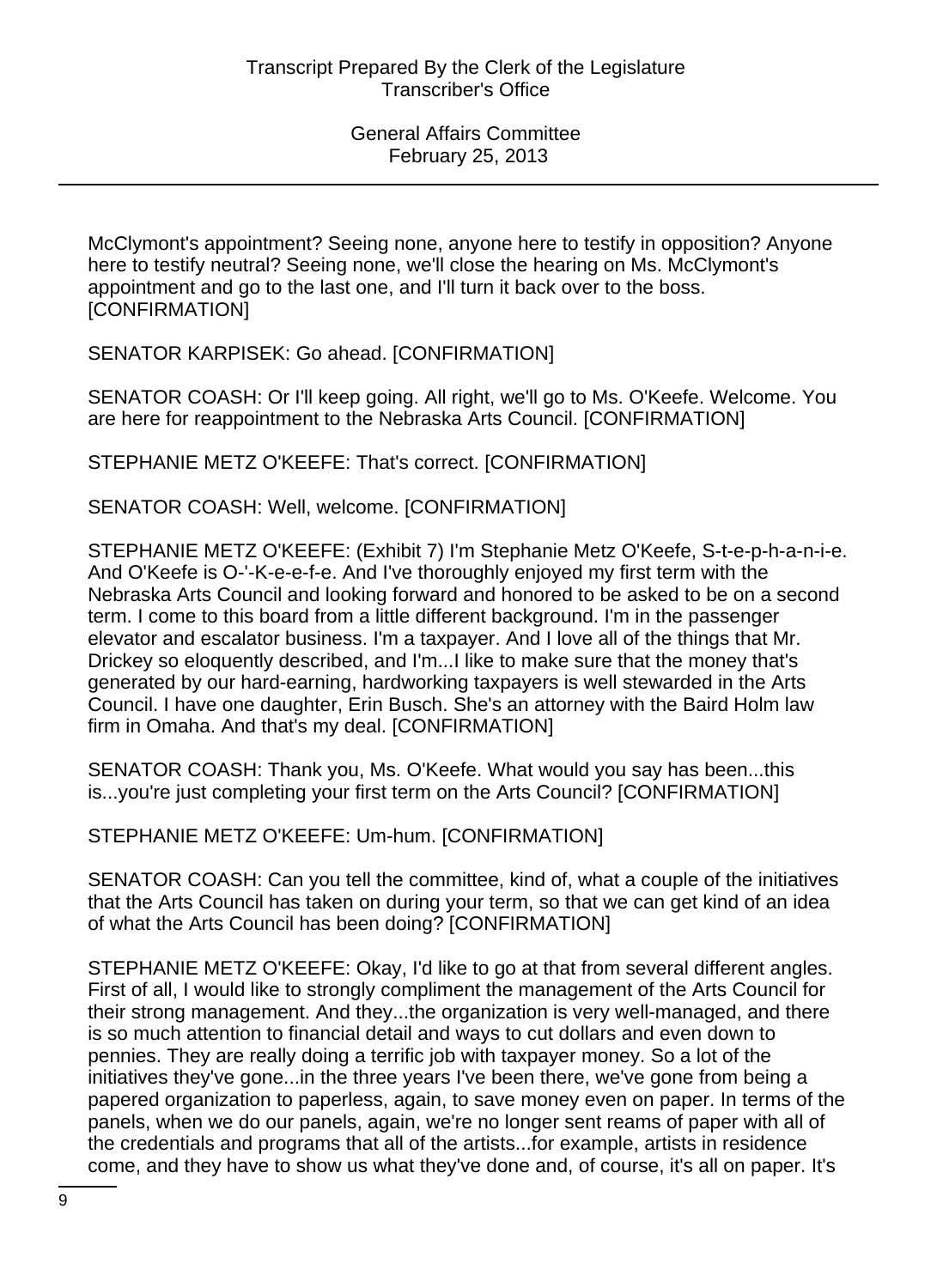no longer on paper. It's in the computer, and we've all learned to be a little more technically savvy. But so that's been a terrific initiative that they've done. And then, on the arts side, you have to be worthy to be selected by the Arts Council for funding. Not everyone is. It's not a rubber-stamp operation by any means. Not everyone is selected. So that's what I would say is...are two initiative areas that are very... [CONFIRMATION]

SENATOR COASH: Very good. Thank you for that. Any other questions for Ms. O'Keefe? Senator Bloomfield. [CONFIRMATION]

SENATOR BLOOMFIELD: Thank you, Senator Coash. The question was asked earlier, how many people serve on that committee? And I'm going to ask you the same question, ma'am. [CONFIRMATION]

STEPHANIE METZ O'KEEFE: On the Arts Council committee or on a panel? Just on our committee? [CONFIRMATION]

SENATOR BLOOMFIELD: Yeah. [CONFIRMATION]

STEPHANIE METZ O'KEEFE: I don't know. [CONFIRMATION]

SENATOR BLOOMFIELD: Okay, that's fine, that's fine. [CONFIRMATION]

STEPHANIE METZ O'KEEFE: And there's... [CONFIRMATION]

\_\_\_\_\_\_\_\_\_\_\_\_\_\_\_\_\_: It depends on the number of grants we have; otherwise, the council is 15 people. [CONFIRMATION]

STEPHANIE METZ O'KEEFE: The council is 15. [CONFIRMATION]

SENATOR BLOOMFIELD: Okay, thank you. [CONFIRMATION]

SENATOR COASH: Thank you, Senator Bloomfield. Any other questions for Ms. O'Keefe? Seeing none. We appreciate your willingness to continue to serve on the council, very much appreciate it. [CONFIRMATION]

STEPHANIE METZ O'KEEFE: Thank you. [CONFIRMATION]

SENATOR COASH: Is anyone here to testify in support of this appointment? Anyone here to testify in opposition of the appointment? Anyone here in a neutral capacity? Seeing none, we'll close the appointment on Ms. O'Keefe. We thank you for your time coming down today. So that will wrap up our committee appointments for today. And so now we are going to move on to a hearing on AM249 to LB230, which is a bill we heard earlier this session, and Senator Karpisek is going to introduce this amendment. We're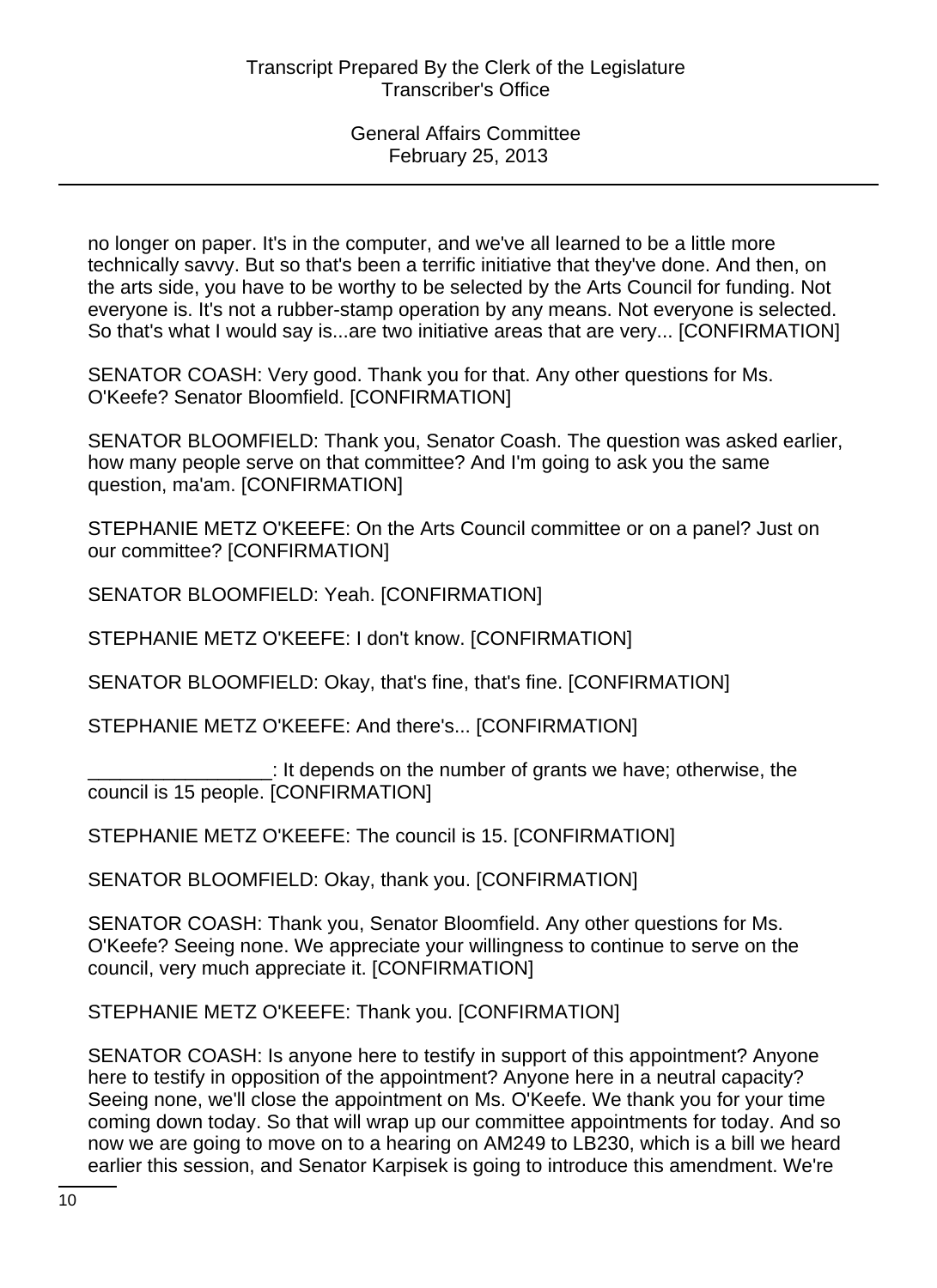doing this...the amendment is different enough from the original bill that we decided to have another public hearing and get some more input on that. And so we will treat this amendment just like we do a regular bill and, following Senator Karpisek's introduction, we'll take testimony in support and opposition and neutral on that as well. So with that, Senator Karpisek, you are recognized to open on AM249 to LB230. [LB230]

SENATOR KARPISEK: Thank you, Senator Coash and members of the committee. For the record, my name is Russ Karpisek, R-u-s-s K-a-r-p-i-s-e-k, and I represent the 32nd Legislative District. As Senator Coash said, this amendment changes the bill enough that I felt that we should have another hearing on it. Would we have had to? Maybe not, but I think this is the right way to go to make sure that everyone has a chance to come to the table and tell us what they think about it. AM249 represents the changes suggested by out-of-state retailers who were concerned that LB230 was too restrictive. However, since AM249 was filed and notice of hearing was given, my office received additional comments and concerns from, primarily, the wine industry. In an attempt to work with and find compromise, I have offered the following changes which can be found in AM357. AM249 basically incorporates portions of the Virginia law that was suggested at the last hearing by a testifier as an acceptable alternative to LB230. This is what the amendment does: Instead of any person being able to get a direct shipper's license, only manufacturers--Section 1(4)--and retailers--Section 1(5)--could. This change tightens up the language and provides predictability and consistency for the Liquor Control Commission in regulating who has a direct shipper's license. Section 1(7) outlines the application requirements for a direct shipper's license, including the brands of alcoholic liquor that they intend to ship. The notification requirement will only apply to manufacturers: (a) that they will have to agree to file reports and pay taxes; (b) agree to allow commission agents to examine their records; (c) violation may result in a license suspension, cancellation, or revocation; (d) notify the commission of any license violations in other states; and (e) requires that manufacturers notify any Nebraska wholesaler if they intend to ship in the same products. This change would provide the Liquor Control Commission with the information it needs to evaluate the application and regulate the products coming into Nebraska. Section 1(8): An agent must demonstrate that the manufacturer or wholesaler has authorized the agent to ship the product. This section will be removed, as it was deemed unnecessary. Section 1(9) requirements once license is granted: (a) manufacturers can only ship the brands listed on the application; (b) licensed can only ship alcoholic liquor that they own; (c) licensee can only ship alcoholic liquor that is registered with the federal Alcohol and Tobacco Tax and Trade Bureau; (d) licensee cannot ship produces that the manufacturers or local wholesalers have agreed not to carry; (e) licensee cannot ship more than nine liters per month and only for private consumption, not for resale; (f) licensee must use an approved common carrier to ship their products; (i) the common carrier must verify the recipient is at least 21 years old; (ii) the recipient must sign for the alcoholic liquor; (iii) common carrier agrees to submit information to the Liquor Control Commission when requested; the packaging must clearly read, sorry, CONTAINS ALCOHOLIC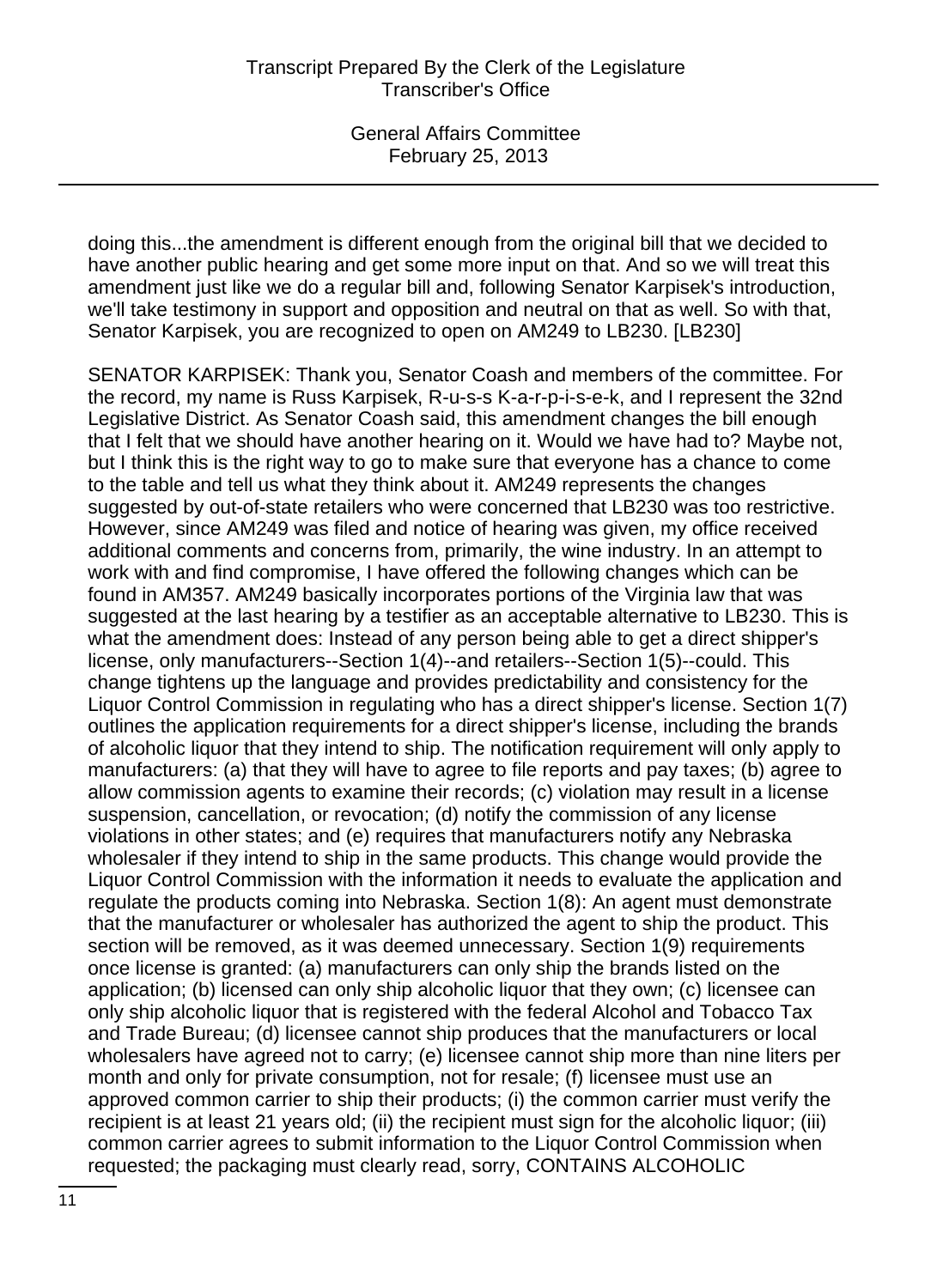General Affairs Committee February 25, 2013

BEVERAGES, SIGNATURE OF PERSON AT LEAST 21 YEARS OF AGE REQUIRED FOR DELIVERY; delivery to a minor is a violation and the common carrier is liable. This change places requirements on the licensee regarding what they can ship and how they can ship it. Section 1(9) requires that both Nebraska excise and sales tax be paid on alcoholic liquor shipped into the state. It also requires any political subdivision's sales tax also be paid. Omitting this in the original amendment was an oversight that was caught by the League of Nebraska Municipalities. This change establishes a nexus, allowing the Department of Revenue the ability to track down and collect any delinquent taxes. It is my understanding that all those opposed to the regular bill at the first hearing are now either in support or neutral with these changes. I would urge the committee to move this compromise to General File. Again, we are after the taxes. We all know what we deal with on budget. We're talking about taxes. People shipping into the state would have to make sure that the people are 21 who are getting it, pay their taxes, tell the people here what they're shipping in so we know what's coming in. In my opinion, this just treats everyone the same that's either here or is shipping in under a shipper's license currently. And I'd be glad to try to answer any questions if you have any. [LB230]

SENATOR COASH: Than you, Senator Karpisek. Senator, was there a fiscal note on the original bill? [LB230]

SENATOR KARPISEK: You know, I don't recall. [LB230]

SENATOR KRIST: It's \$1,500. [LB230]

SENATOR COASH: It's right there. There was a \$1,500 estimate, okay. [LB230]

SENATOR KARPISEK: There was, sorry, I knew that. [LB230]

SENATOR COASH: We've got...Do you know what this amendment will do to that fiscal note? [LB230]

SENATOR KARPISEK: I don't, Senator. They will...as I understand it, if we move this bill, then they would provide a new fiscal note. But they won't usually just give you new fiscal notes with every time you amend, which I can understand. [LB230]

SENATOR COASH: Amend it, makes sense. Okay. [LB230]

SENATOR KARPISEK: And from what I understand, that \$1,500 is what they think that we would lose, people who wouldn't ship into the state, because of this. And that's \$500 for each one, so. [LB230]

SENATOR COASH: And that \$500, if three is the guess, tell me where that \$500 goes. [LB230]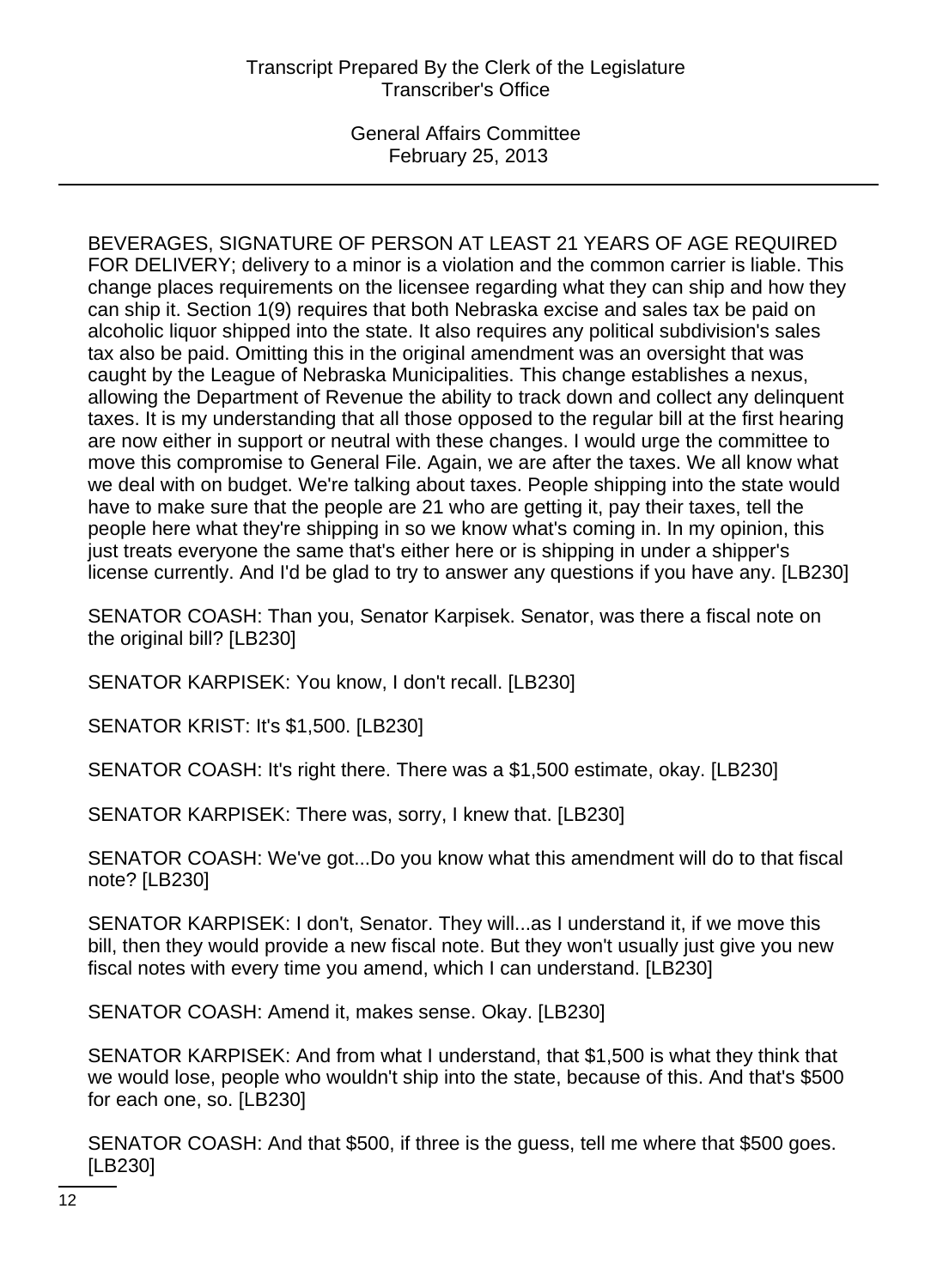SENATOR KARPISEK: It goes to the Nebraska Wine (sic--Winery) and Grape Growers account where they advertise, promote their industry. And I'm sure someone will be here to tell us more about that. We did that a while back to try to help the Nebraska industry. [LB230]

SENATOR COASH: Do you know--and if you don't, I'm sure, a testifier will--how much...what percentage does that \$1,500...would that \$1,500 represent of their total budget? Are we... [LB230]

SENATOR KARPISEK: I think we have 269 or 289 right now, so I think it's... [LB230]

SENATOR COASH: Two hundred eighty-nine shipping licenses or...? [LB230]

SENATOR KARPISEK: Licenses, right. I think we figured it's about \$140,000 a year, currently, so roughly 1 percent. [LB230]

SENATOR COASH: Okay, thank you, Senator Karpisek. Senator Krist. [LB230]

SENATOR KRIST: I'm going to go to the fiscal note again just to make a point. We did remove the sunset from that reinvestment account. So they are allowed to reinvest and advertise and do that, and we left it alone. It's...I don't remember the exact amount, but I see somebody in the audience who probably will. We did that last year. Point being though: This fiscal note is based upon reduction in shipping. What your amendment seemed to do is allow for legitimate shippers to come in, so that particular portion of revenue should be flip-flopped in some way. [LB230]

SENATOR KARPISEK: We would hope so. [LB230]

SENATOR KRIST: Okay. [LB230]

SENATOR KARPISEK: Again, this is based off the Virginia law. We have tried to see, when they instituted this, what their numbers did at that time. Maybe someone behind me will have that. I did not have any information on that as of when I opened. [LB230]

SENATOR KRIST: Thank you, Chair. [LB230]

SENATOR KARPISEK: Thank you, Senator Krist. [LB230]

SENATOR COASH: Thank you, Senator Krist. Any other questions for Senator Karpisek? Seeing none, we will now move to proponent testimony on this amendment. I guess we'll start with Hobie. Come on up. [LB230]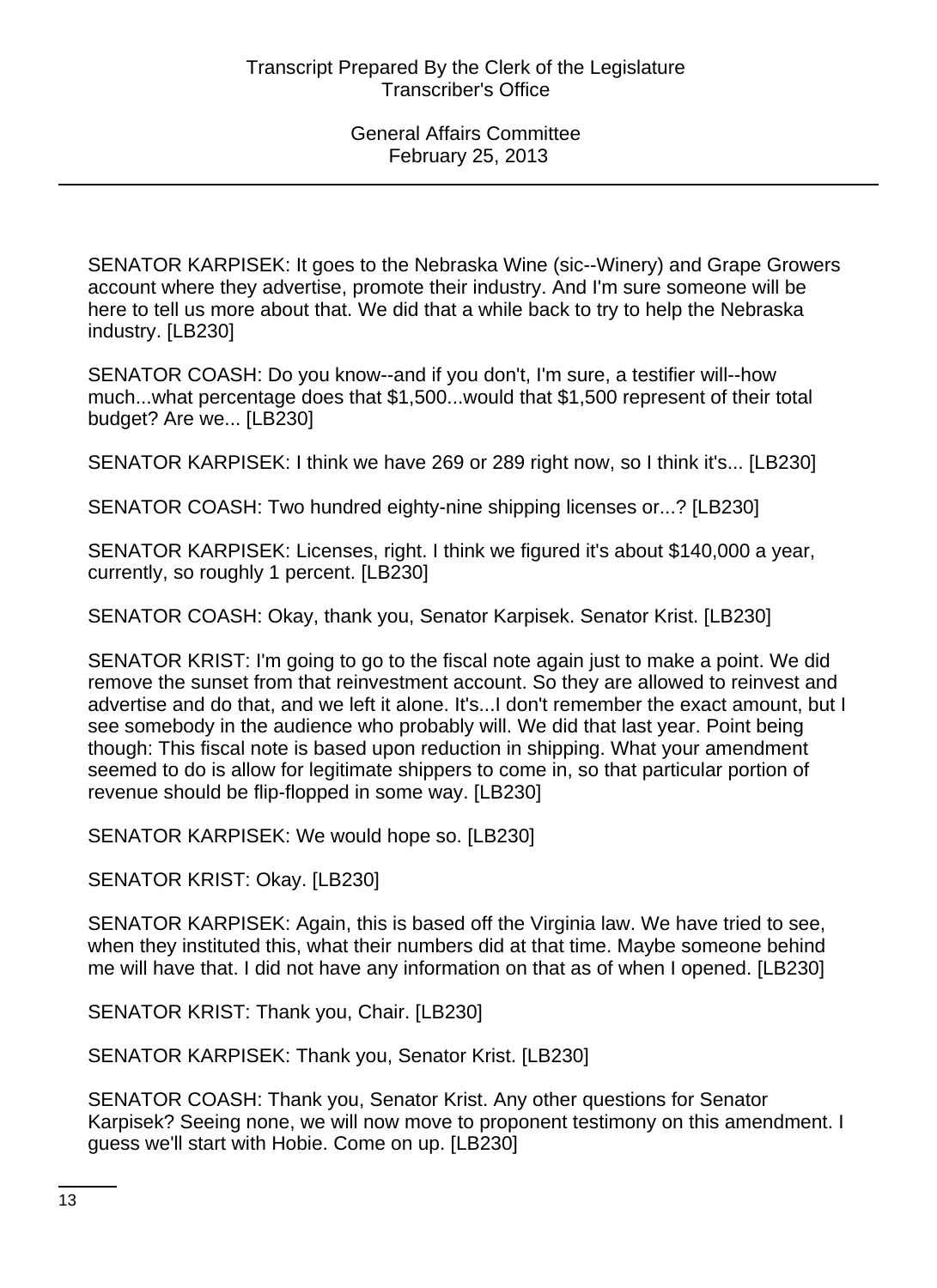General Affairs Committee February 25, 2013

HOBIE RUPE: (Exhibit 8) Good afternoon, Senators. Once again, my name is Hobie Rupe. I'm the executive director of the Nebraska Liquor Control Commission. I guess I'll try to go through some of the things and maybe answer some of the questions as they come up. As you're aware from the first hearing, you know, the commission felt it was important to bring this back up to the committee's attention. We were one of the first states to do a direct shipping law. And the more I'm looking back at it, actually, we started doing it in the '90s is when we first started to bring our toe into it. And in a lot of ways, you know, we were trailblazers and, pretty much, had any person, which was--how should I phrase it?--we didn't contemplate the size of the Internet and how much commerce would be done now, here, in 2013. And so what we've done, after the first hearing, is I reached out as well to some of the...and the people who are in opposition said, okay, we need...you agree we need to update our law, and who's got, sort of, one of the state-of-the-art ones? They directed me to Virginia, North Dakota, a couple of other ones, and Virginia was the one we looked at. And it does a couple things where I think is really good, I mean. And any time we look at a bill, I always end up going back to the statutes and going through the statement of policy because that's sort of what guides our actions as a commission. And it comes from the Legislature. And the first out of the four things in the statement of policy is the clear policy of the Legislature to regulate the transportation or importation of alcoholic liquor into the state when such alcoholic liquor is intended for delivery or use within the state. The change is here, by going from any person to limiting it to a wholesaler. And how are they going to prove they're a wholesaler? They're going to have to...or, I'm sorry, manufacturers. They're going to have to give us proof of their TTB documentation. We've been doing that through policy anyway, but this will put it in...codify in statute that, if you're a manufacturer, you need to have a legitimate or an importer...a legitimate TTB, Trade and Tax Bureau, DSP. They're going to have that information, so we're going to know that their license has been vetted by the feds. We are talking about the on-line retailers. They're going to be...you'll have to be a licensee in the state they're domiciled, so they're going to be vetted by that different state. Now different states have different criteria, but they're going to go through the process, they're going to have to get licensee in good standing, so we know that we're actually dealing with bona fide licensees in other parts of the...outside of Nebraska are going to be holding these licenses. The second purpose of the act is to promote adequate economic and efficient service by licensees selling alcoholic liquor within the state of Nebraska without unjust or undue discrimination, preference, or advantage. The excise tax has been paid by, already, who has the S1. But the sales tax are...have generally been the responsibility and the requirement of the final consumer. In other words, if I'm going to order a case of wine, I'm technically responsible for the payment of the sales tax. I'm not going to cast aspersions on anybody, but I'm not sure that the Department of Revenue is getting a lot of that taxes. What this does: It levels the playing field. The same bottle...the same tax that is going to be available for me if I buy a case from on-line or buy a case at the local Hy-Vee. I'm going to be paying the same tax, depending on where I'm domiciled at. And so from our perspective, it levels the playing field, and that's really what the commission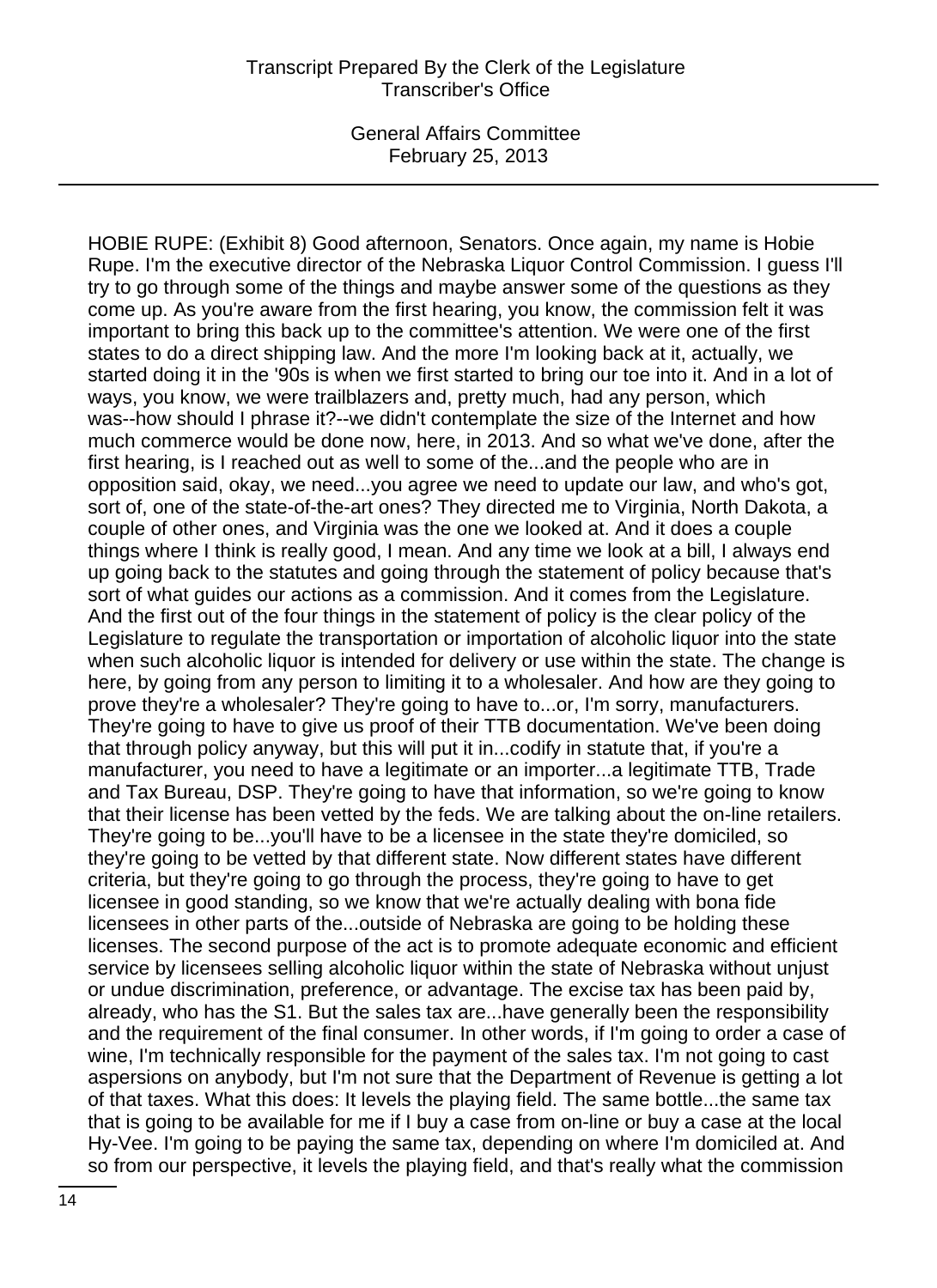General Affairs Committee February 25, 2013

looks at. I don't think the industries on the wholesale side are 100 percent satisfied with this bill. They think...they generally like it. I'm not sure that the on-line retailers are 100 percent satisfied, but they generally like it, which means that's the sweet spot for me as a regulator. You know, if I've got both of them mostly liking it but not really liking everything about it, that's probably where we should be at. And from our perspective, I look at making sure that it's a level playing field. The sales tax permit or the collection of sales tax will level the playing field. And we have not yet been asked to do a fiscal note, Senator Krist, to your expansion...to your earlier question. I anticipate that we will probably have to work with Department of Revenue to try...because, you have to remember, excise tax, we collect it based on a gallon of wine, 95 cents per gallon. That gallon of wine can be being sold at \$1 a gallon or \$100 a gallon; the excise tax is the same. The sales tax is based upon the value of the wine, so we'll have to work with the Department of Revenue to actually get an idea. So I actually...my thoughts would be that that fiscal note would actually increase because we're going to be collecting taxes that we haven't collected already. The third, sort of, mission of the commission is to generate revenue by imposing an excise tax upon alcoholic liquor. We already do that. We collect that. This is going to make it easier and, also, make sure that bona fide operators have it in other states, that we're actually dealing with people and not just any person. And the fourth is: promote the health, safety, and welfare of the state and encourage temperance in consumption of alcoholic liquor by sound and careful control and consumption of the manufacture, distribution, and sale of alcoholic liquor. I think a big part of that is a permit to the bona fide...they'll be giving it to bona fide deliverers. The requirements that, you know...and let's be honest, those requirements are pretty much the industry standard nationwide. You know, it must be 21. They must be signed for. "It contains alcoholic liquor" must be stamped. That is sort of what is the industry standard. And they're probably already coming in that way because, you know, they're going to ship to where they do. This is going to make it a requirement that they do it so, overall, I think this is a very good...the amendments to the bill. I really want to thank everybody. I was involved, sort of, as the, as I said, the regulator, so I was sort of looking at it...how are we...how is it going to make our job to do our mission more efficiently and more effectively? I believe the amendments and the amendment to the amendment should do that. And I'd be happy to answer any questions. [LB230]

SENATOR COASH: Thank you, Hobie. Senator Krist has a question. [LB230]

SENATOR KRIST: I'm talking about the sales tax as opposed to what would normally be going into the reinvestment trust or account for the wine distributors, right? [LB230]

HOBIE RUPE: Okay, yeah, yeah. Right now, the only thing that goes in...the license fee goes from it, the license fee. The actual tax that comes in goes to the General Fund. [LB230]

SENATOR KRIST: Okay. [LB230]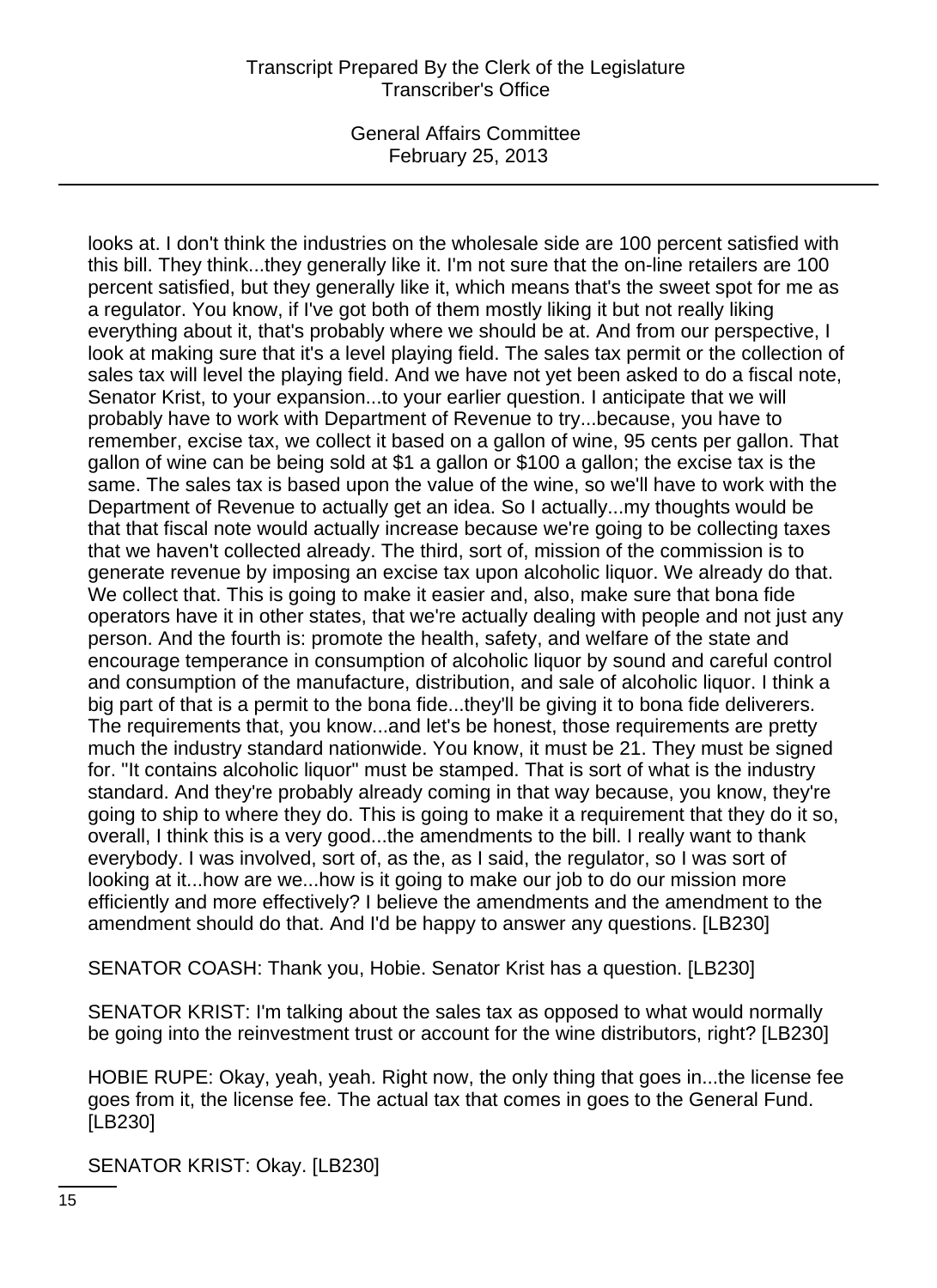HOBIE RUPE: The excise tax we collect on an annual basis, which they pay on...that's the one that's paid in January. They pay that annually, and that goes to the excise tax. It goes right to the state. [LB230]

SENATOR KRIST: So what I would expect to see on it, not to interrupt you, but what I'd expect to see on the next fiscal note would just be a Legislative Fiscal overall, a Department of Revenue fiscal, which would show the additional tax, and the Nebraska Liquor Control Commission separately or...? [LB230]

HOBIE RUPE: You might be. You know, we were sort of trying to guess at how many, you know, and it was really much...you try to hit a moving target. You know, if we were to change it to manufacturer, we would have lost some on-line retailers. It was really hard for us to tell who was purely a retailer, who was a manufacturer because...just by names. What this does: It would let us identify those. But the key thing now is I don't believe this bill, the amendment to the bill, is going to take out anybody who is able to ship today. They'll still be able to ship after this passes. They're just going to be, you know...you know, unless, of course, they're not a retailer in another state or they're not a manufacturer, in which case my thought is, they shouldn't be in the business anyway. So I think, if we have any diminution in the number of S1s, it will be small and, in fact, if you look at the chart I've passed out, over the last couple of years it showed the S1s have actually been increasing. We're up to 293 as of, you know, right now. [LB230]

SENATOR KRIST: Thank you, Hobie. Thank you, Senator. [LB230]

SENATOR COASH: Thank you, Hobie. Any other questions for Hobie? Seeing none, we're going to let you off the hook. [LB230]

HOBIE RUPE: Thank you. [LB230]

SENATOR COASH: We'll take the next proponent. [LB230]

JUSTIN BRADY: (Exhibit 9) Senator Coash and members of the committee, my name is Justin Brady, J-u-s-t-i-n B-r-a-d-y. I appear before you today as the registered lobbyist for the Nebraska Liquor Wholesalers in support of this compromise amendment that Senator Karpisek has brought forward. We've worked with Senator Karpisek's office, with Hobie, with the individuals who opposed the original bill, with Bill from wine.com, and said, you know, the concepts we were trying to look at--as Senator Karpisek and Hobie both laid out--were a leveling of the playing field, where...that we wanted to make sure people were licensed, as we are; we wanted to make sure that all taxes were collected, as they are if they come through wholesalers; and we want to make sure...do the best we can to make sure minors are not getting access to this alcohol. Back on the licensing just a little bit, I think, when you look at our current law, which says, any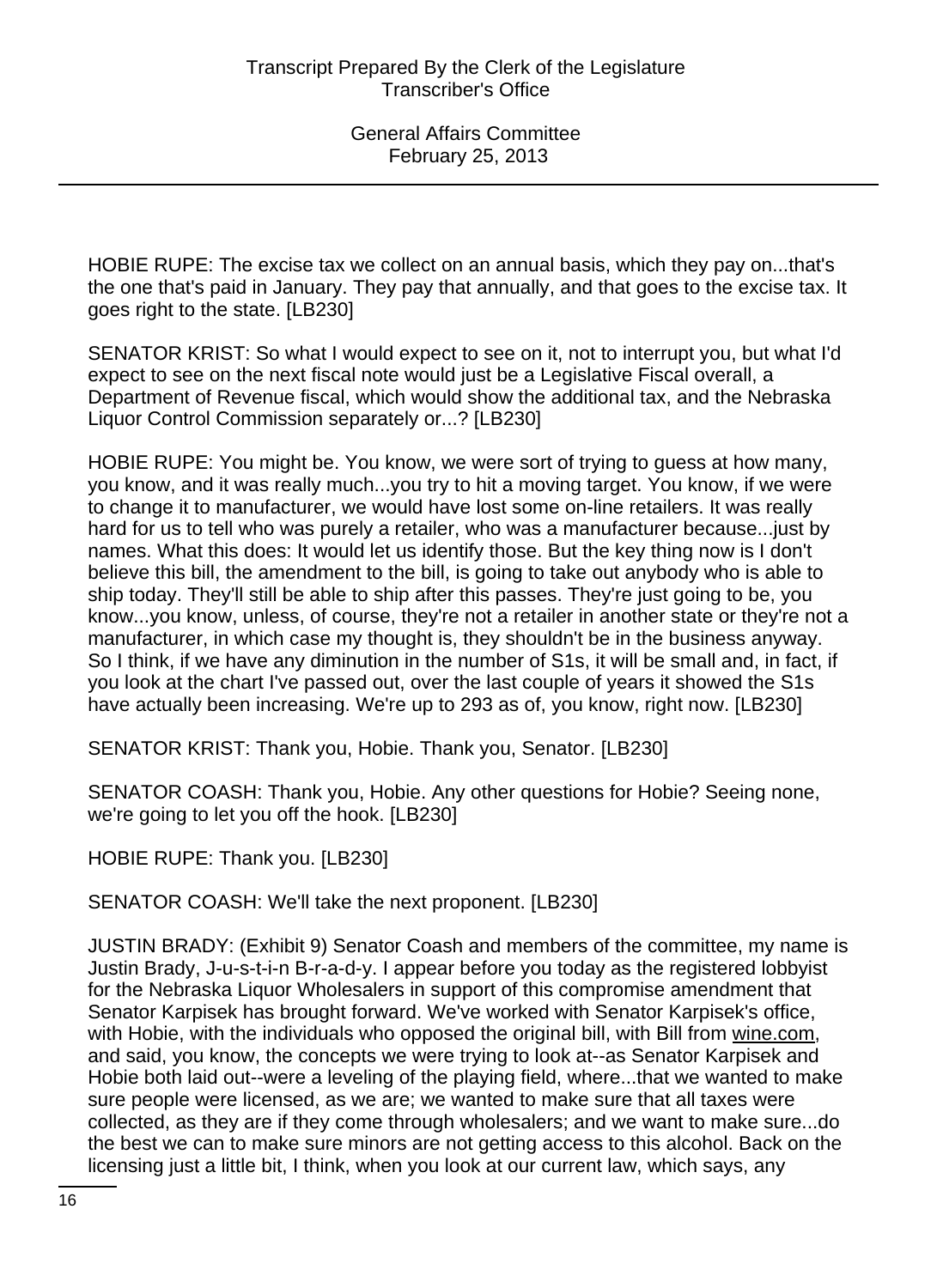General Affairs Committee February 25, 2013

person, it allows for an operation of a gray area. And as you know with any gray area, you'll find people that can exploit that gray area. And I know others have been polite not to say it. I'll say it. One person that's decided they want to come operate in this gray area is Amazon. They have said, we don't need a license, we will operate under the other people's licenses. And as you all are pretty much aware--they also have made it pretty clear--they have no interest in collecting sales tax for anything in any state, unless it's one of the 11 they happen to have a warehouse in. This bill would say...as I understand it, would make it clear that, if they wanted to operate in Nebraska--it doesn't prohibit them--they can come in, they have to be licensed, and they have to collect the sales tax, just like everybody else that's operating in this line of work. With anything, any compromise, Hobie's right. We didn't get...if I could have sat down with my clients and written the bill, it would have looked differently than this. But understand that there is a market out there. There are Nebraskans that want to have access to these products on-line. We said, okay, how can we balance the licensing, taxing, and protecting minors with allowing on-line sales? And I believe this goes a long ways to nailing that gray area. I'm not going to represent it eliminates it, in my opinion, but I think it goes a long ways to fixing that. Virginia law has been brought up. And there have been some that have said, depending on what side of the aisle, I suppose, you're on, some say it's the best law in the country, others say it's the worst law, depending on if it's helping you or keeping you out. But I can say that when I looked up, Virginia has 892 active, out-of-state shipping licenses today. I would submit that that hardly says Virginia has a tough law for true, legitimate retailers and manufacturers to comply with. If 892 of them have agreed that they can meet the standard in Virginia, I would submit that they could still probably meet the standard in Nebraska. As far as the fiscal note, Senator Krist, at least some numbers that I had gotten, I know that roughly, last year, based on a market survey, about 13,000 cases of wine were shipped into Nebraska at an average price of \$34 a bottle. That equates to about \$5 million worth of gross product coming into this state. Now maybe somebody actually filled out their use tax form and submitted it. If nobody did, you're talking between \$250 (thousand) and \$350,000 in sales tax that should be collected. Now like I said, I can't represent what that number should be, because somebody could have actually filled out a use form and submitted it. So I would hope that, when the new fiscal note comes out, it would reflect numbers similar to that in...and on the minor front, I just...I have a handout here, if I can. It references a study that was done and is in The American Journal of Medicine that came out in May of 2012, and talks about minors can easily avoid age requirements when they buy alcohol on-line. And it was a study that showed that about 40-45 percent of the time they ordered alcohol on-line right now, they were able to obtain that. And so with this compromise amendment, I think, we at least take a step forward to say, how can we keep this out of the hands of minors? So with that, I'd try to answer any questions. [LB230]

SENATOR COASH: Thank you, Mr. Brady. I don't see any questions. Thanks for working on this. [LB230]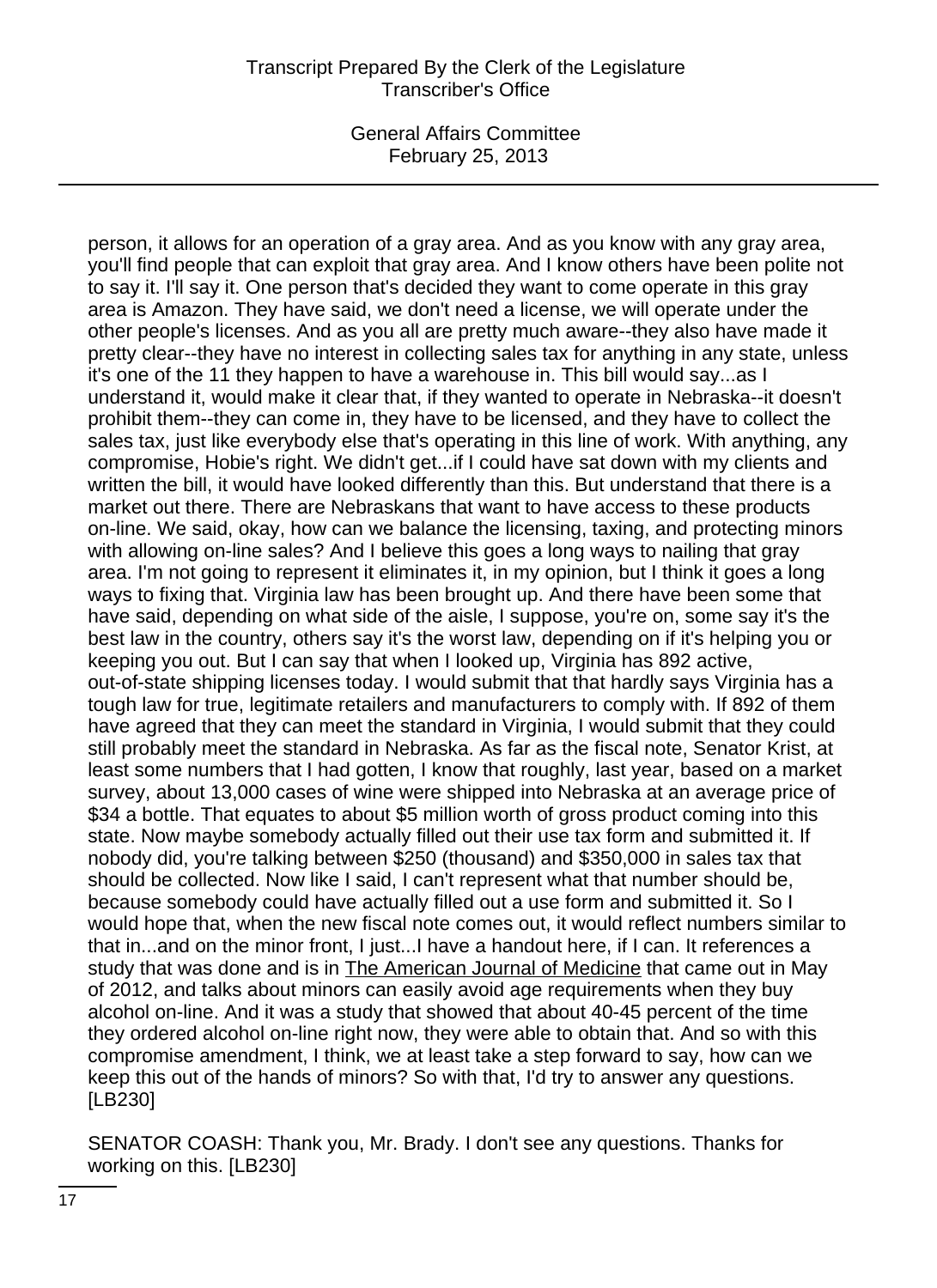JUSTIN BRADY: Thank you. [LB230]

SENATOR COASH: Take the next proponent. Welcome, Joe. [LB230]

JOE KOHOUT: Vice Chairman Coash, members of the General Affairs Committee, Joe Kohout, K-o-h-o-u-t, registered lobbyist appearing today on behalf of the Associated Beverage Distributors of Nebraska. We, too, appear in support of the compromise amendment and AM249, as amended by AM357. You know, when we testified before this committee, the beer wholesalers' concern was primarily that of taxation and an equal playing field. And we realize that this amendment still solves that major concern that we had under that original bill. And we certainly want to extend our appreciation not only to those other groups but, frankly, to those two groups who appeared in opposition. They were not an intended target, in our opinion, of the original legislation. And they were direct, they were honest, and we dealt with them. And now we're sitting here, and we're all going to sit before this committee and express our support for this. So I think it's how the process is expected to work, and I think it worked in this case. So with that, I can't say anything any better than Mr. Brady said. So with that, I'll end my comments and try to answer any questions. [LB230]

SENATOR COASH: Thank you, Mr. Kohout. Senator Krist has a question. [LB230]

SENATOR KRIST: One word: kumbaya. (Laugh) [LB230]

JOE KOHOUT: Um-hum. (Laugh) [LB230]

SENATOR COASH: A statement, I guess, Senator Krist has. Seeing no other questions, we'll take the next proponent. [LB230]

TIM KEIGHER: Good afternoon, Vice Chairman Coash and members of the committee. My name is Tim Keigher. It is K-e-i-g-h-e-r. I appear before you today in support of LB...or AM249 to LB230 on behalf of the Nebraska Petroleum Marketers and Convenience Stores Association. And I can't say anything better than Mr. Brady and Mr. Kohout, so I'll just say, ditto. [LB230]

SENATOR BLOOMFIELD: Kumbaya. [LB230]

SENATOR COASH: Okay. [LB230]

TIM KEIGHER: No, seriously, from a retailer's perspective, I guess, what Mr. Brady and Mr. Kohout have said is that we like the fact that these out-of-state retailers will be licensed, they will be paying the sales tax and excise tax, as do my retailers that are in the state of Nebraska, and also to be verifying age when they make these sales, as we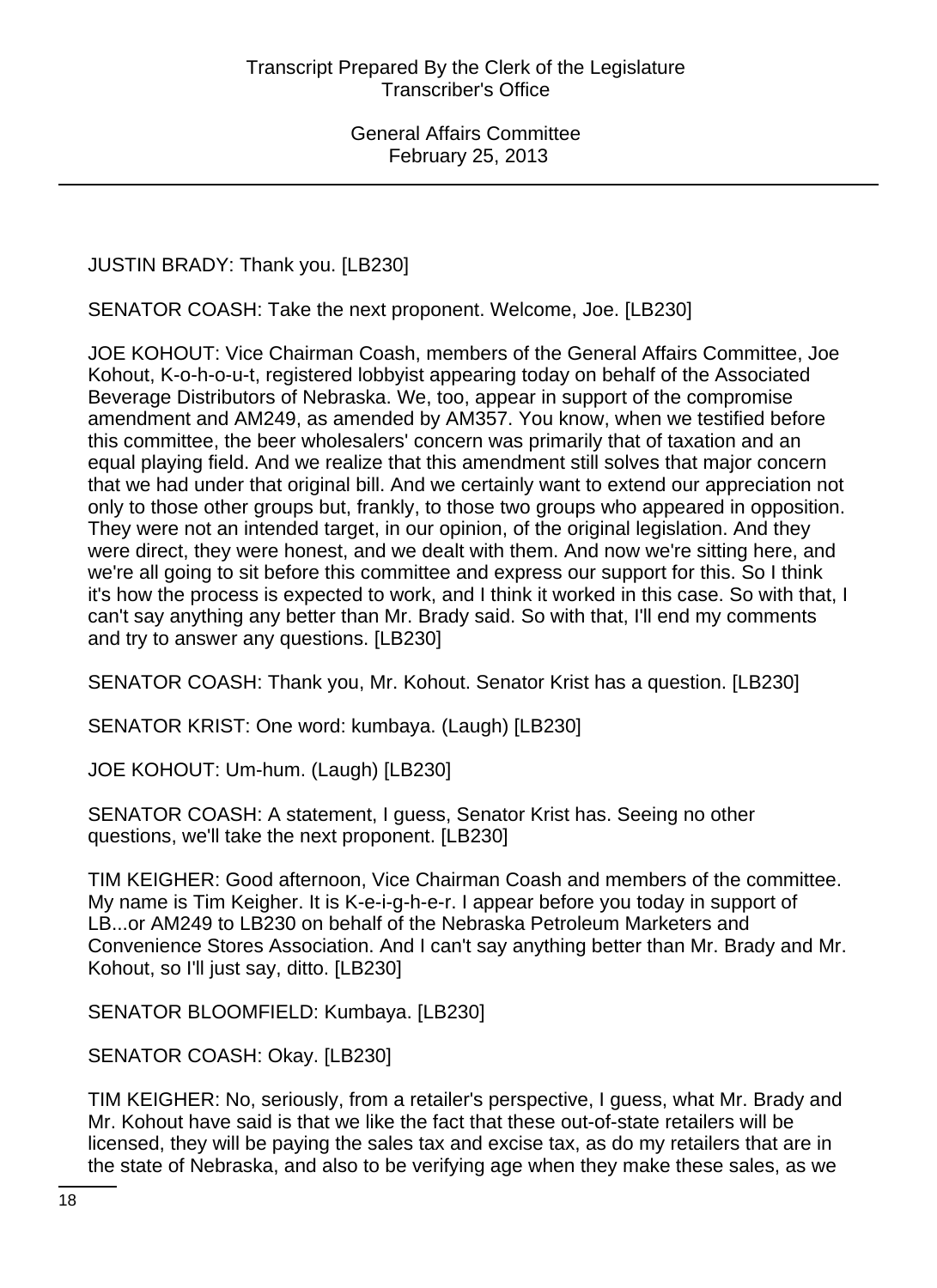are required to do as well. So with that, that's all the comments I have. [LB230]

SENATOR COASH: (Exhibits 18 and 19) All right. Thank you, Mr. Keigher. Any questions for Tim before we let him go? Guess not. Thanks for coming. Well, we'll take the next proponent. While you're coming on up, I'm going to read into the record a few letters that we received, one from Tom Wark from the Specialty Wine Retailers Association. It's our understanding that his concerns have been addressed by the second amendment that Senator Karpisek brought. That's been submitted to the committee and will become part of the record. In addition, we have a letter from Charles McGrigg of the Wine Institute, and I will say this is in opposition. So we'll leave it at that. Welcome back. [LB230]

WILLIAM TOMASZEWSKI: Good afternoon. William Tomaszewski. That's T-o-m-a-s-z-e-w-s-k-i. I am the general counsel of wine.com, and today I represent the interests of wine.com and Omaha Steaks. I have one comment. I've been in this state twice, and I have yet to see the sun. (Laughter) Hopefully, if I ever come back, you can prove to me there is sun in this state. First off, I want to thank Hobie and his commission for really going out and reaching out to the industry and bringing everyone together on the table and trying to find out and trying to get everyone's best interest involved. And I really...the state of Nebraska is very, very lucky you have him in the position that he is in. He did a tremendous job, and I really want to commend him for what he did. I appreciate everyone coming to the table and compromising. Usually, most times, when I meet with wholesalers the old saying is with wholesalers is that the only good direct shipper is a bankrupt one. Fortunately for me, the wholesalers in this state did not say that and they work with us. This is a great bill. I've worked under the Virginia rules for many years now, and I've been able to ship into Virginia with no problem collecting sales tax, giving my brands out, and having no problems with them at all. I think it is a good compromise law. It's workable and, as an Internet retailer with locations in several states, I've been able to navigate the Virginia system very easily and with no problem. Sales tax: great idea. Giving nexus to out-of-state retailers with this law, I think, is a great thing. Last year, wine.com, in the calendar year 2012, to give you some financial information, we sold a little over \$320,000 worth of wine. I don't know, off the top of my head, what the sales tax rate is in Nebraska. Say it's 7-8 percent. You can extrapolate that and see how much more money. I think this is a positive move for the state of New Hampshire. (Laughter) I mean Nebraska. I'm sorry. Where am I? (Laughter) [LB230]

\_\_\_\_\_\_\_\_\_\_\_\_: Where are you today? [LB230]

SENATOR KRIST: No sunshine, that's where. [LB230]

SENATOR JOHNSON: (Inaudible) to see the sun. [LB230]

WILLIAM TOMASZEWSKI: It's just...I think it's a good move. I think your finances will be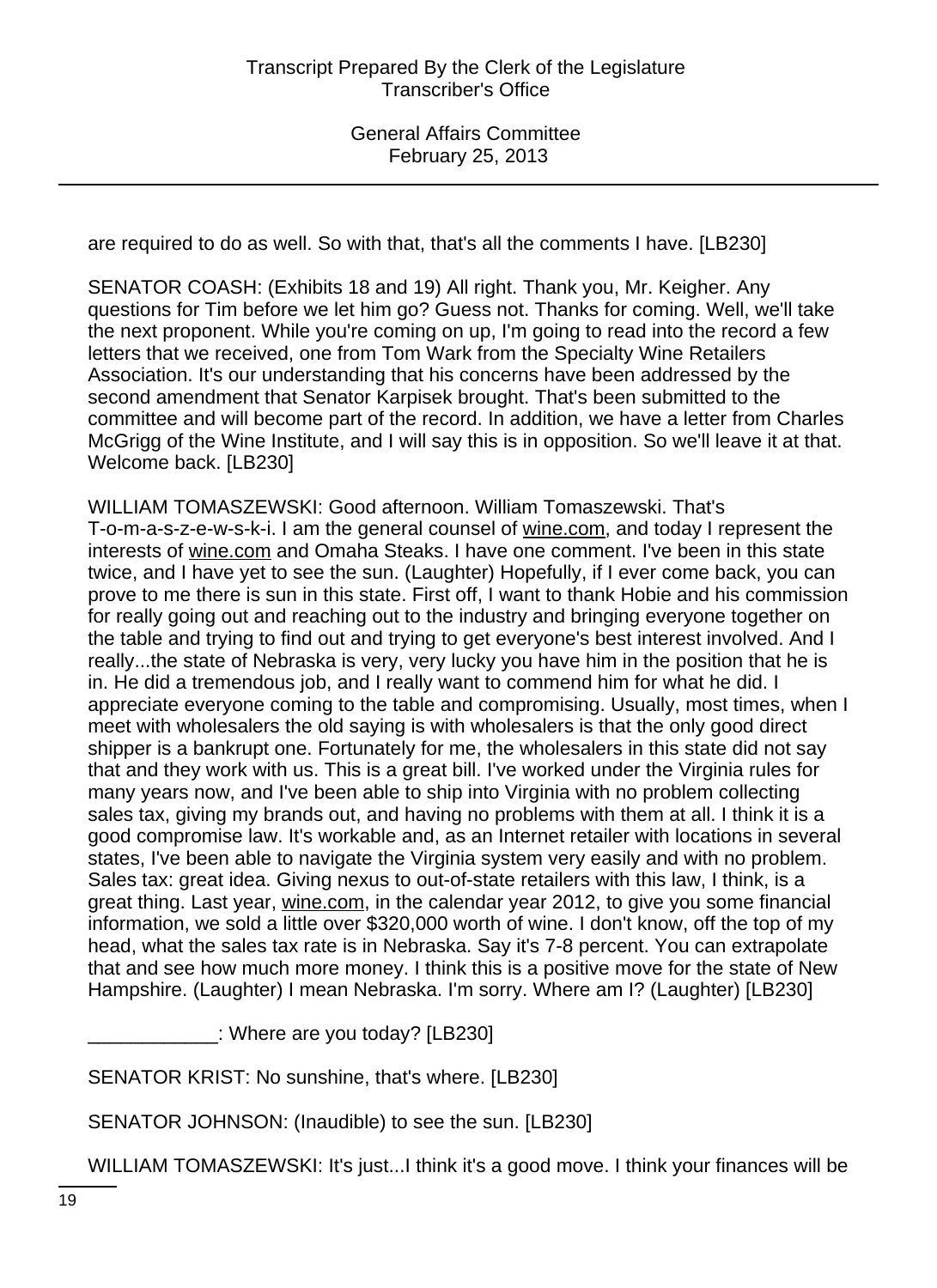in good shape with this nexus. Controlling the common carriers: I think that is a great idea. New Hampshire, Virginia, other states do it. They give out a bulk fleet license to the carriers. They go through their manifest lists every month. I know New Hampshire does a tremendous job with this. And they compare the direct shipper's list to the carrier's list, and they compare them to see where they match up and where they don't match up. And I know the state of New Hampshire has gone out and fined UPS and FedEx several times for shipping wine illegally into the state. So I think that is a great, great move where you can really...where your commission can control what comes into the state very easily. And with that, if you have any questions for me, I'm glad to be here, happy to answer any questions. [LB230]

SENATOR COASH: Thank you very much. Welcome back. Senator Krist, do you have a question? [LB230]

SENATOR KRIST: Just a note. We have...we average about 333 days of sunshine a year, so come back in one of the 333. (Laughter) [LB230]

SENATOR SCHILZ: Maybe it's him. [LB230]

SENATOR KRIST: Yeah, maybe it's you. (Laughter) [LB230]

WILLIAM TOMASZEWSKI: Hey, it might be me bringing the cloud wherever I go. [LB230]

SENATOR COASH: Thank you very much. Senator Bloomfield has a question. [LB230]

SENATOR BLOOMFIELD: My question was much along the same line. Where were you last year? (Laughter) And we would invite you to come back in May, June, July, August, and September. (Laughter) [LB230]

WILLIAM TOMASZEWSKI: I would love to be here. Schedule a hearing, I'll be here. (Laughter) [LB230]

SENATOR BLOOMFIELD: You're welcome without a hearing, sir. [LB230]

SENATOR COASH: All right, thank you very much. Any other questions? Seeing none, thanks for coming back. [LB230]

WILLIAM TOMASZEWSKI: You're welcome. [LB230]

SENATOR COASH: We'll take the next testifier in support of AM249. Seeing no other testifiers in support, we'll now move to the opposition testimony. Is there anyone here to testify in opposition of this amendment? Seeing none, do we have anybody to testify in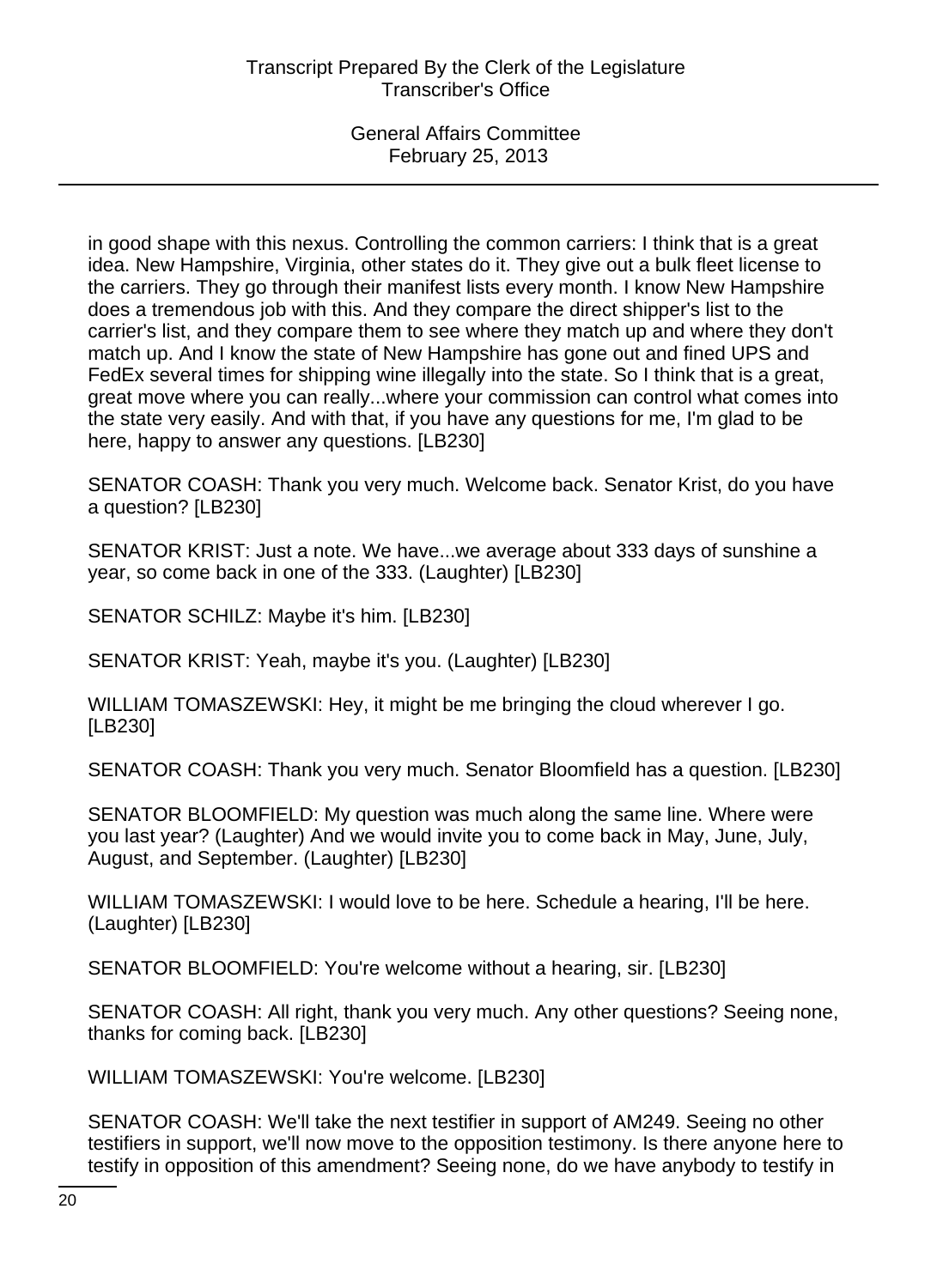a neutral capacity? Welcome, Otto. [LB230]

JIM OTTO: Thank you, Senator Coash. Members of the committee, my name is Jim Otto, O-t-t-o. I am a registered lobbyist for the Nebraska Winery and Grape Growers Association, and I'm here today on behalf of that association to testify in a neutral capacity on the amendment. The association also testified in a neutral capacity on the original bill and are sticking with that on the amendment. We want to emphasize that we do agree with the original goal, and that be to make Amazon come into compliance with the whole system and collect the sales tax, all those kinds of things. So we do agree with that. We are a little bit surprised at how complicated the process became in order to get that done. It started out, it seemed like it was going to be a fairly simple thing, and then it became fairly complicated. It really...you have brought up the basic issue to the farm wineries, and that is the sale of the direct shipper's license and that, as Senator Krist so greatly helped in the past session, to remove the sunset from that so that the industry can grow. And I think it's a good investment for the state. So what...the unknown is, are there more licenses sold or are there less licenses sold, and we can't really determine that. We would just say that, any time you increase, maybe, the paperwork or the things you have to do to get a license, it could have some impact on how many licenses you sell. So we would encourage the committee to take a good look at the legislation and make sure that everything that is required really needs to be required because the Nebraska farm wineries don't operate in a vacuum. Nebraska farm wineries want to be able to ship to other states' farm wineries. And if ours is hard for them to ship to us, it just doesn't help the whole system. So we're not saying it is. We're just saying we hope that you would take a good look at that, and we'd want to stay in close communication as changes are made, if they are. With that, I will be quiet. [LB230]

SENATOR COASH: All right, thank you, Mr. Otto. Senator Krist. [LB230]

SENATOR KRIST: Could you just fill in some blanks for us, just for the record, that that fund that comes from the licensing fees is spent on reinvestment? You do a lot of what we do with the University of Nebraska, potentially, finding new breeds or new types of grapes or vines that will survive here in the state. Tell us a little bit about that, just as a review. [LB230]

JIM OTTO: Yeah, that is true, and, I mean, to...I guess one thing is that the farm winery industry and the grape growers, it's not just...it is an agricultural industry, but it's also a tourism industry. There's significant tourism, out-of-state dollars coming in, and there have been significant developments, through the University of Nebraska studies, made, etcetera, as far as which grapes grow the best in Nebraska, how you protect against early frost or late frost or things like that. And so, yes, that's where the money goes. And I want to make very clear that any dollars paid in lobbying comes from their dues and cannot come from that fund. [LB230]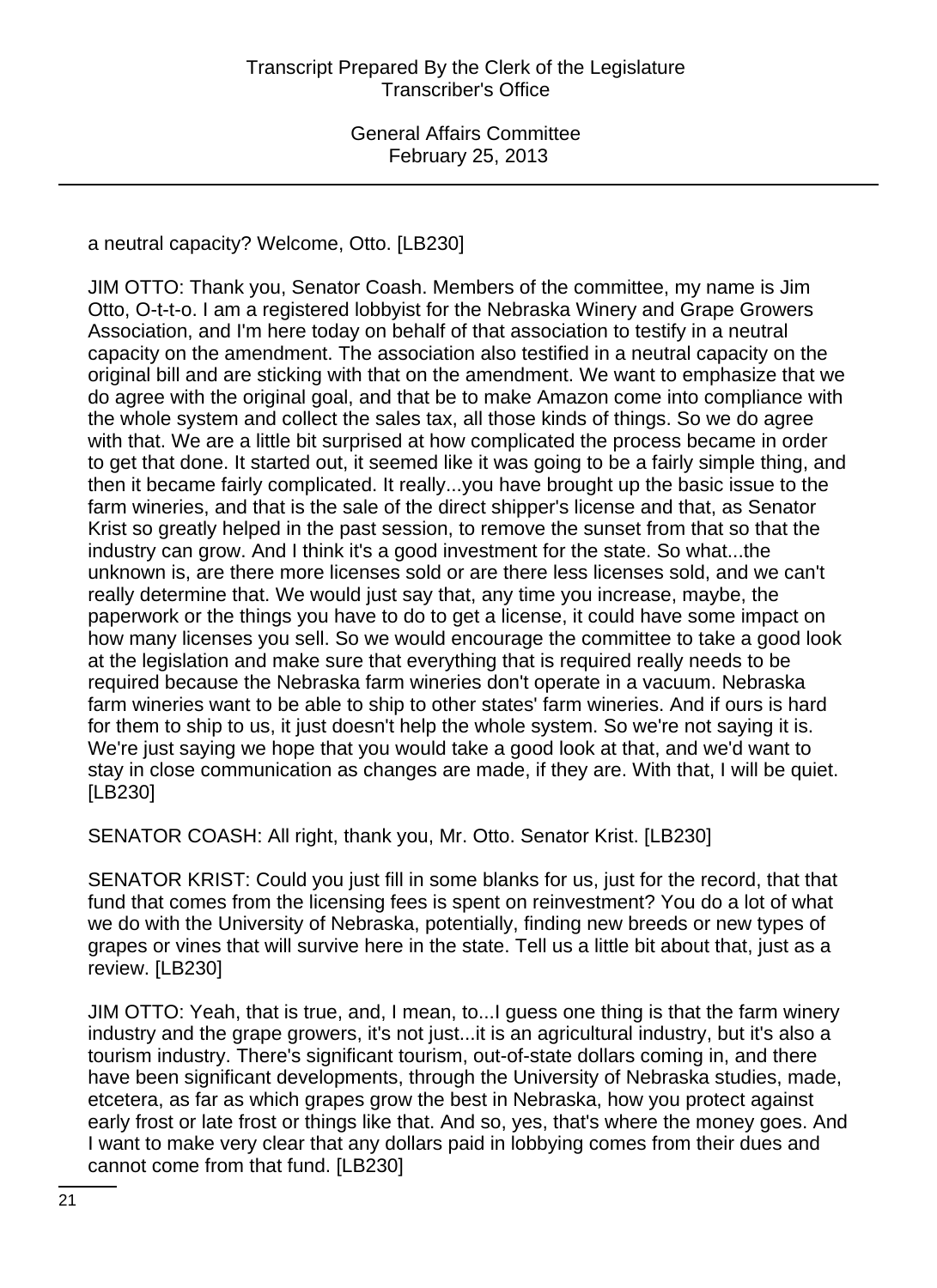SENATOR KRIST: Thank you. And how much money is in that fund now, about? Do you have an idea? [LB230]

JIM OTTO: I don't know how much is in it. But there are 297 licenses, so that comes to, right now, \$148,500 a year. So I'm not sure how much is there, but... [LB230]

SENATOR KRIST: You guys do a great job. Thank you. [LB230]

JIM OTTO: Thank you. [LB230]

SENATOR COASH: Thank you, Otto. Any other questions? Seeing none, thank you very much. Is there any further testimony in a neutral capacity on this amendment? Seeing none, Senator Karpisek, any closing comments? [LB230]

SENATOR KARPISEK: Thank you, Senator Coash and members of the committee. I just want to reiterate and thank everyone for coming in and working on this. Again, it gets down to people playing by the same rules and getting some taxes. And although it might not seem like a lot of money, we know that we fight over a lot less on the floor. And I just don't see why anybody should be able to ship in from out of state and not pay when we have people right here that do pay. Kind of talking about, too, why we want them to tell what they're shipping in. Hobie kind of brought up the Four Loko deal and when they decided to pull it off the shelves. If you don't know where that stuff is coming from, it's pretty hard to get it stopped. So again, he knows where things are coming from through the direct shippers now, and he knows where the manufacturers are coming from so, that way, the commission has their finger on the pulse and they know, if something is going wrong, they can stop it. And I think we have had enough dealings with the commission to know that they do. They usually get on things pretty good. And I also don't want...I hope that we don't lose any shippers from right now coming in because I think that going to the grape growers in Nebraska farm wineries is a great thing. And I enjoy their association and, like Mr. Otto talked about, the tourism. The places are beautiful, the wine is good, and it's just another good thing for Nebraska. And the way that it's going, I think we've helped that out. And I certainly don't want to hurt that at all, so I just want to make that clear. Thank you, Senator Coash. [LB230]

SENATOR COASH: Thank you, Senator Karpisek. That will close the hearing on AM249, and we will move to LB244. [LB230]

SENATOR KARPISEK: Welcome, Senator Brasch. [LB244]

SENATOR BRASCH: Thank you. [LB244]

SENATOR KARPISEK: Please proceed whenever you're ready. [LB244]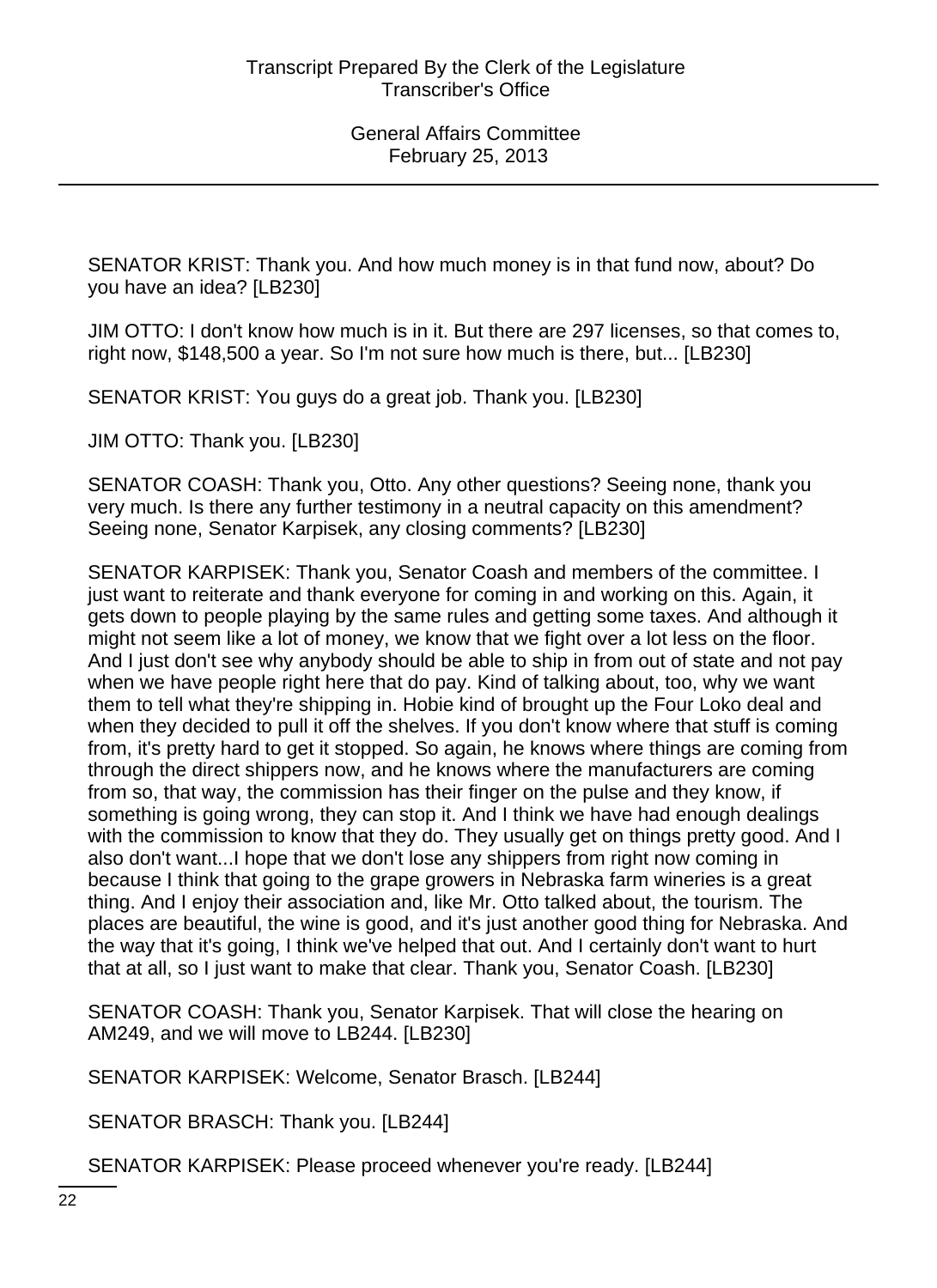SENATOR BRASCH: Thank you, Chairman Karpisek, and good afternoon, members of the General Affairs Committee. I am Lydia Brasch, L-y-d-i-a B-r-a-s-c-h, and I represent the 16th District in the Nebraska Legislature. I am here to introduce LB244, which I have brought at the request of the electrical instructors at Northeast Community College, to provide a requirement for continuing education courses for apprentice electricians. Currently, apprentice electricians register with the Nebraska State Electrical Division, or NSED, at the beginning of their apprenticeship. They must complete four years of work experience and a minimum of 8,000 hours under the licensed electrician. All electricians are required to renew their registration or license every two years. After they have fulfilled these requirements, they apply with the division to take the journeyman electrical exam. If the applicant passes the exam, they are issued a journeyman license. After holding their journeyman's license for a year in good standing, they are allowed to take the electrical contractors examination. Many journeymen never move on to the electrical contractor examination, which is generally taken by business owners or by those who are interested in obtaining electrical permits. For many electricians, becoming a journeyman is the final step in their vocational advancement. As mentioned, the NSED requires apprentices to work under supervision for four years and then allows them to test for their journeymen's licenses. Typically, apprentices who sit for the exam do so with little or no exposure to the National Electrical Code book, which is regionally adopted standard for electricians. This puts the apprentice in a position to fail the exam at least one or more times. If they have a knowledge of basic electricity and the National Electrical Code book, they're in a position to more readily pass an exam. Randy Anderson, of the Nebraska Electrical Division, can address the content and structure of the exam at further length. Records show that between July 1, 2007, and July 1, 2012, the Nebraska Electrical Division administered 2,372 exams with only about 1,121 passing the exam, for an average of 47.67 percent over five years. While the NSED recently started keeping records of what training, if any, was taken prior to sitting for the journeyman's exam, there is not a large enough sample to make any judgments. The testifiers behind me will tell you that they see a higher pass rate among students that finish a community college or a journeyman apprentice training class before sitting for the exam. LB244 adds a requirement to 81-2113 that an electrical apprentice present documentary evidence of successful completion of continuing education courses to renew their registration and adds a penalty for failure to fulfill the requirement. Apprentice electricians would be required to fulfill the same continuing education courses currently taken by journeymen and electrical contractors to renew their licenses. The requirement consists of 12 contact hours of continuing education, containing a minimum of 6 contact hours studying the National Electrical Code. The other hours can be completed in other subject areas or additional hours studying the National Electrical Code. I will briefly note that this legislation carries no fiscal impact for the state; economic impact on the apprentice-electrician would be slight. Calculating a 2,000-hour work year would translate, approximately, to only 4.5 to 6 cents per hour in additional cost to the apprentice, or a total of \$92 to \$120 a year. As I conclude, I want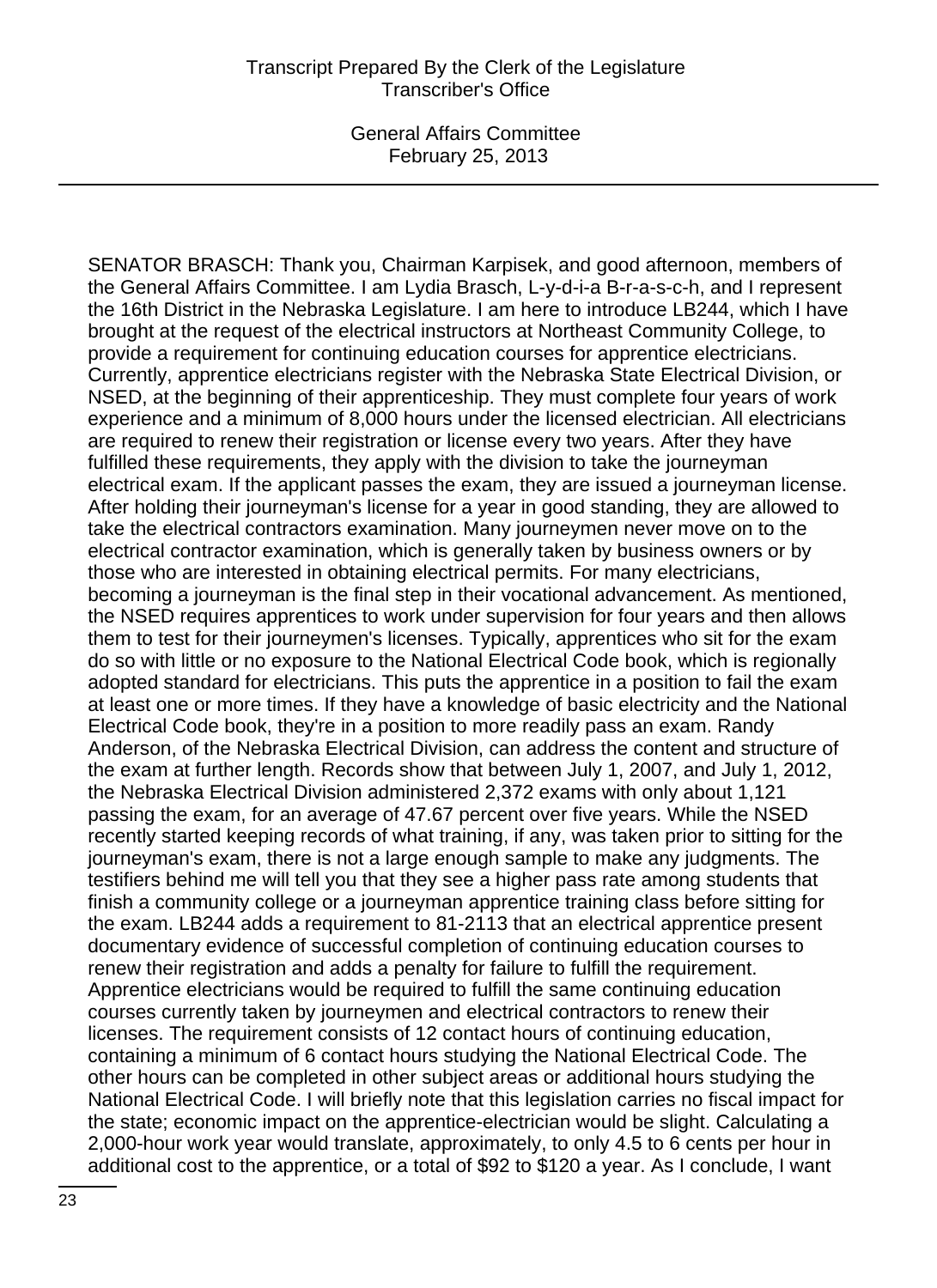to thank you for your time. I believe Randy Anderson of the Nebraska Electrical Division is behind me today, and he would be happy to answer any of your questions from his division's perspective after he has shared his testimony with the committee. Again, thank you for your time, and I would be happy to try to answer any questions. [LB244]

SENATOR KARPISEK: Do we have any questions for Senator Brasch? Seeing none, thank you. [LB244]

SENATOR BRASCH: Thank you. [LB244]

SENATOR KARPISEK: We'll have the first proponent of the bill. Welcome. [LB244]

DANIEL FROHBERG: My name is Daniel Frohberg, D-a-n-i-e-l F-r-o-h-b-e-r-g. I guess I'm here representing myself as a licensed electrical contractor through the state. I'm also an instructor at Northeast Community College for the past 33 years. This is originally where we started and, officially, by the legal counsel at the college, the college itself will take a neutral stance, just so there is no conflict of interest. However, as an instructor, I do see a definite need for apprentices taking that continuing education. We can, like, take a look at two avenues that an apprentice can get to taking the journeyman's exam. If you look at a traditional avenue, the one that I took, you spend four years' experience. You may do nothing but residential work or commercial work, and you spend the four years being told what to do, where to do it, how to do it, those types of things, and not really have a good working command of the National Electrical Code. If you look at the nontraditional, which is the structured training program which we offer at Northeast Community College, they are taking two years of training. The state of Nebraska looks at that two year right now as one-year experience because of the number of hours. So three more years they would need the experience to work in the field to get the training or the background to be able to take the test. No matter what method that apprentice would take, there's a lot of changes, as far as products, methods, installation, National Electrical Code rules that take change or take place during that three years. This would be an example. And this is a good year to do this. In June--this is a report on all the proposals for the 2014 National Electrical Code--there are 3,750 proposals to change in 2014. Traditionally, 250 to 300 actually get out of committee to get into the new code book. Some of them are wording changes. Some of them, if you look at, maybe, 50 to 100 being actual major changes in the code section or the code applications. So in the three-year period, they would be out of 2014 and into 2017 already, even if they went through a structured program like mine or spent the four years in the field. So the changes happen pretty fast, every three years. We think it's important that the apprentice has that continuing education to continue his license. We do offer courses that...on campus for not only the continuing education but licensed prep courses that students can come in. I'm right at about 95 percent passing the test, if they take that license prep course in January for the March test in Norfolk, or in August for the September test in Norfolk. [LB244]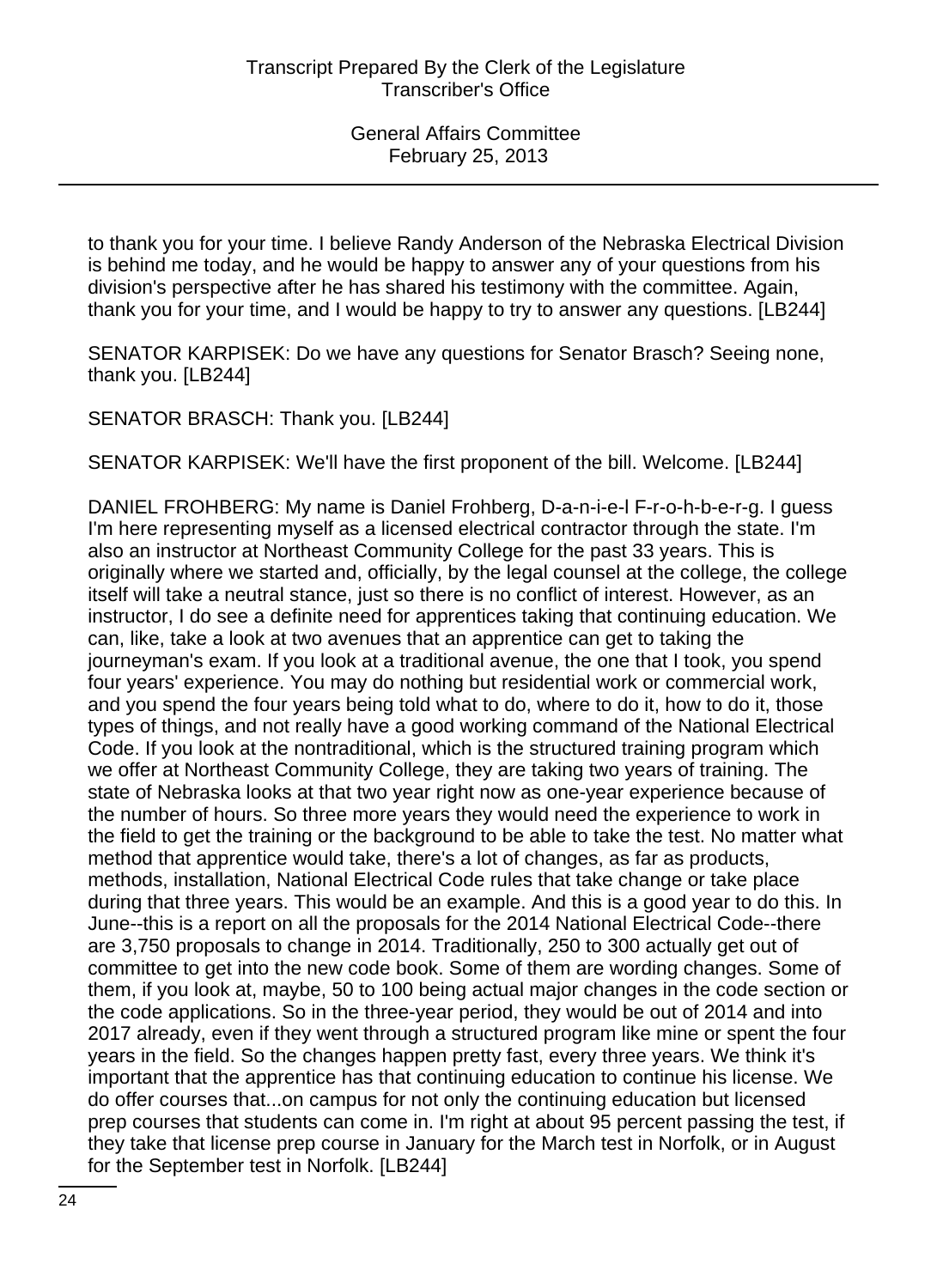SENATOR KARPISEK: Very well. Thank you. [LB244]

DANIEL FROHBERG: Thank you. Any... [LB244]

SENATOR KARPISEK: Any questions? I think they must have a few ex-senators in there, making all those proposed rules. [LB244]

DANIEL FROHBERG: It's nonattorneys, yeah. (Laughter) [LB244]

SENATOR KARPISEK: (Laugh) Thank you. Further proponents. Welcome. [LB244]

RANDY ANDERSON: Senator Karpisek, members of the committee, I'm Randy Anderson, R-a-n-d-y A-n-d-e-r-s-o-n. I'm the executive director of the Nebraska State Electrical Division. The division didn't introduce this bill but we are in support of the intent of it. Currently, there are 8,528 licensed electricians in the state. This will bump up to over 10,000. We just are in the ending our renewal period right now and, typically, 1,500 to 1,800 people won't renew, maybe out-of-staters that jumped in for a little bit, did some jobs, and moved out. So I would say 8,800 is probably where we'll end up right now, and then some new ones will come in. Of those, 2,287 are registered apprentices. This bill would help greatly in preparing them for a journeyman exam that is no cakewalk, I guarantee. It's 50 questions, 40 of them on the current National Electrical Code, 6 on electrical theory, 2 on fire, and 2 on state law. You don't know what you're going to hit for a state law question, but you have to brush up. In the state law, you are allowed to bring the Nebraska State Electrical Act into the test, so if you want to look it up. You can't expect everybody to know everything. The passing grade is 75 percent. We're in a group with 17 other states, and I can tell you that some states push hard to have a 30 percent pass rate and think that's good. I totally disagree with those thoughts because it's...Nebraska does not try to create an exam that's impossible to pass. In fact, the board has told me, looking at it, if 50 percent are...if you get up into the 70 percent passing, your exam is too simple and, if you've got 30 percent passing, it's too difficult. As Senator Brasch said, over the last five years we have 47 percent average pass rate. Now that will jump up--to reiterate what Mr. Frohberg said--he trains people in the code. And when we go to Norfolk in March, typically, our overall pass rate will jump up to about 60 percent. The same thing in Omaha. If a JATC, ABC, or a Metro program is coming out of a graduating class, we'll see our numbers jump quite highly. And sometimes the boards see it, you know, Randy, what's going on, that was really high. But that usually explains what's going on. The Electrical Division, per the requirements of State Statute 81-2114, are required to give classes. Years ago, when the act was set up and there was going to be an exam, senators like you said, hey, if you're going to give an exam and that, you should have training and an exam site that moves across the state. Everybody shouldn't have to come to Lincoln to take the exam. So we have six sites across the state. It's always the third Tuesday of the month, unless there is a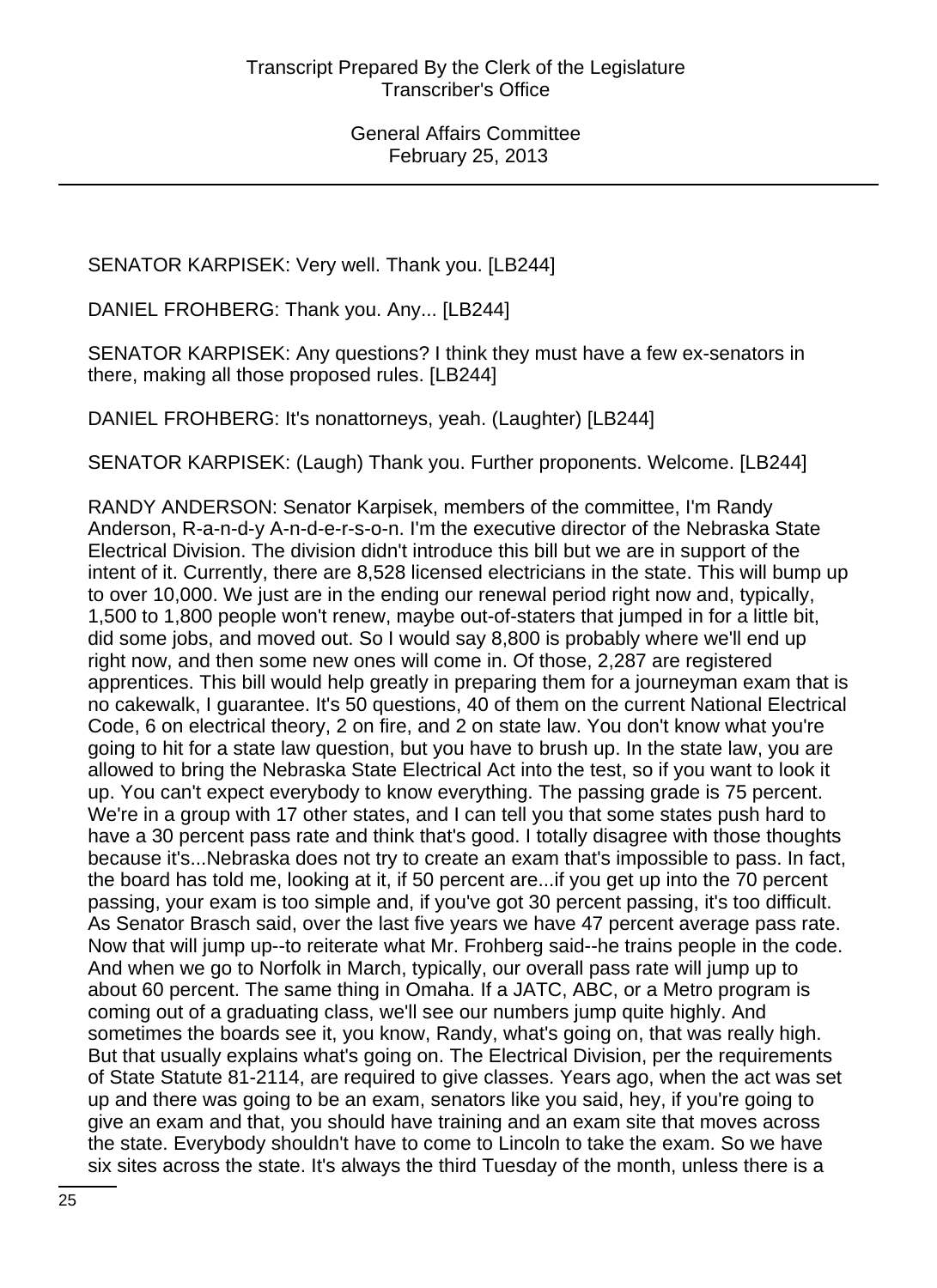General Affairs Committee February 25, 2013

holiday. And they start, say, in January, and it goes North Platte, Omaha, Norfolk, Gering, Lincoln, Grand Island, and then, in July, it starts over with North Platte again. So wherever you are, the exam is going to be close to you twice a year. At that exam...the law was also added in the '80s, when we started with continued ed for licensed electricians. Senators said, hey, well, nobody was given continued ed. So what we do is, four hours prior to the exam, 8:00 a.m. to 12:00, we give a training on how to use the National Electrical Code. And then, 2:00 to 5:00, that same day, they take the exam. It saves us money. We don't have to rent a building twice. We're already out there, staying overnight and, basically, it brings those classes that Senator Brasch was talking about to you. If you attended the two that come to your area, you would get eight hours right close to home, and you wouldn't have to drive very far to get the other hours. Ours are \$40 for that four-hour session, so that would run less than 3 cents because this is...remember, this is for two years. So you're getting...the \$120 is carried over the whole extent of your license. We're also members...I should say, there are 165 private providers that bring...that are either in the state or come to the state or, if you're an out-of-state electrician, you can get your hours from them. So there's just a multitude. And some of those you could get as high as 6 cents, 8 cents an hour, depending on what you're going for. And with the PV training, which is photovoltaic, and some of your new energy saving, this is changing daily. I mean, it's hard to keep up with what's going on. And a lot of electricians, you're busy. You have your apprentice out there working. He never gets his nose in a code book. And then he comes and, I think, the highest we have is 19 times attempting to take the exam and, obviously, not studying hard enough. But at \$60 an exam, that well outweighs what it costs to do a little...some training. We're not looking for tons of hours, you know. We're just looking for 12. At this time we're in a group called Nebraska (sic--National) Electrical Reciprocal Alliance. And what that is, is it's a group of states that are like each other, with a state program. And it allows...say a big job comes into Nebraska and we need to bring an influx of people in. These journeymen that have tested in these other states are allowed to get a license here. The agreement was they have to pay our license fee and then pay for--or our exam fee and then get the license. It gives us a continuous work force but also allows us to go to 17 other states. And those states are Alaska, Arkansas, Colorado, Idaho, Iowa, Minnesota, Montana, New Hampshire, New Mexico, North Dakota, Oklahoma, South Dakota, Texas, Utah, and Wyoming. Nine of those states require Department of Labor programs, 576 hours, before you can take your initial journeyman exam. We're looking at an apprentice, in four years, having 24. South Dakota requires 16 hours. South Dakota's penalty, if you don't get these hours, is your two hours of experience is gone. You're nothing. So if you didn't get the hours, now you're going to work six years before you take the exam. Our board felt that was radical. I, myself, wanted the board to put an exact date, but the board wanted to put six months. You'll see, in this bill, it says, with up to six months' loss of work history. What that would mean is, if I am an apprentice and I go two years and I don't get any classes, then, when I go to test, I'm six months short. My four years...up to six months. Excuse me. Six months short, that means I might have to go four and a half years. I might have to go five. The board right now has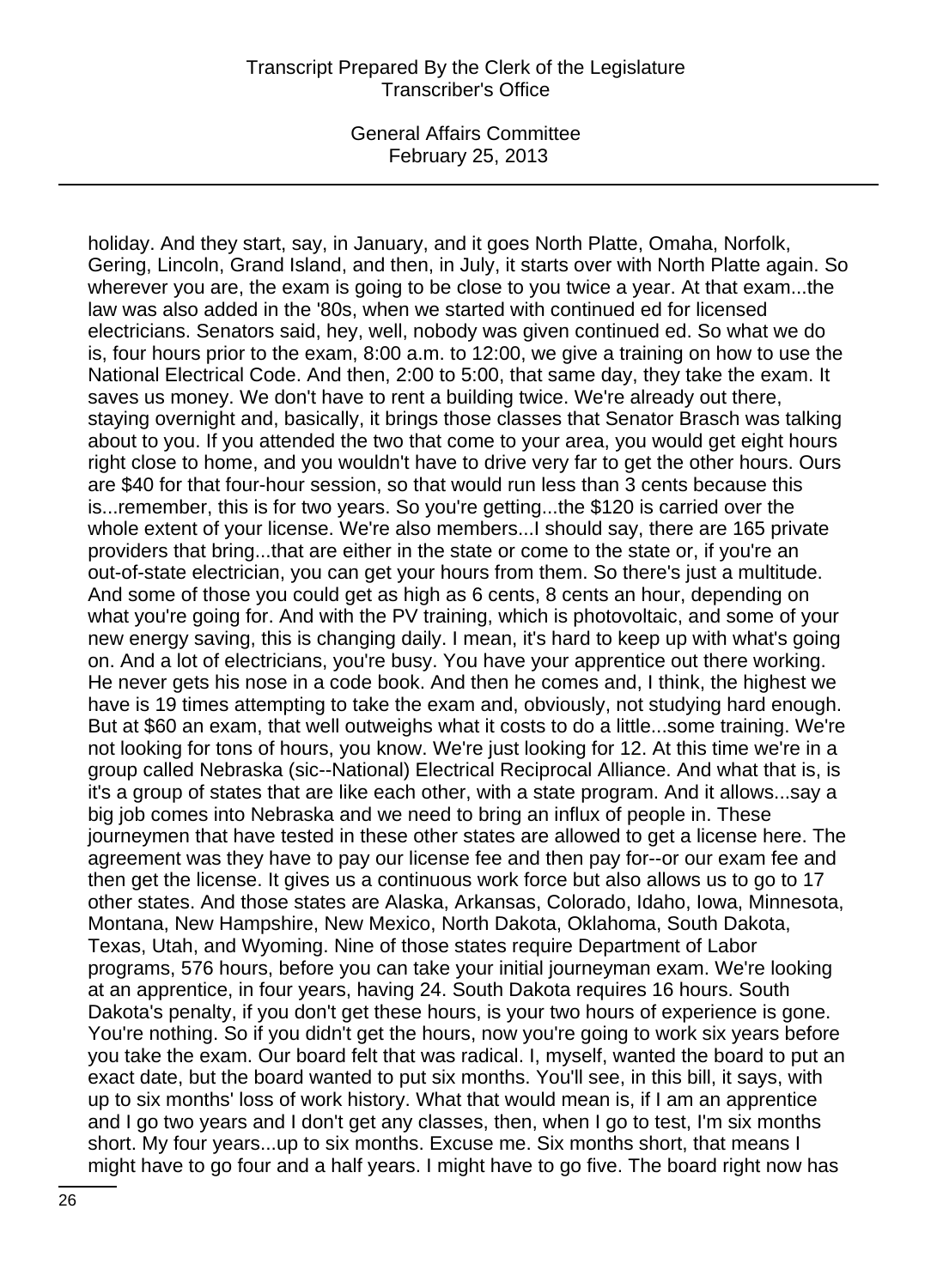said that, if this passes...John can cover me. The board president is behind me. (Laugh) They were shooting for 90 days. But if it didn't work, they didn't want to be limited by the law and have to come back to you guys to extend it. So even though the bill says six months, we're looking at taking 90 days away, especially in the beginning, and then to see how this goes before we dump it on everybody to...they would just lose three months of work history for not complying. And I think, looking at my notes, that is everything I have, Senator Karpisek. [LB244]

SENATOR KARPISEK: Thank you, Mr. Anderson. Any questions? Senator Bloomfield. [LB244]

SENATOR BLOOMFIELD: Thank you. The various places that folks can take the test, if they fail the test, say, in Norfolk, can they go to the next series of tests, say, in Grand Island? [LB244]

RANDY ANDERSON: Yes, yes. We ended...there used to be a six-month waiting period. At the time I took mine, I failed my contractor the first time, and you were forced to wait six months. We changed that now to you can go the very next month and take it again. [LB244]

SENATOR BLOOMFIELD: Okay, thank you. [LB244]

SENATOR KARPISEK: Thank you, Senator Bloomfield. Any further questions? Seeing none, thank you. [LB244]

RANDY ANDERSON: Thank you. [LB244]

SENATOR KARPISEK: Any further proponents of LB244? Seeing none, any opponents? Do we have anyone neutral? Welcome. [LB244]

ROBERT MORRIS: Thank you, Senator Karpisek. My name is Robert Morris, R-o-b-e-r-t M-o-r-r-i-s. I'm the executive director of the Nebraska Iowa Electrical Council. Our association has been incorporated since 1945, and we're a, sort of, umbrella membership organization in the entire industry. Excuse me. I guess, my position here is officially neutral. We have nothing against the bill. We think it's a good idea. But my concern is the wording on page 4, line 18. If the apprentice does not complete their 12 hours of required continuing education, the language in line 18 says that the board shall assess up to a six-month reduction of required experience, and I think that's exactly the opposite of what's intended. Randy just used the term "loss of work history." I would suggest that, in place of "reduction of," it could be something like "increase in the required experience," because, theoretically, you could not do your continuing education for eight years and, therefore, take your exam. To me, that's the way I read the language here. So I think it's just a matter of getting rid of the word "reduction" and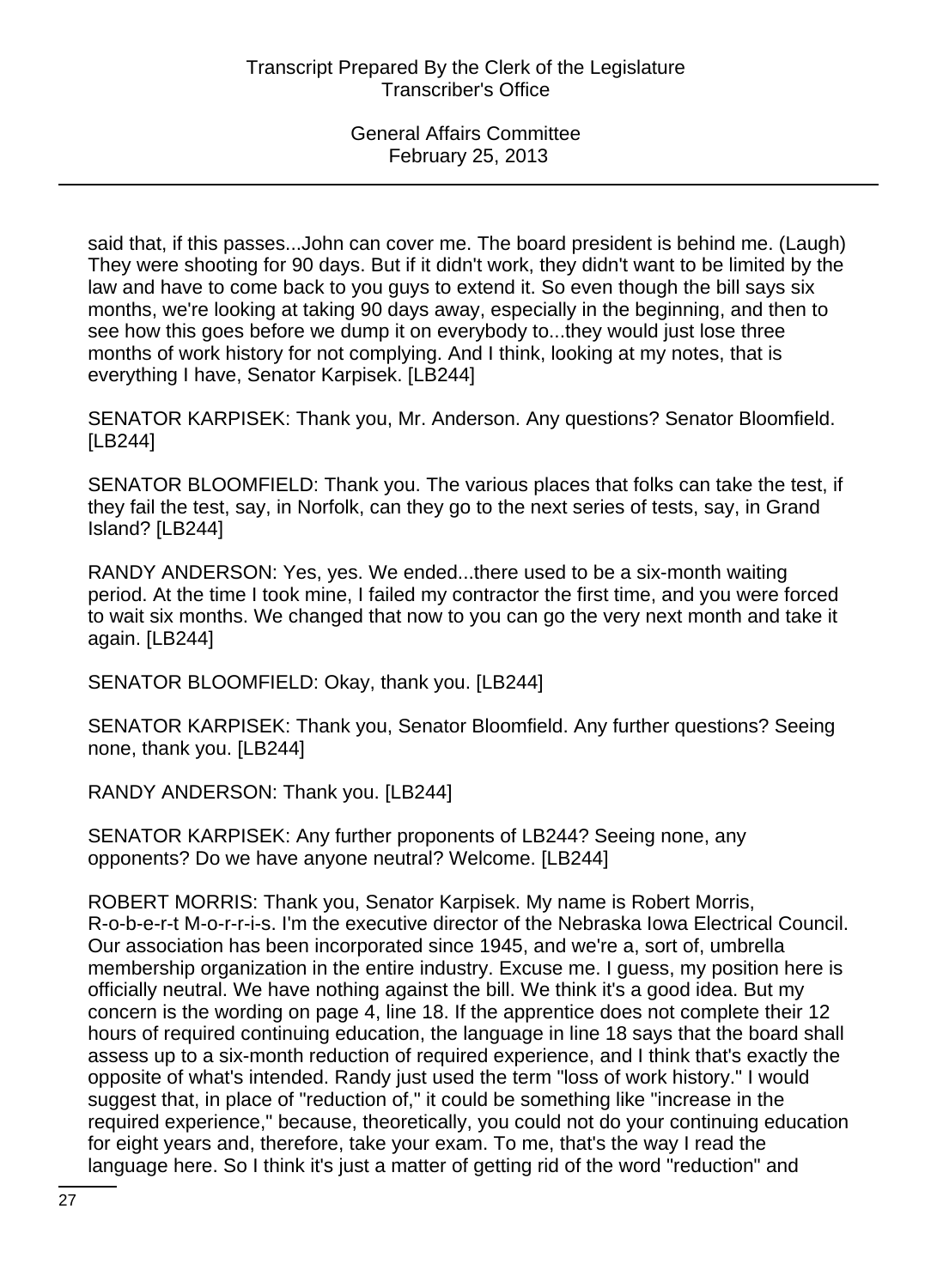something like "loss of work history" or "increase the required experience necessary." That's all I have. [LB244]

SENATOR KARPISEK: Thank you. We have legal counsel looking at it right now. [LB244]

ROBERT MORRIS: Okay. [LB244]

SENATOR KARPISEK: It's kind of one of those, almost, double negative, isn't it, the... [LB244]

ROBERT MORRIS: Yeah, yeah. That's the way I read it. [LB244]

SENATOR KARPISEK: Um-hum. We'll check into that. [LB244]

SENATOR JOHNSON: Good point. [LB244]

SENATOR KARPISEK: Any questions? Seeing none, thank you. [LB244]

ROBERT MORRIS: Thank you, sir. [LB244]

SENATOR KARPISEK: Do we have any further neutral testimony? Seeing none, Senator Brasch, would you like to close? She's going to... [LB244]

SENATOR BRASCH: I think I'll waive. And we'll amend those (inaudible) lines, but I'll waive. [LB244]

SENATOR KARPISEK: Sounds good. Thank you very much. That will end the hearing for LB244. Thank you, everyone. We will now stand at ease until Senator Schumacher arrives with LR34CA. (See also Exhibit 20.) [LB244]

BREAK

SENATOR KARPISEK: Well, welcome, Senator Schumacher. [LR34CA]

SENATOR SCHUMACHER: Well, just got done with you in our committee. [LR34CA]

SENATOR KARPISEK: I know. [LR34CA]

SENATOR SCHUMACHER: Yeah. [LR34CA]

SENATOR KARPISEK: Whenever you are ready. [LR34CA]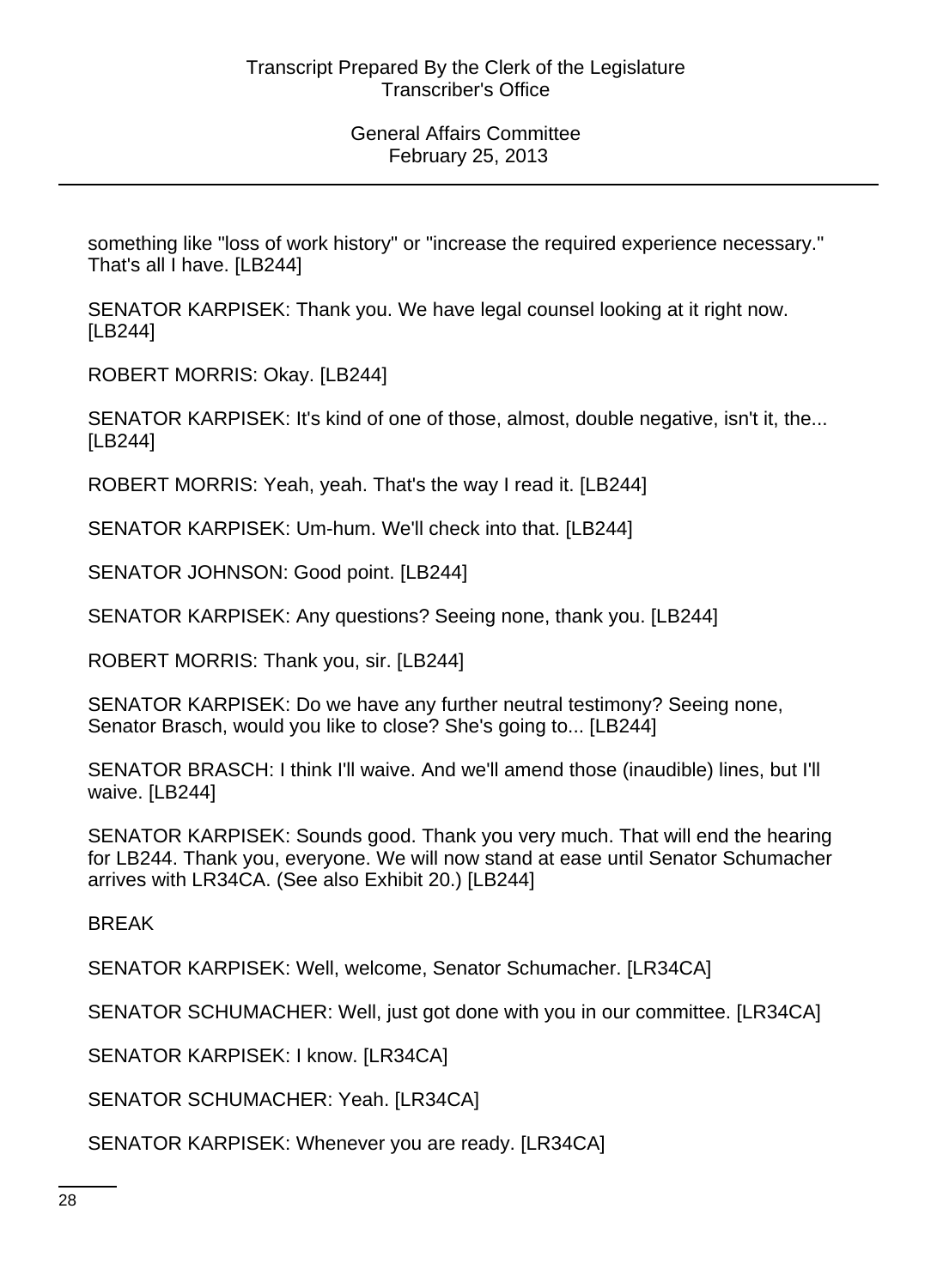SENATOR SCHUMACHER: (Exhibits 10 and 11) Okay. My name is Paul Schumacher, represent District 22 in the Legislature, and I'm here today to introduce--she gave me the wrong file (laugh)--LR34... [LR34CA]

\_\_\_\_\_\_\_\_\_\_\_\_\_\_\_\_: Thirty-four CA. [LR34CA]

SENATOR SCHUMACHER: ...CA, okay, LR34CA. I'm very happy to be here today. I'm glad the bill was referenced to this committee. But I'm not sure it necessarily belonged in this committee because, you see, this committee has jurisdiction over gambling, liquor, and a few other sins. But the measure today does not authorize any gambling. The measure today deals with the constitutional authority of the Legislature and the wisdom of putting in constitutional documents social mores or philosophy of behavior rather than the mechanisms of government. The most glaring mistake or blunder in that area was the experiment in prohibition--the evils of alcohol, the evils of children who might not have a parent who is able to support them because of drinking. And so, wrapped in indignation, it was prohibited. Well, we all know how miserably that ended up, and in a short time it was repealed. Well, our constitution was formed with a similar fervor on two issues and, oddly enough, only two issues, not on issues of banking, not on issues of agriculture or water or criminal activity, but just two issues that the constitution says the Legislature has no authority over. Those two issues, back in 1867, were divorce--can't have any of that--and gambling. And the language was in the constitution: The Legislature shall not authorize divorce or any games of chance. And when it did that, it gave the dead hand--the hand that no longer has ears or eyes or the ability to adapt to changed circumstances--the dead hand, governance. No matter what happens, no matter how much things changed over decade, after decade, after decade, there was going to be no divorce in this state, and there was going to be no games of chance, at least on the record. Every bar out there had its particular version but, on the record, there was going to be no games of chance. Is that policy wise? Is it wise to so tie the hand of the Legislature? Would the people today, the ones with eyes and ears that can see what's going on, be content to put that in the constitution? Certainly, back in 1867, no way to anticipate that all the states around us would have some form of casino gaming and that two of those states would specifically target Nebraska, one in a very big way, positioning more slot machines and games of chance on the Nebraska border, on the doorstep of our largest city and within 60 miles of our largest two cities, than there is anywhere in that state of Iowa, the highest concentration of machines. Well, so what? There's the highest concentration of machines. What is happening? And would those founding fathers have just sat by and done nothing about it? It is at \$10 a second of Nebraska money moves across that bridge to those three institutions that have somewhere on the order of near 5,000 machines. In real terms, somewhere between \$300 million and \$400 million...it's over \$400 million. But let's just say \$300 to \$400 million Nebraska dollars leave the state. We had an economics professor testify before the Revenue Committee last year that says, every dollar you ship out of state ships out a \$1.75 in economic benefit--big, big numbers when you talk in terms of \$300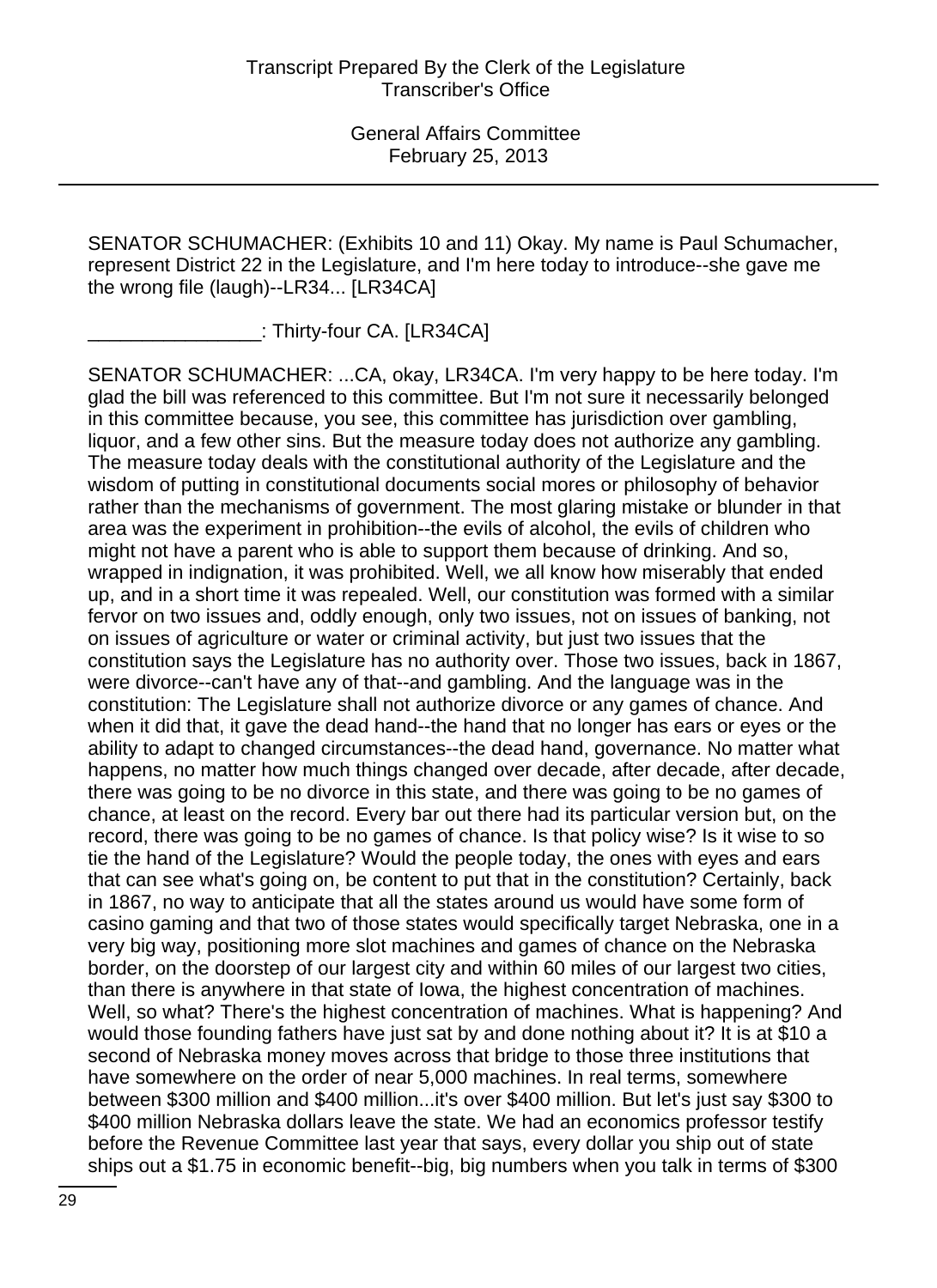General Affairs Committee February 25, 2013

to \$400 million a year. That doesn't include South Dakota. That doesn't include the Sioux City operations. That's just the three operations that are in the Omaha-metro area. That translates on the order, for rough figures, to \$100 million a year in tax revenue that we manage to help Iowa with. Iowa, if you look at the numbers, the Iowa Gaming and Racing Commission Web site, every year, up, up, up, the amount of money that moves across that bridge. I think it was at \$411 million to those three casinos lost by players. And the factor--I'm using 75 percent when I come up with the \$300-400 million figure. Iowa's own projections are about 83 percent of that money comes from out of state, and we know, the out of state, what state that is. It's Nebraska. Would those founding fathers have been content to say, ah, well, we have our principles and we're going to stick by it and we're not even going to permit the Legislature to discuss the issue, has no authority over the issue? We can't even debate whether or not gambling is a good thing, a bad thing, whether or not the evils of gambling are there or not there, because it doesn't do us any good. We can't do anything about it. You know, I incorporate by reference the testimony of the interim hearing a year ago and of the resolution last year proposing that we put this matter on the ballot for the voters to look at. And of course, in that particular context, we looked at murder and bankruptcy rates and divorce rates and robbery rates and theft rates and, surprisingly enough, in most of those categories, Nebraska's rates were poorer than Iowa's. Now that doesn't mean that gambling prevents those things in Iowa. It just means that there's very little, if any, correlation between the two. But we don't even get that far. We can't even talk about those things because we can't do anything about them anyway. Would the founding fathers have said, hey, that's just fine for you to be paralyzed while the blood is sucked out of you? No wise government policy does such a thing to its citizens or to its lawmakers. We may well say, well, you know, it's worth the exportation of \$300 million to \$400 million a year, it's worth it because, somehow, we're being saved from the downside of gambling, whatever that is. Or we might find that a rational gaming policy should be adopted, and one, two, however many casinos or games of chance should be authorized. But we can't even talk about it. Now we'll, and you, probably hear today why Nebraska voters have rejected this kind of thinking, time and time again. Well, you know, that's not true. Look back through history. Every gaming proposal that was rejected by any majority at all was a very limited, selfish one. We had one that was in the early '90s, said, slot machines only in veterans' clubs. It didn't pass. We had one that said, off-track betting for horse racing, very limited, very focused little thing--didn't pass. There was one in 1996 that said, keno machines, video keno machines. It didn't pass. And they all get about 37 percent of the vote if they're not popular. That's your...that's what those numbers come in. But there are two times in which a majority of Nebraska's voters said yes in recent times. One was the state lottery, and there was all kinds of doom and gloom proposed on that one--didn't happen. Stopped state lottery money moving across the bridge, but then they opened the casinos. And the second one was in 2004, when a majority of Nebraskans voted for expanded gaming, only it was under the unfortunate circumstances of a split vote. There were two issues on the ballot, two proposals on the ballot that year, one by petition, one by the Legislature. The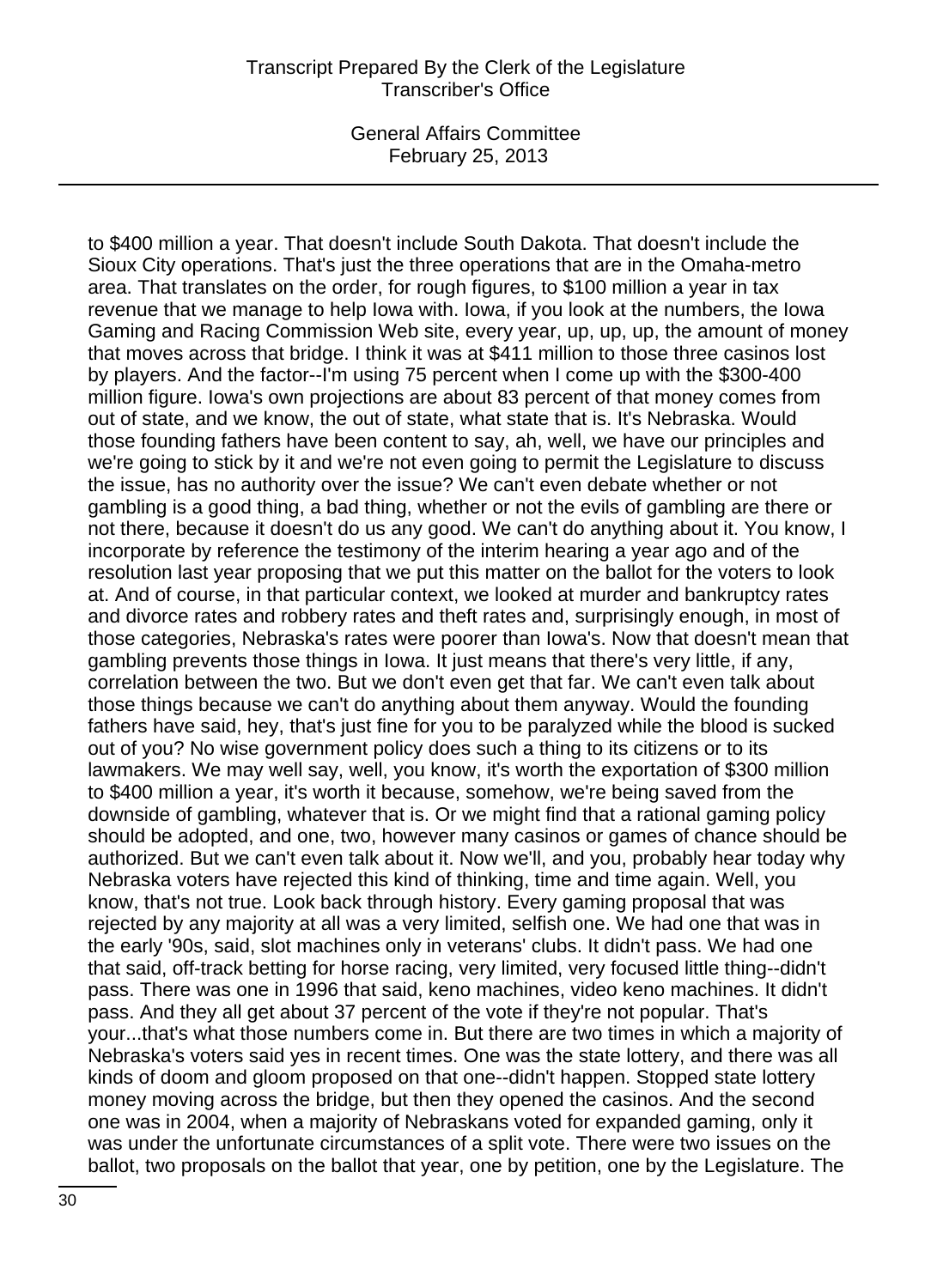General Affairs Committee February 25, 2013

petitions, for a quirky bunch of reasons in the petition law, subdivided the issue into four different things, so all four had to pass for it to work. Two of them passed; two of them didn't. But the poorest performance was 47 percent said yes, and that was a wide-ranging proposal involving various machines and casinos. Now 47 percent saying yes...the other proposal by the Legislature had two or three casinos. That got, I think, 36 percent of the vote. Not everybody who voted for the legislative proposal also voted for the initiative proposal. One out of ten, just one out of ten, which is 3 percent, didn't. You have over 50 percent there. Nebraskans support the idea of responding to the theft that's taking place at this particular time. And recent polling tells me that there is in the high 50 percents of the people that are saying, enough is enough. What this proposal does is, simply, lets the people vote. Now one thing you probably aren't going to hear--and if they are, it would be my...very surprising--a bunch of Vegas lobbyists. Boy, the people from Vegas are going to rip off Nebraska if we authorize any games of chance. Well, you know what? I'll bet you the antigambling forces have more people registered on this than the gambling, because I don't think gambling have any registered on this. And you know why? Vegas could give a hoot. Once the 2004 proposal was defeated, Council Bluffs began a huge gaming expansion in the three operations there, and they have some very professional operations. The Binion group at the Horseshoe: excellent operators. Vegas got what they want. They've got gambling in Nebraska. They don't care where the tax dollars go. And certainly, 900 feet across a bridge doesn't make them any difference. Part of the information submitted today shows that 60-some percent, I think the figure is, of Nebraskans live within an hour of a casino, and 91 percent within 150 miles, roughly, 2 hours, 15 minutes, of a casino. Vegas got it all at once. There's no line of people from Vegas here because gambling is here. But we can't respond to the situation. In 2004, the projections were we were going to be able to bring into the state of Nebraska pregambling expansion in Council Bluffs on the order of \$100-120 million a year. Quite honestly, I don't think we can do that now. I think that, probably, now, if we bring in \$80 (million), because that market has really been developed, if we are able to intercept \$80 (million), we'll be doing good. Eighty million dollars a year, plus all the other economic activity from \$300-400 million dripping across the river, where could that go? Well, this bill suggests that, if the Legislature doesn't direct otherwise, it'd go to two areas that are really pressing areas. One is the education of kids under college age. We saw in the Planning Committee that preschool is an area where you get much bang for your buck on education, that kids who are behind the curve because both folks work in, basically, low-paying jobs, which is a kind of a profile of what's going on in a lot of areas of state, they come in short. And when they come in short, they fall "behinder" and "behinder" and "behinder" and end up on every social program imaginable, end up in trouble, and end up making more babies. And our bang for the buck comes if we could put on the order of \$40 million a year into preschool education. We don't have the money, don't have the money. We'd sooner send it to Iowa. And we're going to have a real gut-wrenching debate, probably this session, over whether or not we should expand Medicare--Medicaid, okay? The feds say, we'll throw \$400 million a year at you if you do, but we'll cut it back to \$360 (million)--90 percent--in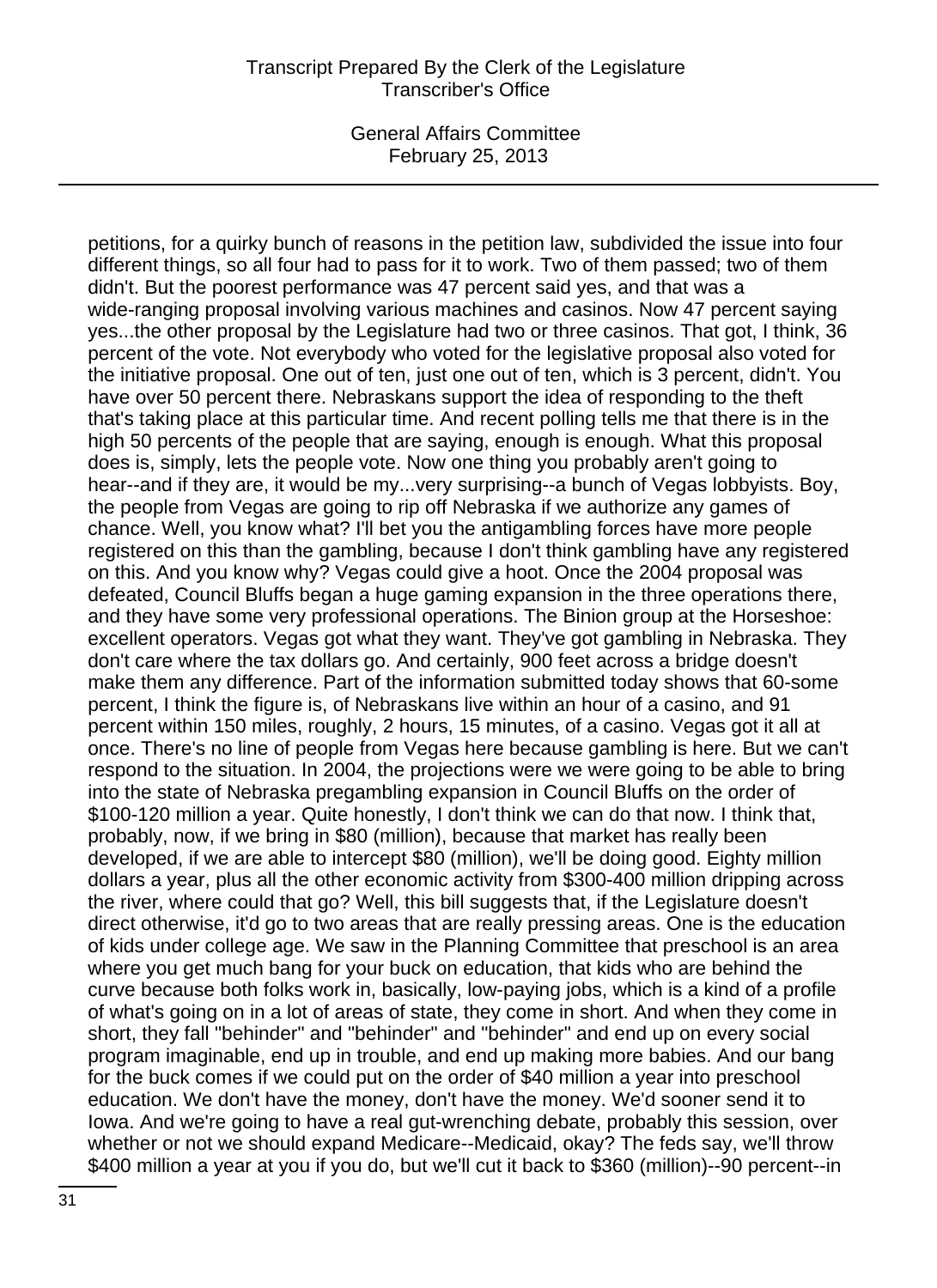General Affairs Committee February 25, 2013

three years. And we say, my gosh, where are we going to come up with \$40 million a year to take care of healthcare in a way that, whether we like the Affordable Health (sic) Care Act or not, it is designed to be taken care of. Where are we going to come up with the money? We hear, cut education. You don't want to do that for Medicaid? Cut roads, you want to do that for Medicaid? How about cutting Iowa? Make Iowa pay for our Medicaid expansion. They've had no conscience in pulling money out of us, year after year after year, since 1995, positioning more and more slot machines on our border. But again, it's all an academic discussion because this committee, this Legislature, is paralyzed. We can't do anything. And maybe the people today would choose to have us continue to be paralyzed, but maybe they won't. And when the stakes are as high as they are--\$400 million a year leaving the state to Iowa and other neighboring states, \$400 million a year from the feds having to be turned down because we don't have the money to come up with \$40 million in three years--\$400 million here, \$400 million there and, pretty soon, you're talking real money. This is a simple proposition of government. This is the people's decision, not any club of self-righteousness who we know will do at all lengths to make the self-righteousness prevail. This isn't the Legislature's decision. This is the people. And since pay by the signature was taken away, which was the only effective way of doing a petition drive, there's only one way that the people can say yea or nay, that this debate can get to the forum that it needs to for just consideration, up and down, and that is if the Legislature puts it on the ballot. Quite frankly, if I were in the antigambling side of things, I'd say, put it on the ballot, because you don't have any money and we do. Probably the same result as what happened to term limits and the salary increase. Antigaming people have money. Vegas is out of the picture. The keno people who did 2004 and 2002--pretty well tapped out. Horse people don't have any money. Pretty lopsided contest if it goes on the ballot, but I would think that, maybe, the people of Nebraska are sharp enough to say, why don't we keep the money in Nebraska? And so, in proposing this bill today--and I've given you supporting information that I hope my memory was accurate on, as far as the numbers that I've given you; I think they're pretty close--what I'd simply ask is: Let the people vote, let the debate go forward. I'll answer any questions. [LR34CA]

SENATOR KARPISEK: Thank you, Senator Schumacher. Any questions? Senator Schilz. [LR34CA]

SENATOR SCHILZ: Thank you, Senator Karpisek. Senator Schumacher, thanks for your testimony and introducing this bill. You know, you talked some--actually, at length--about not tying the hands of the Legislature and making sure that you can respond to the changing priorities of the state, the changing priorities of what goes on with it. And so that's where my question comes from. In the LR itself, you're saying that you're going to throw 50 percent of the money at education and 49 percent of the money for healthcare. Why not just let it go into the General Fund and let the Legislature decide where that should go and what that should be? Because if things change over time, that may not be... [LR34CA]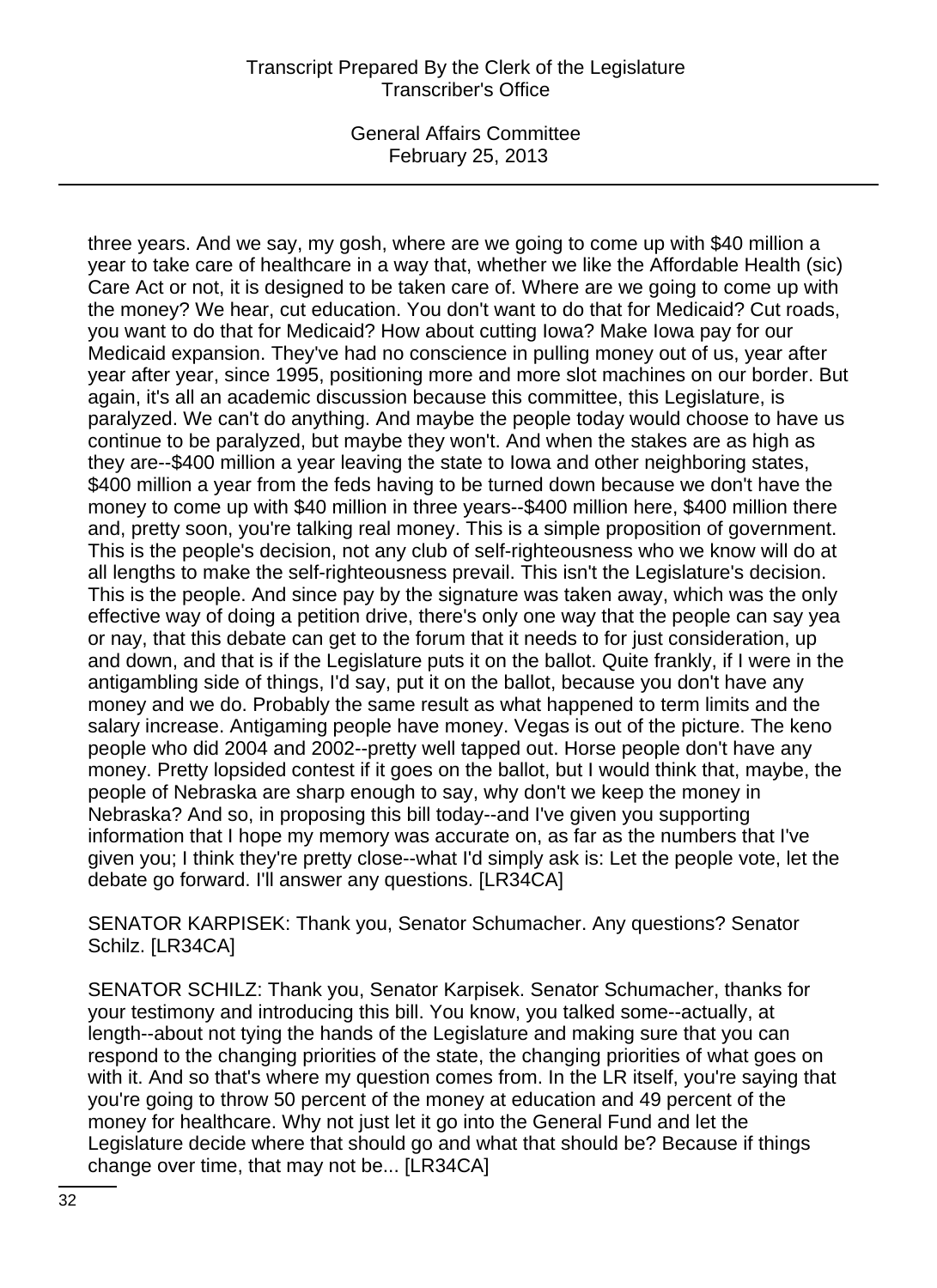SENATOR SCHUMACHER: And that was contemplated, Senator Schilz. The language, if you read the paragraph before, says that the Legislature can put it where it wants but, if it doesn't designate anyplace else, it goes to those two areas. [LR34CA]

SENATOR SCHILZ: I appreciate that. Thank you very much. [LR34CA]

SENATOR KARPISEK: Thank you, Senator Schilz. Any further questions? Senator Murante. [LR34CA]

SENATOR MURANTE: Senator Schumacher, thank you for this constitutional amendment. I have to say, I think this is one of the more intellectually intriguing proposals that I've seen, anyway, this year in the Legislature because, to me, it deals with a subject matter that goes far deeper than gambling or gaming or whatever you want to call it. But it goes to what we're doing here in the Legislature and the relationship between the Legislature and the people of Nebraska. And this is something you and I have talked about at length, and I think we're going to talk about it more in the Government Committee. And so it brings me in a sort of intellectual circle, in that, first of all, at the moment, in order for this Legislature, if it wants to, to expand gambling, we'd have to ask permission of the people. What your constitutional amendment does is takes that step away. We don't have to ask the people for permission anymore but, in order to get that accomplished, we'd have to get the people's permission. So we go around in this circle that, in my view, generally speaking, the people should get what they want and we should put things on the ballot more often. But can you talk a little bit about that philosophy of this piece of legislation and why we are...why should we...why we should be taking the ability of the people to functionally veto something that we do and putting that in the constitution, even if we have their consent to do it in the first place. [LR34CA]

SENATOR SCHUMACHER: What this does will...if, for example, we were to decide to eliminate the death penalty,... [LR34CA]

SENATOR MURANTE: Um-hum. [LR34CA]

SENATOR SCHUMACHER: ...the Legislature has the power to do that, okay? It's not in the constitution that there should be a death penalty; we've got the power to do it. Now there is a referendum mechanism which, probably, has been rendered ineffective by the same mechanism that killed off the initiative petition mechanism, the pay-by-the-signature thing, in which the people, theoretically, could say, we're going to undo an act of the Legislature. But this, instead of going to the people and saying, okay--and it's part of the issue of gambling--okay, we want to put a casino in Omaha, that's what we want to do. Okay, well, guess what? The people that are voting no really think casinos are a good idea. But there isn't going to be one in Grand Island, at Fonner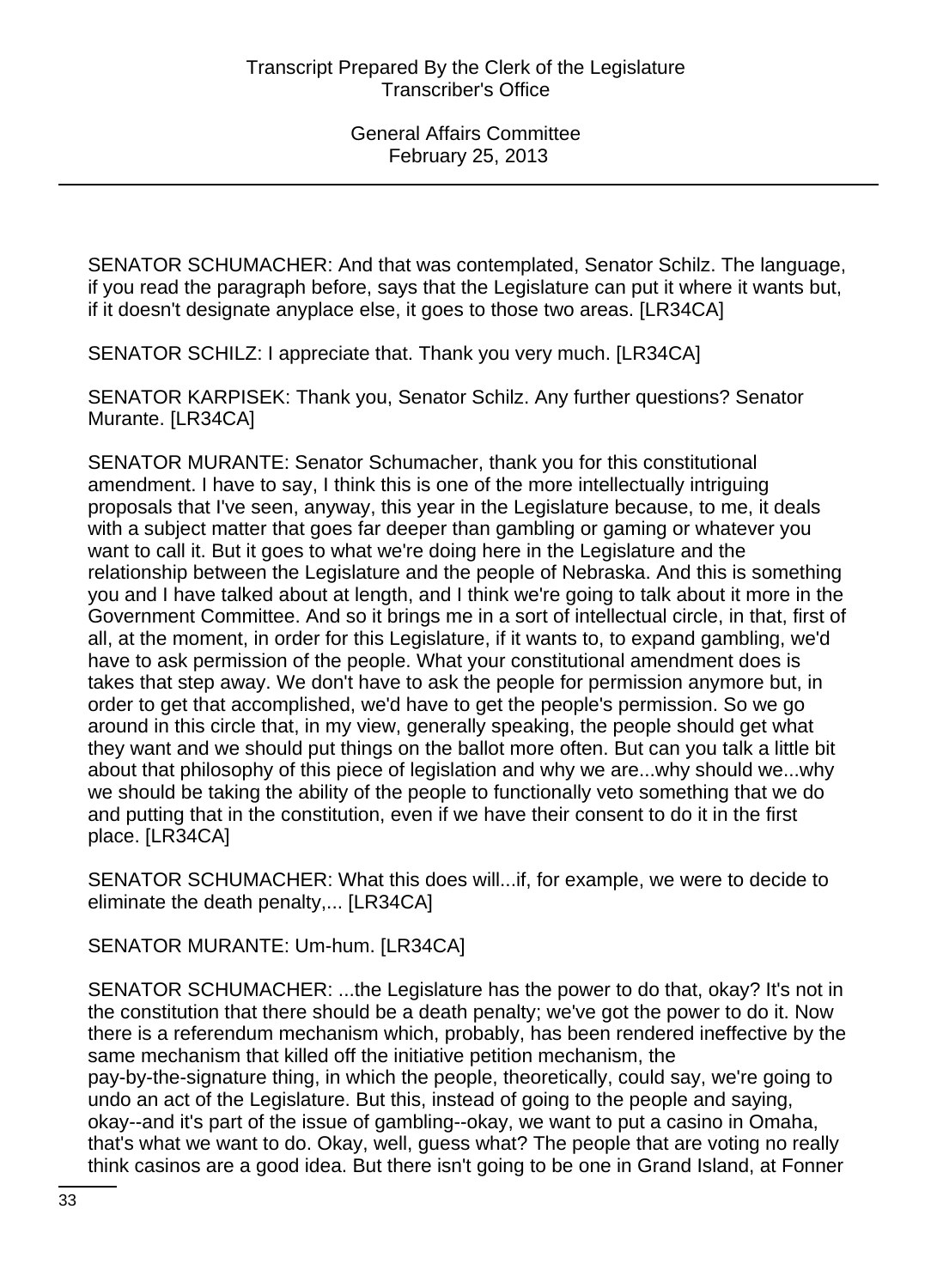General Affairs Committee February 25, 2013

Park. Well, why does Omaha get everything? No. Well, what about Scottsbluff or Ogallala? My gosh, what a perfect spot for something in Ogallala near that I-76 and I-80 interchange, to drag money out of...down those two highways from Denver and from Cheyenne. Well, I'm going to vote no because Ogallala wasn't included. And so it is a divide-and-conquer situation. This thing has no business in a constitution. It was there for the same type of emotional fervor that led to prohibition and leads us on, legislatively, to pass some pretty dumb laws once in a while because the fervor is right. Let's ask the people, once and for all, whether or not they want the fervor out of their constitution. And then we'll deal with it, like we deal with the death penalty, like we deal with income taxes, sales taxes, Medicaid expansion, everything else. You know, if we expand Medicaid or don't expand Medicaid, we don't go to the people and say, do we expand it, do we expand it for two years, do we say no? It's part of the responsibility of being the Legislature. And if the people say, you know, we're so leery of gambling and, those people in the Legislature, they can't be trusted, we're paying them too much already, well, then they say no. But if they say yes, then we've got a job. And it won't be an easy job to try to figure out how to do it, but that's an argument and an issue for another day and another set of lobbyists and other issues. [LR34CA]

SENATOR KARPISEK: Thank you, Senator Murante. Any other questions? Senator Schumacher, I just want to ask, just with this piece of legislation, would it authorize any gambling? [LR34CA]

SENATOR SCHUMACHER: It would authorize absolutely nothing, nothing, no Indian gambling, no slot machines, no casinos. That would be another day, for another Legislature. [LR34CA]

SENATOR KARPISEK: Very good. Seeing...any other questions? Seeing none, thank you, Senator Schumacher. [LR34CA]

SENATOR SCHUMACHER: Thank you. [LR34CA]

SENATOR KARPISEK: Do we have any proponents for LR34CA? Welcome. [LR34CA]

LORAN SCHMIT: Thank you, Senator Karpisek and members of the committee. My name is Loran Schmit, L-o-r-a-n S-c-h-m-i-t. I appear here today on my own behalf and in support of LR34CA, commend Senator Schumacher for the introduction of the amendment. And it's not easy to follow Senator Schumacher because he uses reason and logic where we frequently find emotion and hysteria. And that doesn't very often happen in a legislative body. So I appreciate the senator's very eloquent explanation of the amendment. It's kind of interesting, it was 30 years ago that I operated equipment in this state under existing statutes which the Supreme Court later on said was legal, of which the Legislature, in their wisdom or lack of, later on declared to be illegal. Those 30 years I do not even like to think of the amount of revenue that this state could have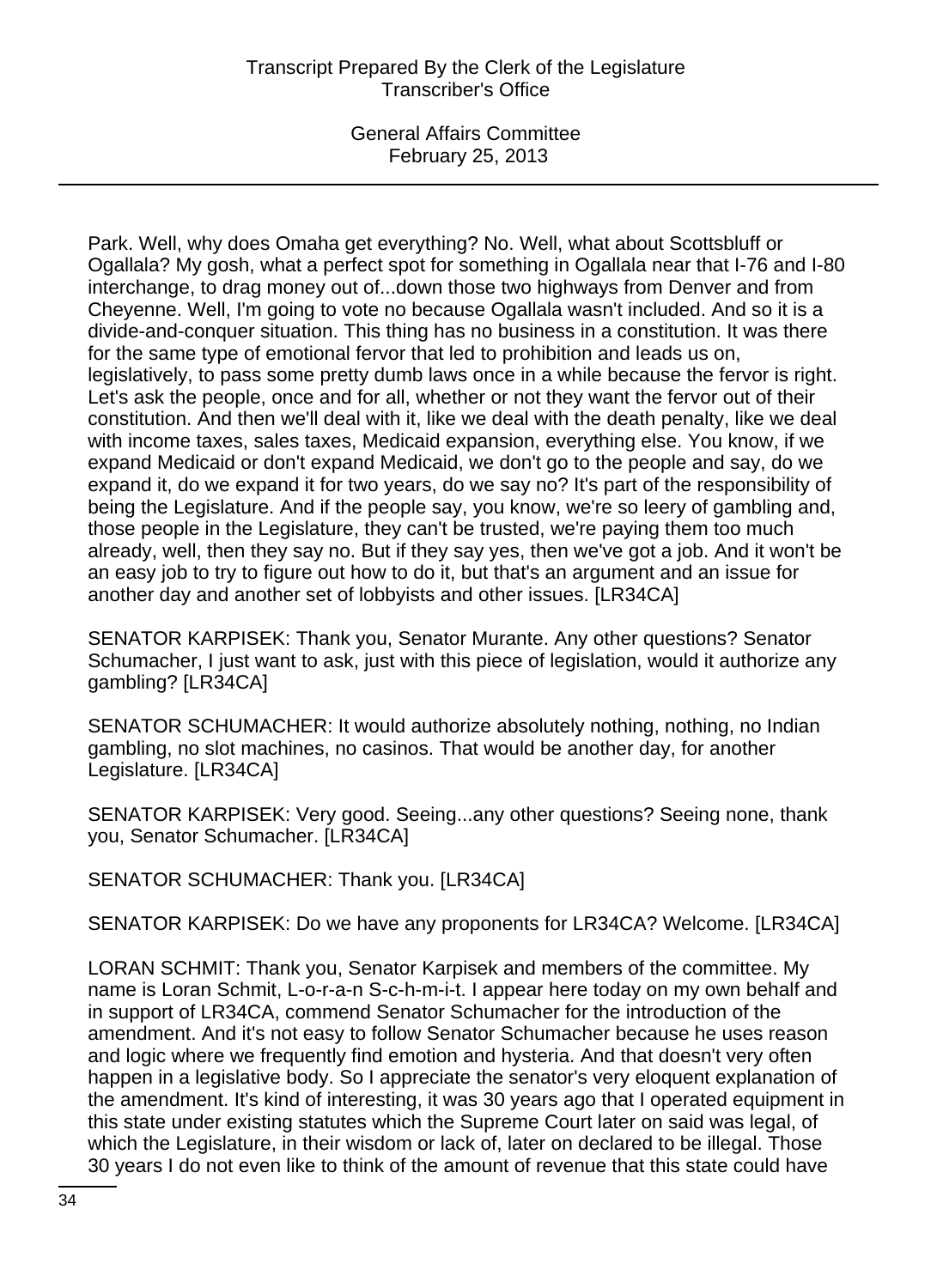General Affairs Committee February 25, 2013

garnered if we had allowed that legislation to continue. I would suggest that the horse racing industry would not be in difficulty, that we would have a lot of revenue that would take care of the responsibilities that we now have to face. It's kind of interesting that there seems to be a lot of pressure at the present time to eliminate state income tax. And there will be a need to find some way to replace that lost tax revenue. The Revenue Committee will be studying those sources, I hope, and I would hope that all sources of revenue that might be available to the Revenue Committee would be on the table. Senator Hadley, when I appeared before that committee, asked me for several suggestions and what I would say is...mission would be expanding gambling of one sort or another. I can remember when keno was a topic of discussion, much of it in opposition. Kind of interesting today that many of the entities who opposed that are trying to get their dipper in the keno bucket and they contest furiously for portions of that revenue and seem to have no compulsion to reject that revenue when it is available to them. And I would like to suggest that, perhaps, the Legislature might do what Senator Schumacher has proposed here and give the people a chance to say, maybe the Legislature does have the wisdom and collective intellect to have it address this issue, as we do many other issues. It's kind of interesting...and you'll hear some opposition to this amendment. And I have said it before--I don't know if I've said it before this committee or not--but there is a certain amount of gambling that takes place in this state, some of it legal, a far greater amount that is illegal. I don't believe, in my years I've been around here, which are considerable, that I've ever heard an opponent of such a measure as what Senator Lautenbaugh has proposed or Senator Schumacher has proposed stand up here and say, I would hope that the state of Nebraska would stamp out illegal gambling because it takes money from my children and my neighbors and my relatives, not one word. I've not heard that, and I've been here quite a while. So, ladies and gentlemen, members of the committee, for those persons who will object to this amendment--and I respect their different point of view--I would ask, why do you not, as Senator Schumacher has pointed out, object to the illegal, unlicensed, untaxed, unregulated gambling which dominates this state? Until they do that, I would take very lightly their opposition to this type of an amendment. It's always interesting to me that our good neighbors to the east and the north and the west are so concerned about the morals of Nebraskans that they oppose any kind of expanded gambling in Nebraska, but they still roll out the red carpet and make sure that the roads are open and the lights are on and that they're welcome in the neighboring states. They don't seem to be concerned about the morals of their own constituents. Now it seems to me that I would be more concerned about the morals of Iowans and Coloradoans and South Dakotans than I would be about the morals of Nebraskans. Let the Nebraska Legislature, Nebraska folks take care of their own problems. So I would hope that the committee would send the amendment to the floor and it would get the kind of discussion that it needs. And I would hope that the opponents--and there will be many, and most of them will be financed by people from across the river--will express my concern about the illegal gambling which has siphoned billions of dollars in revenue from the state of Nebraska and from their citizens. It's been a pleasure to be here, Senator Karpisek. I'd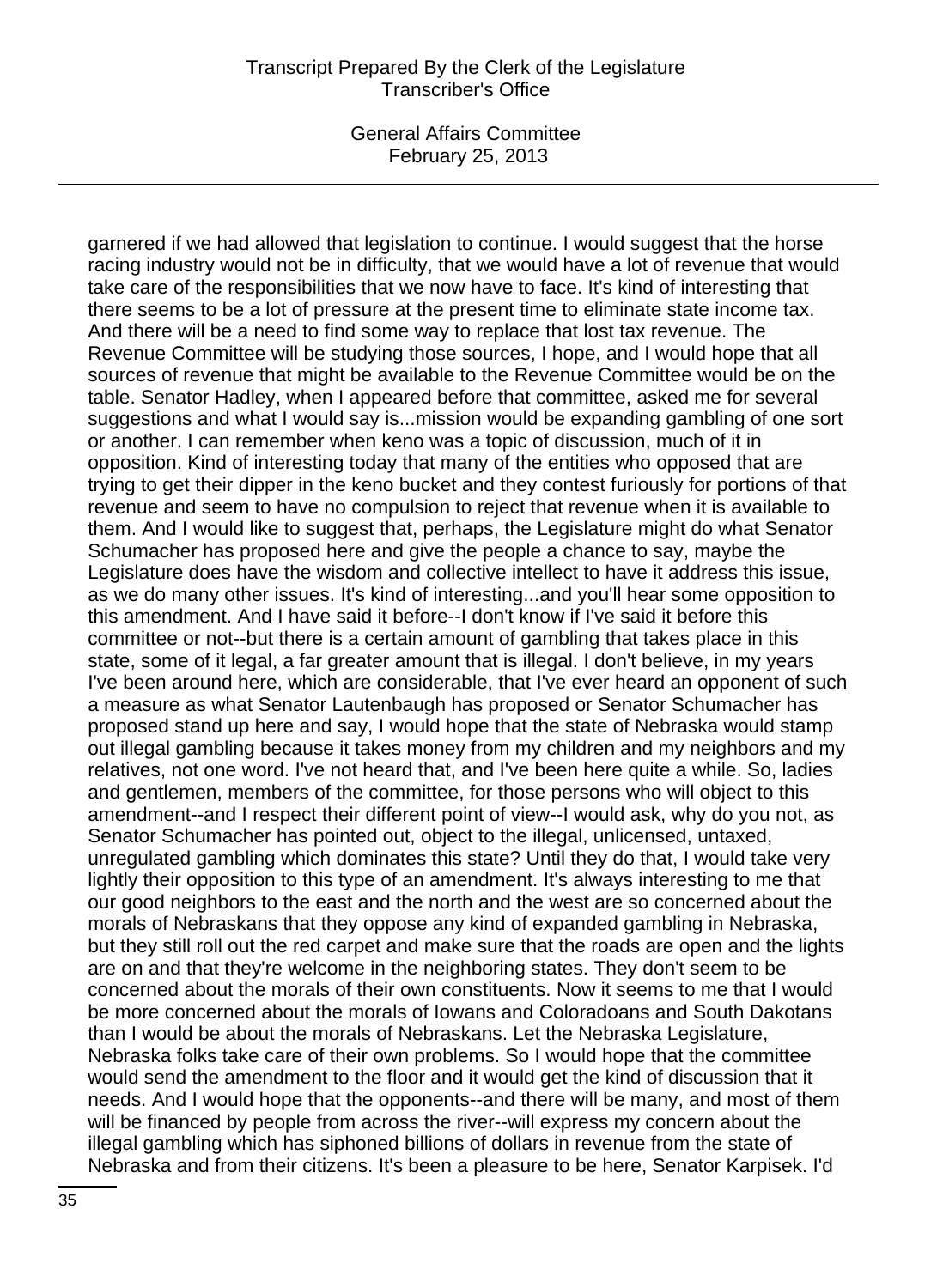be glad to answer any questions. [LR34CA]

SENATOR KARPISEK: Thank you, Mr. Schmit. Any questions? Seeing none, thank you. [LR34CA]

LORAN SCHMIT: Thank you. [LR34CA]

SENATOR KARPISEK: Are there any further proponents? Seeing none, opponents. Welcome. [LR34CA]

GLEN ANDERSEN: Thank you for having me. It's a privilege to be here. And at this time, I sure wish I was one of those silver-tongued orators. And I would like to start with Senator Schumacher's mentioning of that it's a people's decision. But I have a little problem with that. After this or if this passes, it's no longer the people's decision. It's 49 people's decisions, and that's a concern of mine. And one group of legislators is not the same as the next group of legislators. And this is one of those things where, if a change of the magnitude of getting casinos in the state happens, it stays. [LR34CA]

SENATOR KARPISEK: I'm sorry. Can you tell us your name and spell it? I'm sorry. [LR34CA]

GLEN ANDERSEN: I will. I'm sorry. My name is Glen Andersen. It's G-l-e-n A-n-d-e-r-s-e-n. [LR34CA]

SENATOR KARPISEK: Thank you. [LR34CA]

GLEN ANDERSEN: Okay. Gentlemen, from my reading of the amendment, I understand that this would allow the Legislature to authorize any kind of gambling, including casino gambling and even interstate gambling or Internet gambling. Excuse me. And one is scary, but one is even more scary to me. I have, in my following testimony, I've mostly considered the casino gambling. But the Internet gambling just come up, realizing that that could be part of it. Now Internet, like I say, that's even scarier. This form of gambling has almost infinite accessibility at any time of the day for anyone, and it's at any place. It can be in the home; it can be in a business; it can be in the bathroom, whatever. And this possibility...and it's possible for this Internet gambling to be extremely fast, allowing very fast losses of money. And this particular possibility is enough, in my mind, to make the amendment to fail, just because that is such a concern. Since gambling can be authorized, I have to assume it will be authorized and this amendment will be passed. There are a number of ways of looking at gambling issues. We can consider it a source of tax revenue. The problem is that a disproportionately small number of people lose most of the money, and the government gets a very small amount of that part. So it's a very inefficient way to raise taxes. And general economic activity--the money lost to gambling is not spent in local businesses.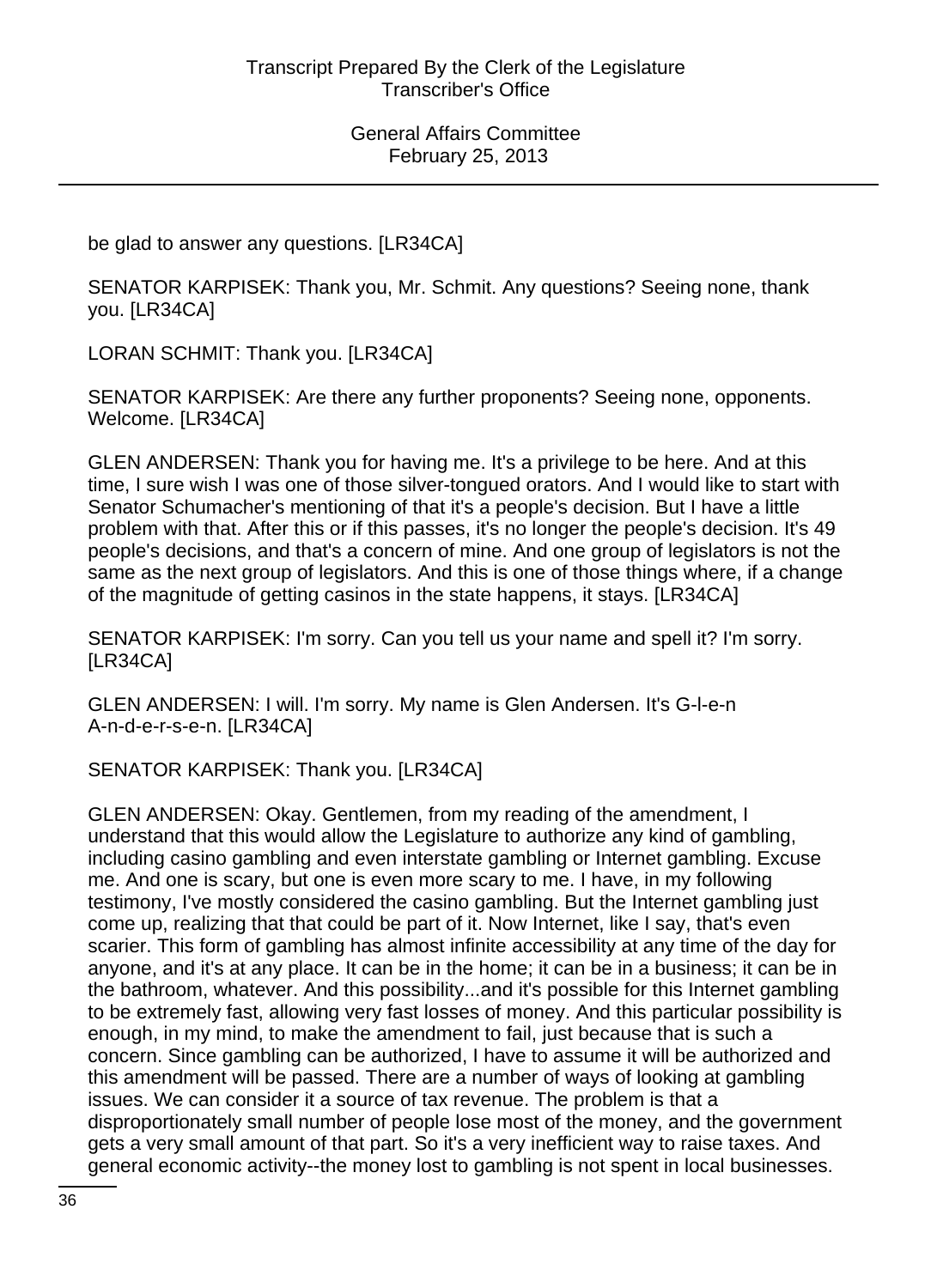General Affairs Committee February 25, 2013

And of course, we all know of social ills--pain inflicted to families, retirees, even successful people. And if we look objectively at the gambling issue from all these different directions, like I just mentioned, it comes up a loser. Actually, I should modify that, for where there's a loss, somewhere, there is a gain. Yes, there's certain people and certain businesses that are going to benefit quite extensively from this industry, and they would be the owners and operators of casinos and whatever. A part of...and then the next part of my topic here or my next topic I have...a part of this proposed amendment includes a section that it designates where the tax revenues are to be appropriated. I ask you, if the Legislature is wise enough to determine the future of gambling in the state, why does this amendment have to specifically say that a certain portion must go to education and a certain portion to healthcare and a certain portion to compulsive gamblers? Why must the Legislature be hamstrung in determining where the revenues are allocated? It seems to me that the reason for this is that it's window dressing. It appears that the purpose is to make the gambling issue more palatable. It is saying, look at the good things that will be done with the money generated by gambling. Of course, this begs the question, why must we make this amendment look pretty? And I...Senator Schumacher brought up an argument that always comes up. And any time I've had a conversation with anyone about gambling, it's the fact that the money lost by Nebraskans in Iowa casinos goes to Iowa, or some of it goes to Nevada, but it is money lost to Nebraska. If we had casinos in Nebraska, that money would stay in Nebraska. This argument probably can't be refuted. It's probably correct. But, gentlemen, that argument misses the most important point. Adding casino gambling in Omaha or Lincoln or Grand Island may reduce the amount of money that crosses the Missouri River, but it certainly increases the gambling in Nebraska. Easier access to gambling will increase gambling. It will certainly increase the amount of money lost by elderly on Social Security. It will certainly increase the gambling losses by a mother or father of children. It will certainly increase crime resulting from gambling losses. And the problem of Iowa getting the money lost by Nebraska is hard to take. I don't like it. It is hard for Nebraskans to accept. We resent what is happening, we truly do. I think all of Nebraskans do. We resent that Iowans are benefitting from our losses. Gambling...gentlemen, resentment is a very strong emotion. According to Wikipedia, the expert there, resentment is an emotionally debilitating condition that, when unresolved, can have a variety of negative results. Common sources of resentment include publicly humiliating incidents, such as accepting negative treatment. And that's what Iowa has been doing to us. But, gentlemen, resentment is not a way to make decisions. Anyone who is a businessman knows that he makes decisions on emotions such as that, he's got a problem. The determination of whether we're going to continue to take the high road or the low road should be based on what is the right thing to do. What is the right way to raise taxes? What is the best for the economy? And what is best for families? That concludes my presentation. [LR34CA]

SENATOR KARPISEK: Thank you, Mr. Andersen. Are there any questions? Senator Schilz. [LR34CA]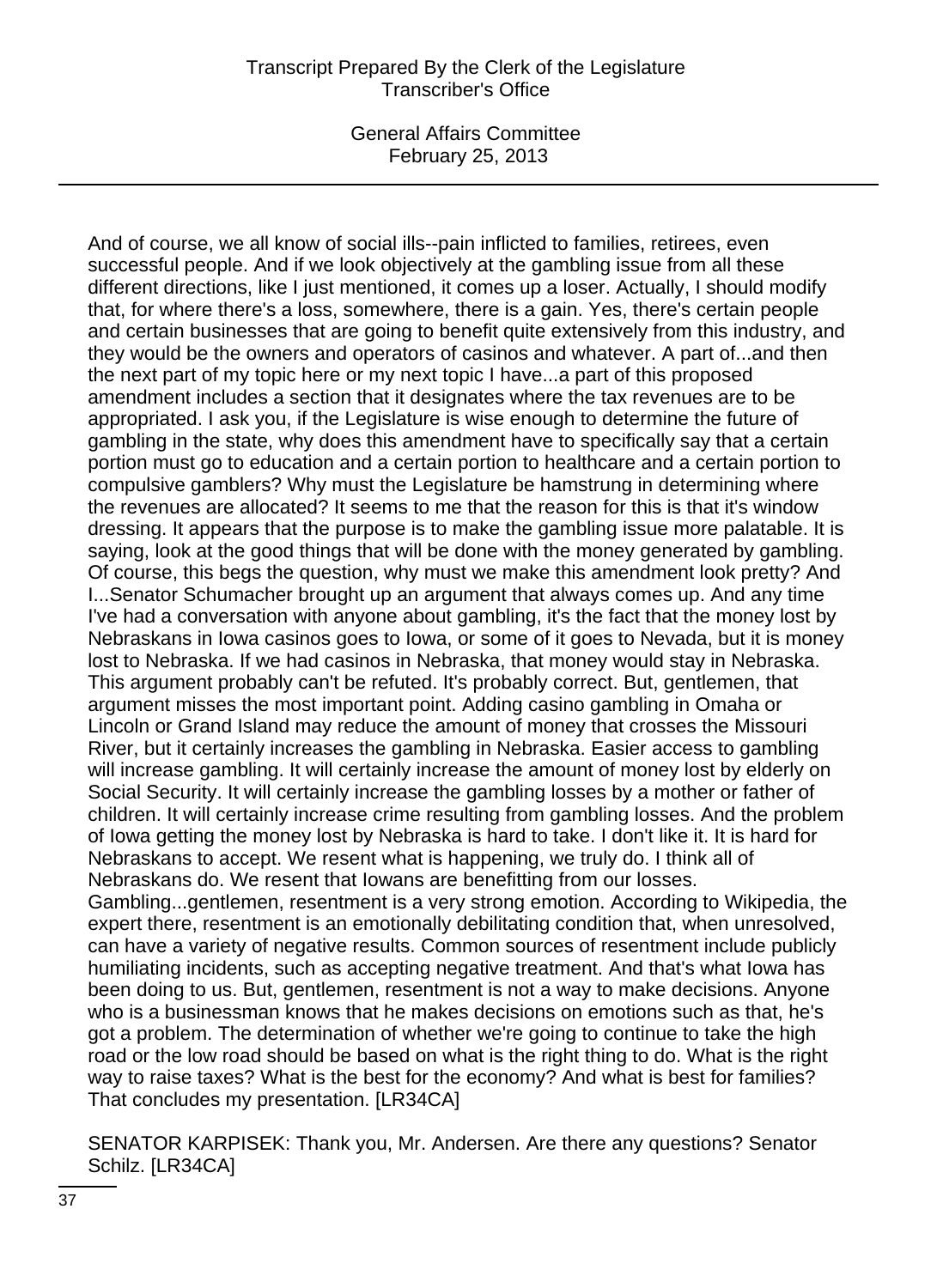SENATOR SCHILZ: Thank you. Mr. Anderson, thanks for coming in today. I appreciate it. I just have a couple things here. You'd mentioned the Internet gambling, and I understand what you're saying. I mean, I've seen it right now. People in the state of Nebraska are getting on the Internet today and gambling with dollars and, as far as I understand, a lot of these poker sites and things like that, they're able to do that legally. Does that then...I mean, I guess the question is, isn't it already happening? [LR34CA]

GLEN ANDERSEN: Well, I can't answer your question. But I can ask you another question. If that's already happening, won't it also get worse if Nebraska is proposing...being a proponent of gambling? Won't it make things more difficult? [LR34CA]

SENATOR SCHILZ: Right. Let me then ask you this question. You were talking about the benefits of the industry, the benefits of gambling that are there right now. Do you see all of those benefits going across the river to Iowa, or are there some benefits that Omaha is receiving because of the gambling that's happening over there? [LR34CA]

GLEN ANDERSEN: I can't answer that. [LR34CA]

SENATOR SCHILZ: Well, then let me ask you this. [LR34CA]

GLEN ANDERSEN: I have had discussions that... [LR34CA]

SENATOR SCHILZ: Let me ask you this, sir. [LR34CA]

GLEN ANDERSEN: ...there are restaurants that have lost a lot of business because of it, yes. [LR34CA]

SENATOR SCHILZ: They can prove that? [LR34CA]

GLEN ANDERSEN: I've been told that they can prove that. But I can't... [LR34CA]

SENATOR SCHILZ: Okay, so, anecdotally, you've heard somebody say that. [LR34CA]

GLEN ANDERSEN: I'm going to have to say it's second- or thirdhand... [LR34CA]

SENATOR SCHILZ: Okay. [LR34CA]

GLEN ANDERSEN: So I'm not going to the... [LR34CA]

SENATOR SCHILZ: Do you think that there's...and I don't...and I'm trying to get my questions through quickly. [LR34CA]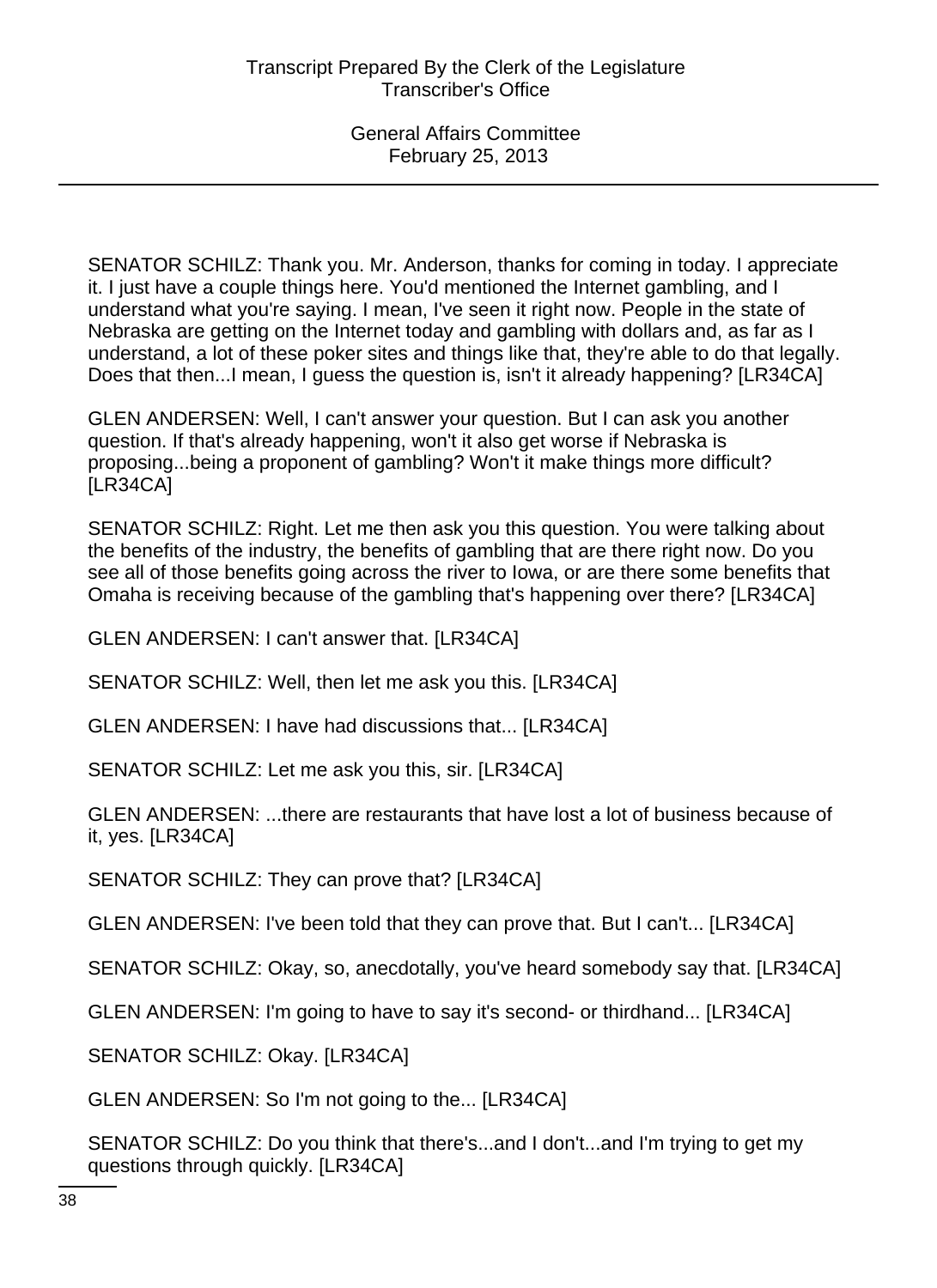GLEN ANDERSEN: Okay. [LR34CA]

SENATOR SCHILZ: Do you think that there's some people that go to the casinos in Iowa and then, possibly, buy a hotel room in Omaha and stay there, go to restaurants in Omaha and stay there? Do you think that any of that is happening? [LR34CA]

GLEN ANDERSEN: Hmm. I don't know whether that's good, bad, or indifferent, sir, I really don't. [LR34CA]

SENATOR SCHILZ: Okay, well, it...no, it does (inaudible), and I'm going to get to the point of why it does. [LR34CA]

GLEN ANDERSEN: Okay. [LR34CA]

SENATOR SCHILZ: So in my question, what I'm asking is, because there are casinos that are sitting right across the river, that, somehow, Omaha is receiving some benefit from the way the constitution and the laws are based now, that is precluded from any other place in the state because you can't build anything else in the state. And when Senator Schumacher talked about other areas that could have casinos there and he brought up Lake McConaughy and, possibly, Ogallala and that area in there, two-and-a-half hours away from that area is one of the largest metropolitan areas--that is the largest metropolitan area that's the closest to the state of Nebraska, and that's the front range of Colorado. If those folks are traveling 200 miles and have the opportunity to bring some of that economic development to the western part of the state, is not this policy and the constitution, the way it is written now, to the detriment of rural Nebraska, where we are today? [LR34CA]

GLEN ANDERSEN: It's to the advantage of rural America. [LR34CA]

SENATOR SCHILZ: Really? Even though we can (inaudible)... [LR34CA]

GLEN ANDERSEN: I think that we are unaware... [LR34CA]

SENATOR SCHILZ: Excuse me, sir. Sir, sir, sir,... [LR34CA]

GLEN ANDERSEN: ...of the benefits that the lack of gambling has given Nebraska. [LR34CA]

SENATOR SCHILZ: Okay. Even though there is opportunities everywhere else around this state to take Nebraska dollars and spend them and we've proven that they are doing that, if that's the case, then is not eastern Nebraska, the populated areas of Nebraska, receiving some benefit when other areas cannot? [LR34CA]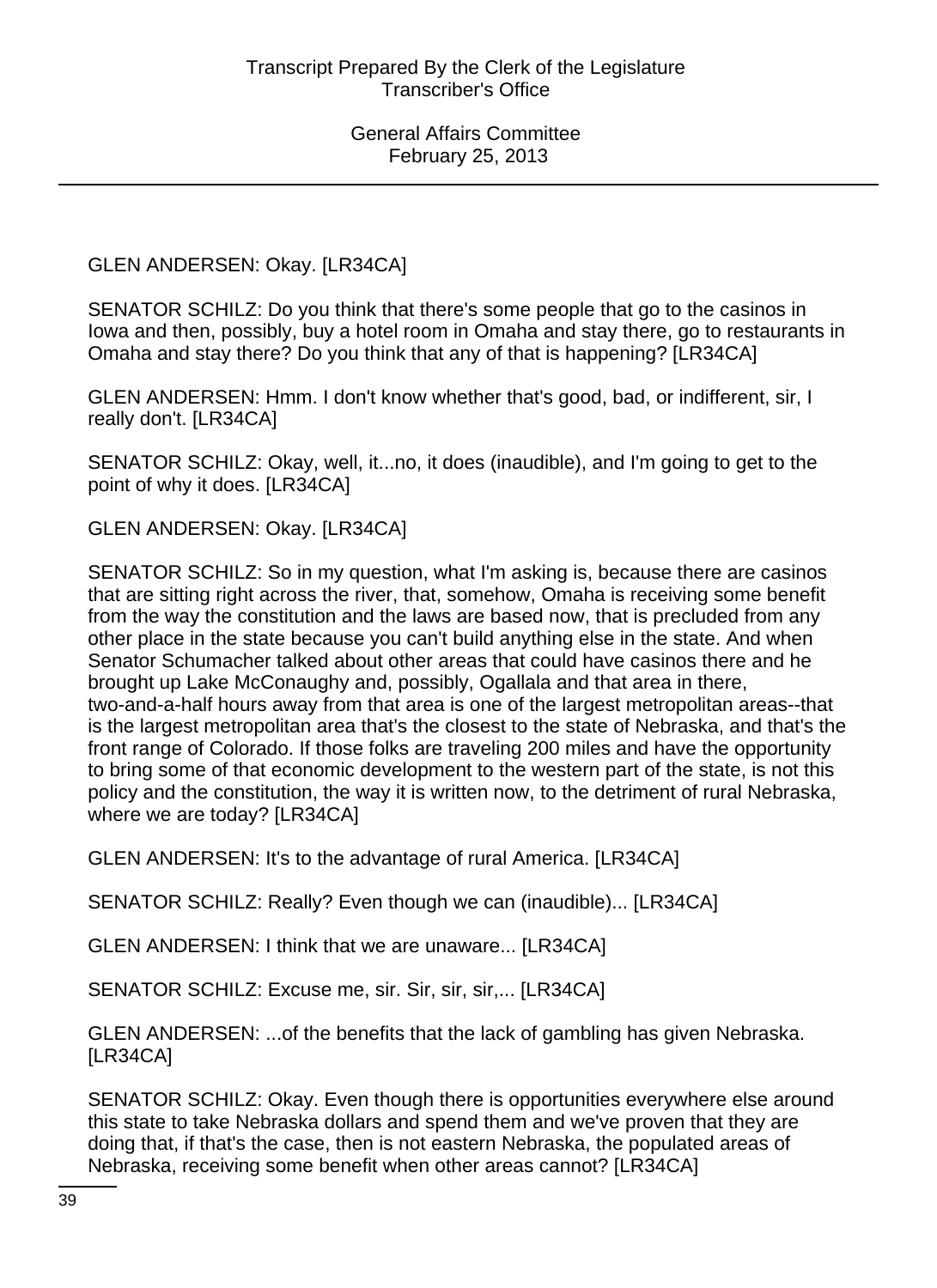GLEN ANDERSEN: I don't know how Omaha is getting advantage. I guess I don't understand that. [LR34CA]

SENATOR SCHILZ: You just told me...excuse me. You just told me that you can't say whether or not people are staying in hotels when they go over to the casino and gamble. You just told me that you say that you can't tell me whether or not people are using restaurants. Could it be assumed then that that could be happening? [LR34CA]

GLEN ANDERSEN: I'm sure that some people would stay in Nebraska and some people would stay in Iowa. [LR34CA]

SENATOR SCHILZ: Okay, thank you very much. [LR34CA]

GLEN ANDERSEN: Okay. [LR34CA]

SENATOR SCHILZ: I appreciate it. [LR34CA]

SENATOR KARPISEK: Thank you, Senator Schilz. Senator Bloomfield. [LR34CA]

SENATOR BLOOMFIELD: Thank you, Senator Karpisek. Mr. Andersen, when we were talking, you were talking about how the money was to be spent that would be gained from the gambling. If the language were to disappear that says how it would be spent, would that make you feel a little better, if we just left that power with the Legislature? [LR34CA]

GLEN ANDERSEN: It wouldn't make me feel much better. And I'm...the reason I brought that to your attention is that the writers of the amendment felt a need to make this amendment look better so that it's...more people will accept it and it's more likely to become law. It's something that makes it look like it's doing something good. And I don't know why a lot of other of our laws don't do that, or bills, if it's a good way to get a bill in. [LR34CA]

SENATOR BLOOMFIELD: If that amendment...were we to amend this constitutional amendment--I just said that the power to spend that money lies with the Legislature--that, to me, would take that "beauty cream," if you want to call it that, away from the bill. I would think that would maybe lessen your heartburn a little bit. [LR34CA]

GLEN ANDERSEN: Well, my concern is that we have no...that the citizens have no idea what's really going to happen when any given legislators meet to...in the future. I think it becomes too far out of control. It's one step beyond control of the voters. [LR34CA]

SENATOR BLOOMFIELD: Well, the benefit to that though in my mind, is that, if the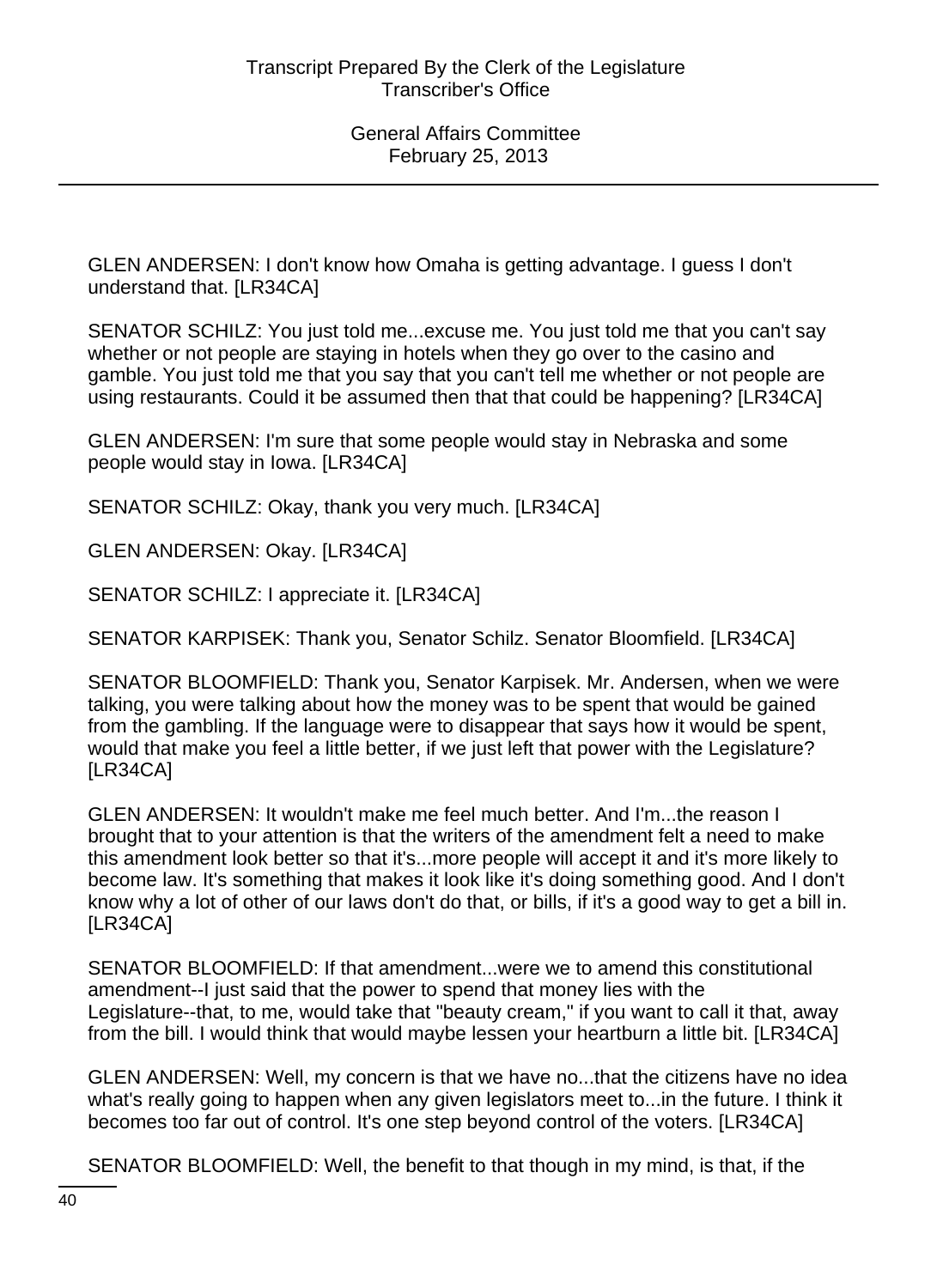Legislature approves it, if it's not working five years down the road, another Legislature can do away with it. [LR34CA]

GLEN ANDERSEN: I...that is a big concern of mine is...in that I feel that that would be very, extremely difficult if we had casinos, like across the river in Iowa or in Omaha and Grand Island. I don't think that there's any way that we could reverse that. It's an irreversible trend, almost, if this... [LR34CA]

SENATOR BLOOMFIELD: It just takes 25 votes. Thank you. [LR34CA]

GLEN ANDERSEN: I think I would argue with you. I think it would be difficult. [LR34CA]

SENATOR KARPISEK: Thank you, Senator Bloomfield. Senator Johnson. [LR34CA]

SENATOR JOHNSON: Thank you, Chairman. Early on, you commented about leaving the vote in the hands of 49 people. [LR34CA]

GLEN ANDERSEN: Yeah. [LR34CA]

SENATOR JOHNSON: Would you agree that a constitutional amendment where all of the people of the state of Nebraska would...okay, let's say they vote in favor of this constitutional amendment, so they have spoken. So that is the voice of the people. You would agree with that, I would assume? [LR34CA]

GLEN ANDERSEN: Well, I think one thing that I brought up was Internet gambling. It doesn't even enter most people's minds. [LR34CA]

SENATOR JOHNSON: Well, I'm not talking about the type of gambling. I'm just talking about the resolution where they... [LR34CA]

GLEN ANDERSEN: But this opens the door for that, and people voting for this would be unaware of that possibility when they're voting. [LR34CA]

SENATOR JOHNSON: I'm sure that those opponents will bring that out when the time comes. I guess what I'm trying to get at is the representation...the state of Nebraska would...let's say they vote in a constitutional amendment to approve this. Then in that next election or in that election, those people, by districts, have that same responsibility to elect the Legislature, elect the 49 representatives. So we, in effect, are representing now a smaller group, but there's 49 others to represent the entire body. So we are still representing our constituents on a district basis which, in effect, represent the entire state. So I don't think that the 49 legislators will react much different than what the entire state would and be very receptive to the ideas of our constituents out there and what they want and don't want. I think they would still control us to the point where we would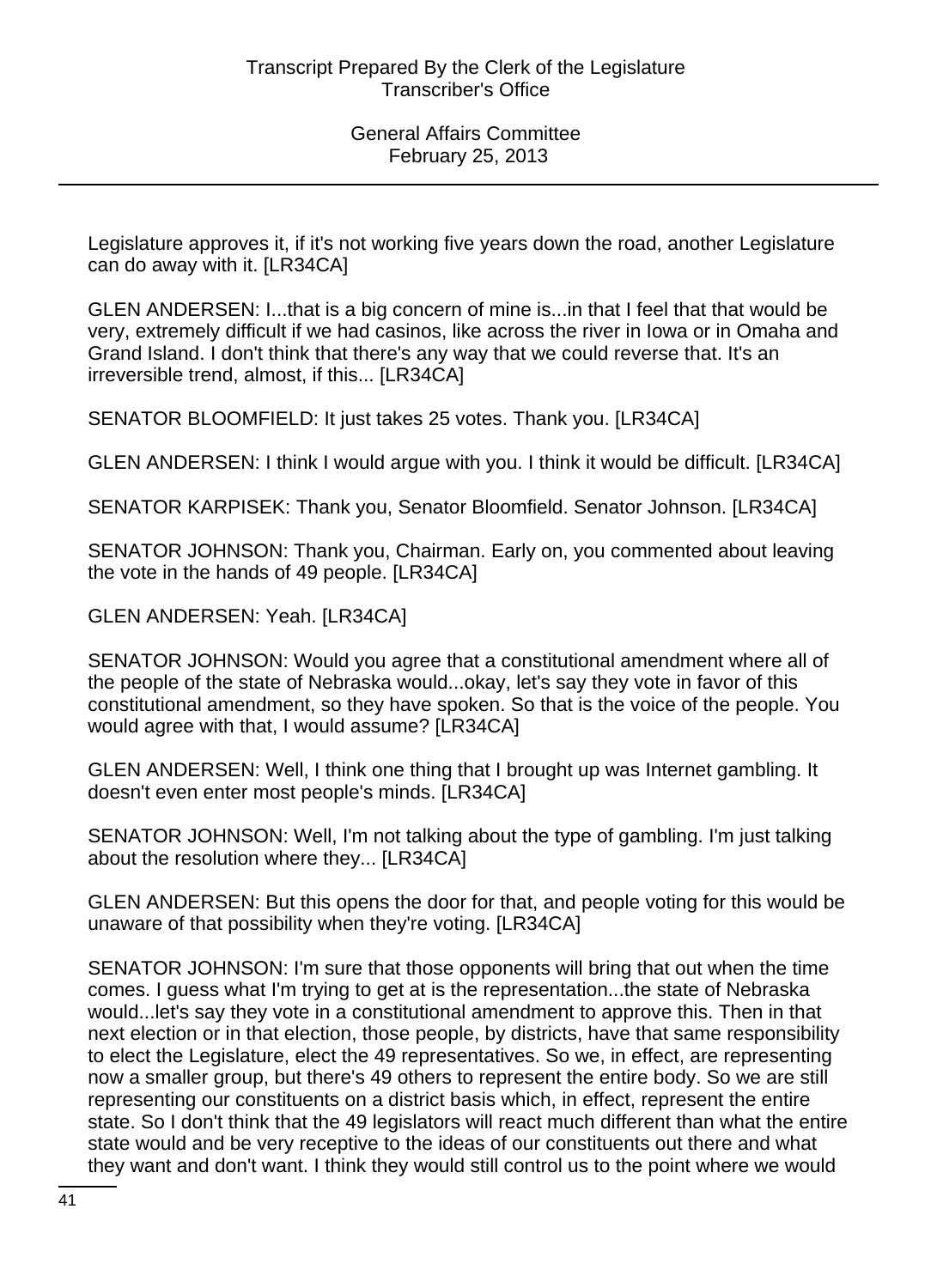not be reelected if we really go against their wishes. [LR34CA]

GLEN ANDERSEN: My response to that is that, when you run for office, you're running on a whole list of issues and different things, and this is only one item on that list. If someone voting sees that some senator or the senators that he's interested in is a proponent of certain issues that have nothing to do with any gambling might just vote for him, in spite of the...or he may be unaware of the stand on gambling since gambling is not the only issue before you. [LR34CA]

SENATOR JOHNSON: Well, I would agree with that. [LR34CA]

GLEN ANDERSEN: Yeah. [LR34CA]

SENATOR JOHNSON: I would truly agree with that. I think the voters then have to decide what their priorities are, and the priorities might have been, earlier on in a vote, to approve the constitutional amendment. So we just have to weigh that in as we make our decisions. Thank you. [LR34CA]

SENATOR KARPISEK: Thank you, Senator Johnson. Senator Lautenbaugh. [LR34CA]

SENATOR LAUTENBAUGH: Thank you, Senator Karpisek, and thank you for coming today, sir. I just want to make sure that there's a clear understanding that, as you read the amendment, it does not specifically authorize Internet gaming, is that correct? [LR34CA]

GLEN ANDERSEN: That's correct. [LR34CA]

SENATOR LAUTENBAUGH: Or really, it doesn't specifically authorize any other form of gaming. [LR34CA]

GLEN ANDERSEN: But my understanding of the bill is that it does not limit any form of gambling in Nebraska. There's no limitation and, consequently, it would include any kind of gambling possible. [LR34CA]

SENATOR LAUTENBAUGH: But I think you'll concede that we would have to actually pass a law authorizing these things for them to come into being. Is that...after...if the amendment passed. [LR34CA]

GLEN ANDERSEN: Well, it's certainly...when the amendment passes, then it's up to the Legislature to depend on what forms of gambling will be allowed or what's going to be proposed, yeah. [LR34CA]

SENATOR LAUTENBAUGH: Thank you. And I think those three provisions in there as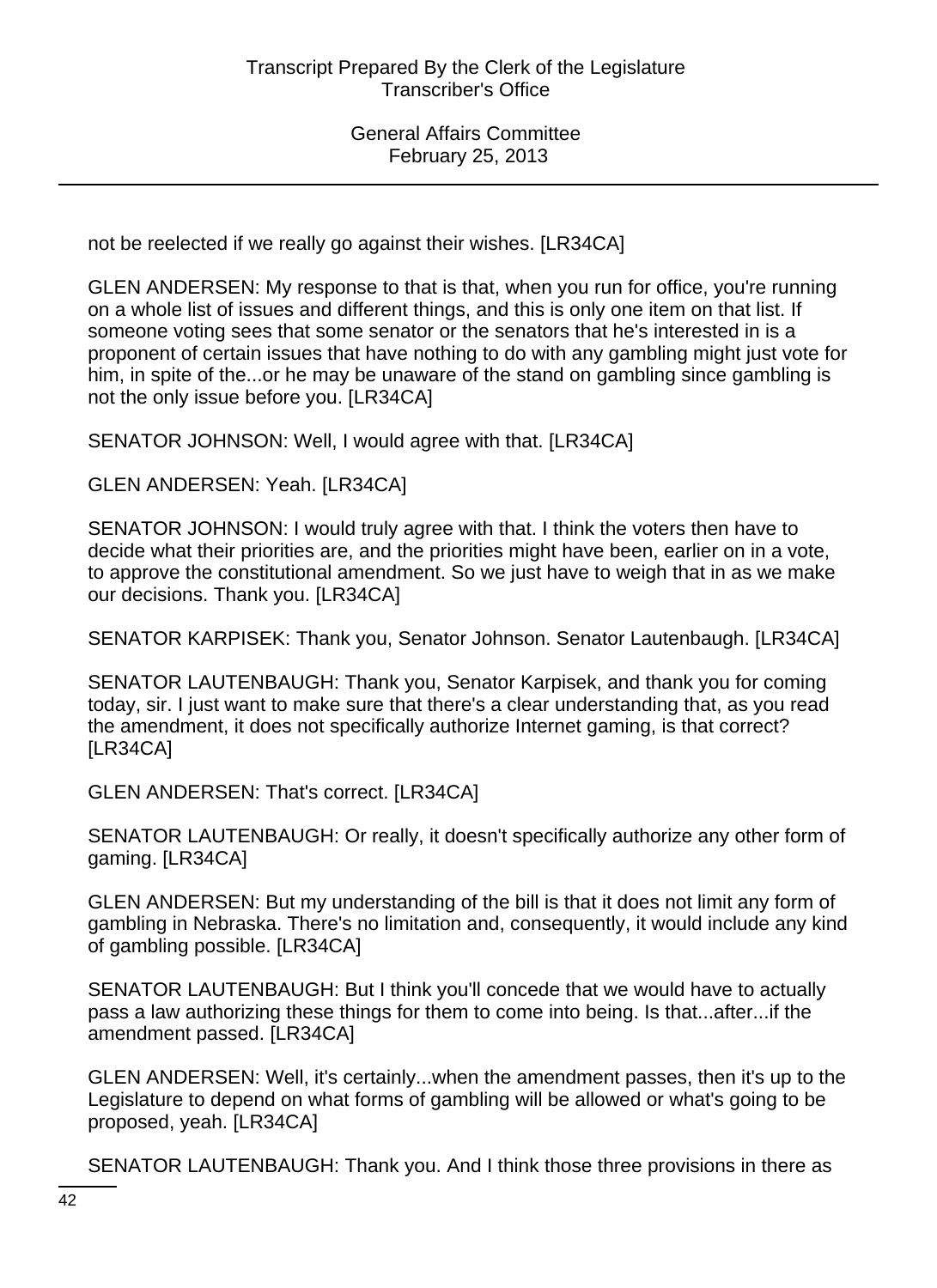to how the money is going to be spent are just the default provisions if the Legislature doesn't otherwise specify. Is that your understanding as well? [LR34CA]

GLEN ANDERSEN: Technically, I understand that that's correct but, in reading it, it makes it appear to...it did to me until it was just explained to me a little while ago. It made me understand that this is the way it was set. See, I didn't really understand it, and I suspect that other people would not understand that alternate way of approaching appropriating the money. [LR34CA]

SENATOR LAUTENBAUGH: So I guess if, you know, money being fungible, what if it just was directed to these specific things clearly and then we replaced the money that we were previously spending on education and spent that somewhere else? Would it really matter how these funds are distributed? [LR34CA]

GLEN ANDERSEN: Exactly. It wouldn't matter. And so why are you trying to define where it's going in the first place? [LR34CA]

SENATOR LAUTENBAUGH: And what your worry is, is there's a danger people will vote for this. [LR34CA]

GLEN ANDERSEN: I'm trying to understand the motive for putting those things in there. [LR34CA]

SENATOR LAUTENBAUGH: Well, I mean, I think you indicated earlier that you thought it was possible that this could lead people to actually vote for this. [LR34CA]

GLEN ANDERSEN: I'm sorry. My hearing isn't quite as good as it should be. [LR34CA]

SENATOR LAUTENBAUGH: Yeah, my mike was pushed away. I apologize. What I'm getting at is you seem to have a concern that this would actually pass if we just put... [LR34CA]

GLEN ANDERSEN: Yeah, I have a concern. [LR34CA]

SENATOR LAUTENBAUGH: Okay, thank you, sir. [LR34CA]

GLEN ANDERSEN: Okay. [LR34CA]

SENATOR KARPISEK: Thank you, Senator Lautenbaugh. Any further questions? Seeing none, thank you, Mr. Andersen. [LR34CA]

GLEN ANDERSEN: Thank you for having me. [LR34CA]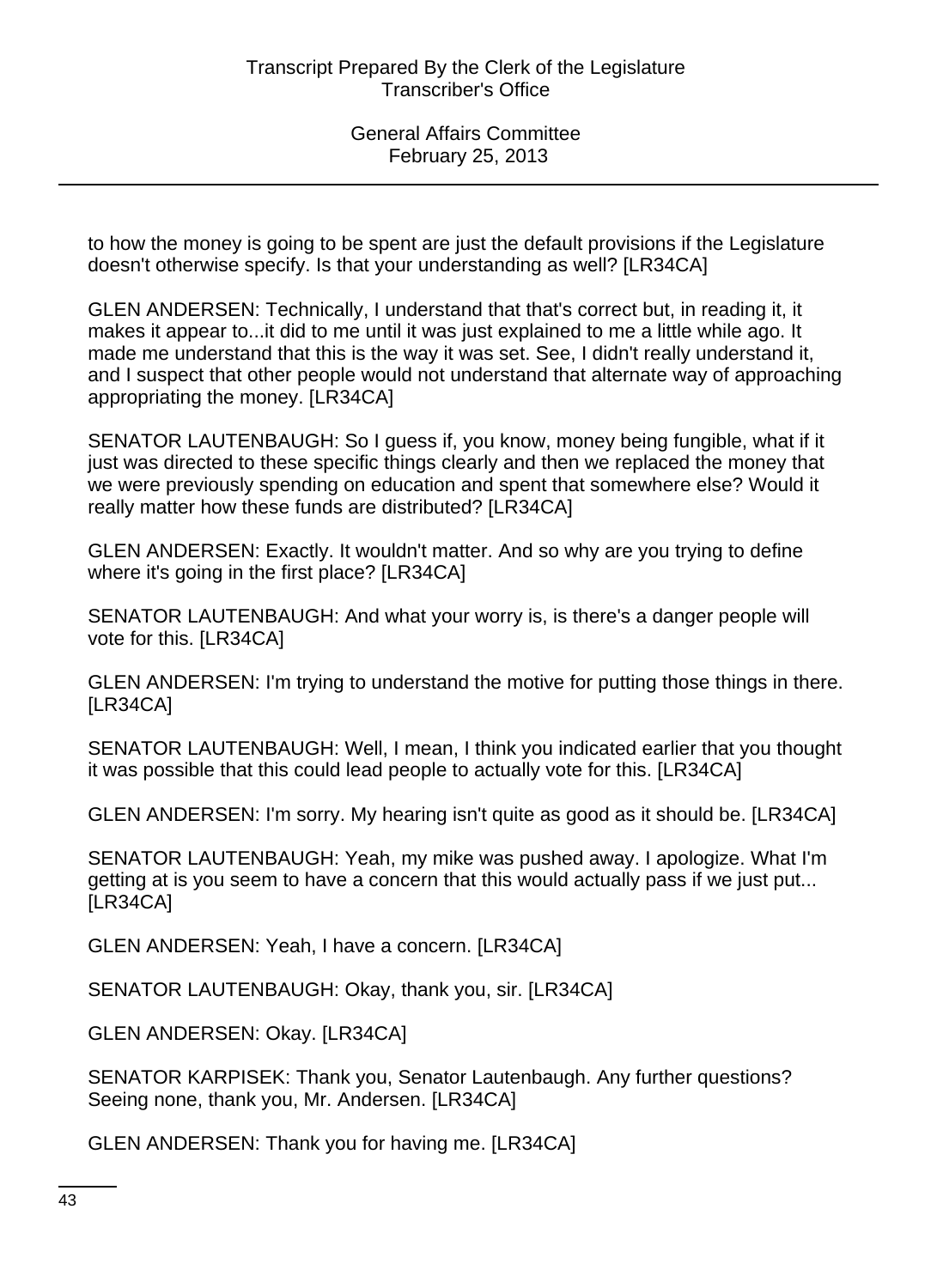SENATOR KARPISEK: Further opponents. Welcome. [LR34CA]

PAT LOONTJER: (Exhibits 12-16) Thank you. I'm Pat Loontjer. I'm the executive director of Gambling with the Good Life. I reside at 2221 South 141 Court in Omaha, Nebraska. [LR34CA]

SENATOR KARPISEK: Can you spell it, please? [LR34CA]

PAT LOONTJER: L-o-o-n-t-j-e-r. [LR34CA]

SENATOR KARPISEK: Thank you. [LR34CA]

PAT LOONTJER: We are opposed to this amendment because we believe that it removes the power from the people and it is an attempt to override what Nebraskans have spoken loudly on, which is expanded gambling, and the three times, that I have noted, that it was defeated at the ballot box. Nebraska is very fortunate to have a constitutional amendment that does not allow Class III gambling, which is slot machines and casinos. There are other states surrounding us that are not as fortunate. And Iowa, in the early '90s, they woke up to read their papers to find out that their legislature and their governor had signed a law allowing for two riverboat casinos that had lots and lots of restriction on them, as far as to how many hours a day they were supposed to cruise, that they were claiming that they would bring prosperity, that they would help education, that they would bring tourism to Iowa. They had restrictions on how much the loss would be, what the voting limit would be, how many hours they would cruise, etcetera, etcetera. And it was just a matter of time that, the next year, the gambling lobbyists went back to the Iowa legislature and they started wheedling away at all of those restrictions until we get to the fact today that there are now 21 full-blown, land-based casinos in Iowa. They're no longer riverboats. They're no longer floating. They certainly have not helped education to the point that they were promised, and that's what they wound up with. But what they did wind up with is this report that I'm going to give you. And it was from the Sioux City Journal, October 12, 2011. It says that at least one in every ten Iowans is at risk of developing gambling problems, according to a new report by their state Department of Public Health. It said that 13.1 percent of Iowans are at risk for gambling problems. That's extremely high, nationwide. It goes on to say that more than one in five adult Iowans, or 22 percent, report having been regularly affected by the negative gambling behaviors of family members, friends, and others. Iowa currently ranks high amongst the states with gambling opportunities, and this is the result: They have a tremendous rate of gambling addiction and a tremendous rate of population that's negatively affected. I also have a report from the Kansas problem gambling treatment. In Kansas, they have three lottery-owned casinos and five tribal casinos. And their report shows that slot machines were listed as the primary gambling activity by a wide margin of the people who had addictive...a problem gambling situation. Sixty-six percent blamed their addiction on slot machines. Interestingly, 81 percent of women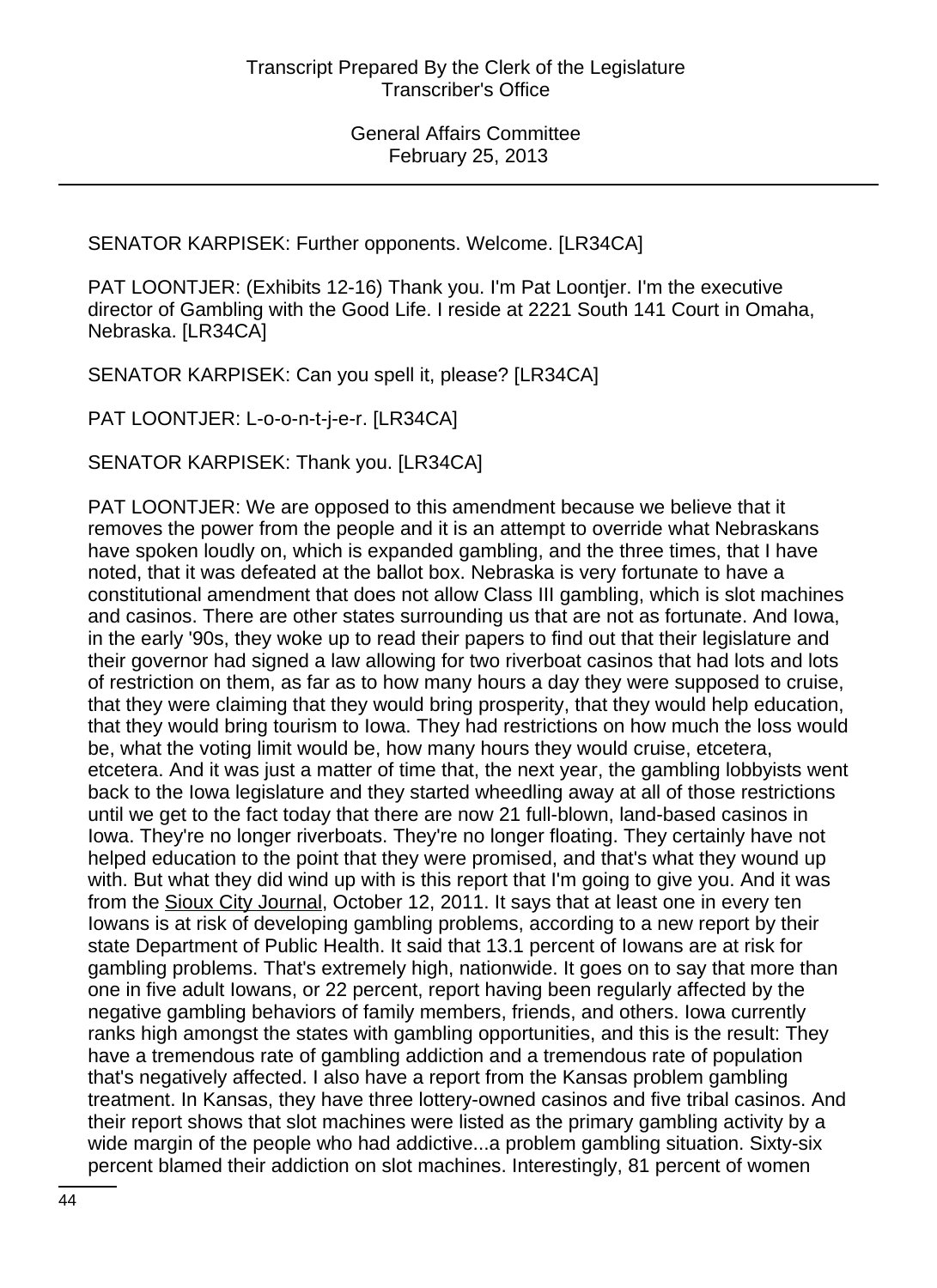General Affairs Committee February 25, 2013

listed slot machines as their game of choice and the addiction. In the same report it says, the data examined for this report reveal a great concern: statistics indicate there are many more Kansans who struggle with the disorder of gambling that have not yet sought help. They currently estimate that 24,484 adults in Kansas are considered to be pathological gamblers, and they list the chart on the back of this showing the percentage that they believe are problem gamblers and the tiny little slot of those that have actually sought treatment. There's so many more. And then this last one was the conclusion of that report, and it shows...it will show you just exactly what gambling has...and that's, you know, relatively small, with only five casinos...trouble with relationships, gambling debt, bankruptcies filed, psychiatric illnesses, and on and on. You know, this is what gambling will bring to a state. It's nothing positive for our families or for our businesses. It may benefit a few, but it's going to be at the cost of many. There is...last thing I'll leave you with is the article done February 8, 2013. It's an editorial in the World-Herald, precisely talking about this particular amendment. And it's called, "Don't roll these dice." And it says...it talks about how many times it's been rejected, expanded gambling. And it says, were it to get on the ballot and be approved by the voters, LR34CA would transfer the power to regulate new gambling ventures from the people to the legislatures. And as you know, we're talking about 25, at some future date, would be able to decide these important issues. And it says, who knows where this might lead? Video keno? Slot machines at horse tracks? Internet gambling? No further voter okay would be needed. So that's what I'd like to share with you today. I also want to address something that was said previously as to why--by Loran Schmit--why don't we object to illegal gambling. Gambling with the Good Life certainly does object to illegal gambling. We're not in a position to do anything about it except to encourage the Attorney General, whenever he does, you know, find those slot machines or whatever is going on. So we certainly don't support illegal gambling that's currently going on. And the other insinuation was that some of the testifiers that are testifying today are being supported by the gambling interests across the river. That...nothing could be farther from the truth. Nothing could be farther from the truth. We are not affiliated with any other gambling revenue across the boat or anywhere. So that's an untrue statement. And I would just like to leave you with that and take any questions you might have. [LR34CA]

SENATOR KARPISEK: Thank you, Ms. Loontjer. Senator Johnson. [LR34CA]

SENATOR JOHNSON: Thank you, Chairman. You've given us some facts here dealing with two other states, primarily Kansas and Iowa. What attempts have the legislature or the citizens of those two states attempted to outlaw gambling? I mean, you've presented a story that's...the problem, evidently, in their mind, or some of these that have written the articles, anyway, are saying, you know, we have a definite problem. Have they made any attempts to try and curtail it? [LR34CA]

PAT LOONTJER: Not that I know of. It's extremely difficult with anything, once it gets in,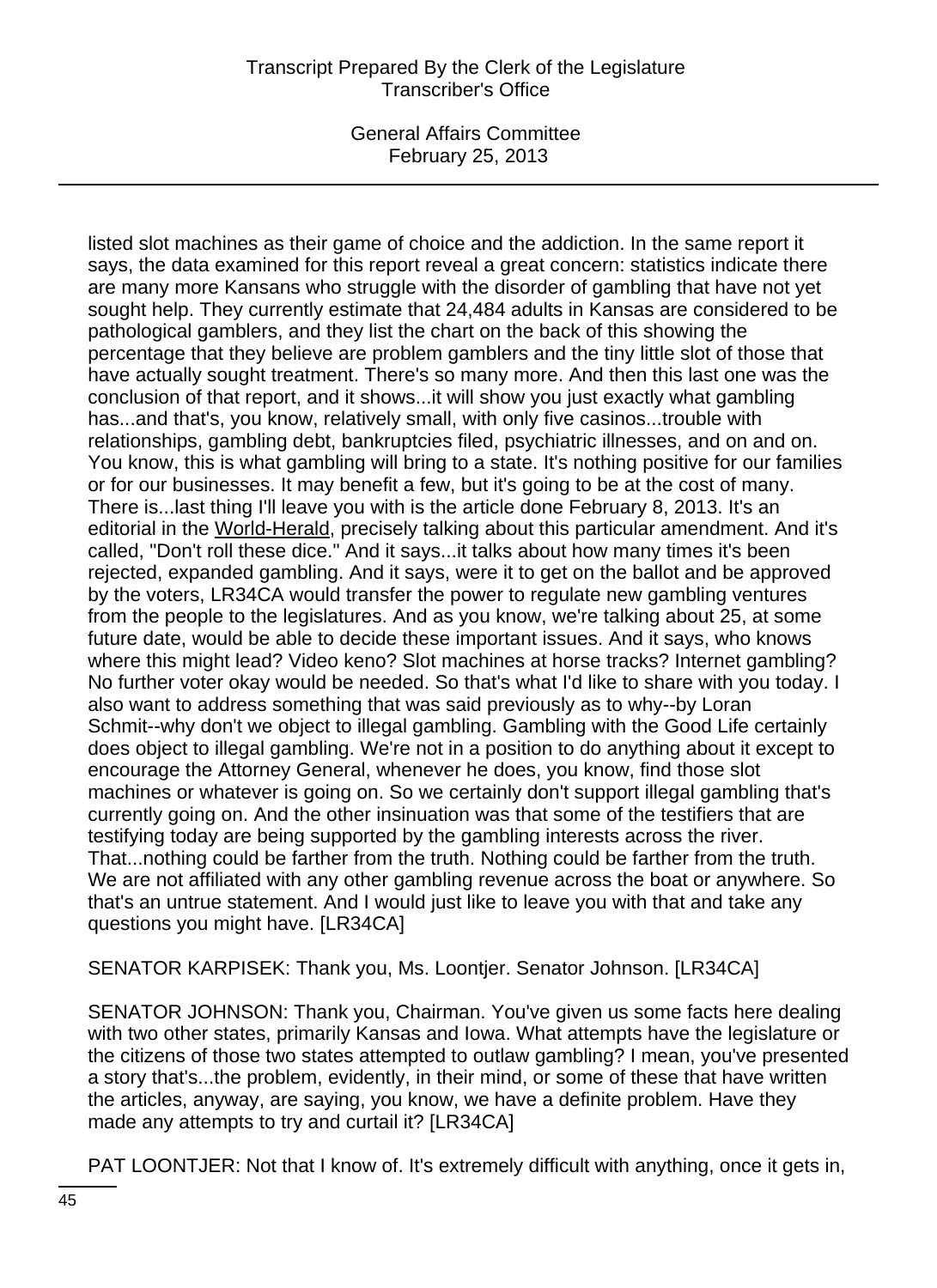to ever try to roll it back. But it was...lottery was mentioned that it got in. We were not formed at the time that the lottery...we would have definitely protested having the lottery also. But we were not organized until 1995, and that went in prior to that, I believe. Once something gets in, it's almost impossible to reverse it. [LR34CA]

SENATOR JOHNSON: But you're not aware that they've...anybody has, by petition or anything, has tried to curtail it, eliminate it, reduce it, or anything? [LR34CA]

PAT LOONTJER: Not to my knowledge, because, once...even if it's, say, \$10 million is going into the treasury--any number you want to use, \$10 million, \$100 million, whatever it is that goes into the treasury and gets used--any attempt to take it out will be...well, South Dakota was one. They did. And then the governor came out and said, well, if we take it out, if we stop the slot machines, what are you going to do to substitute this loss? We're going to have to raise taxes. Well, everybody's ire goes up when you do something like that. When national statistics say that, for every \$1 a state gains in gambling revenue, it costs \$2 to \$3 in social costs, but that's not seen whenever you're talking about taking something out of the treasury and then trying to replace it. So it's very, very difficult. [LR34CA]

SENATOR JOHNSON: Thank you. [LR34CA]

SENATOR KARPISEK: Thank you, Senator Johnson. Senator Schilz. [LR34CA]

SENATOR SCHILZ: Thank you. Ms. Loontjer, thank you for coming in today. And I'm reading through this article here and it says, as you said, one in every ten Iowans is at risk of developing a gambling problem. And then the very next paragraph, the first sentence says, while Iowa's percentage of pathological gambling remains low at about 1 percent, then it goes on to say, 13 percent are at risk. And so my question is--and I'm trying to compare apples to apples--and I think you're saying that...does Nebraska have a percentage of...do they know what their percentage is of folks that are having gambling problems? [LR34CA]

PAT LOONTJER: Huh-uh. [LR34CA]

SENATOR SCHILZ: We don't do that study? [LR34CA]

PAT LOONTJER: Well, the only thing, that I understand, that we have is from the compulsive gambling addiction program that they publish. The one report I saw said that the average gambling debt was \$27,000 for the...that had reported...people who had gone for treatment, that that was the average debt. [LR34CA]

SENATOR SCHILZ: But we don't know how...what percentage that is or anything like that. [LR34CA]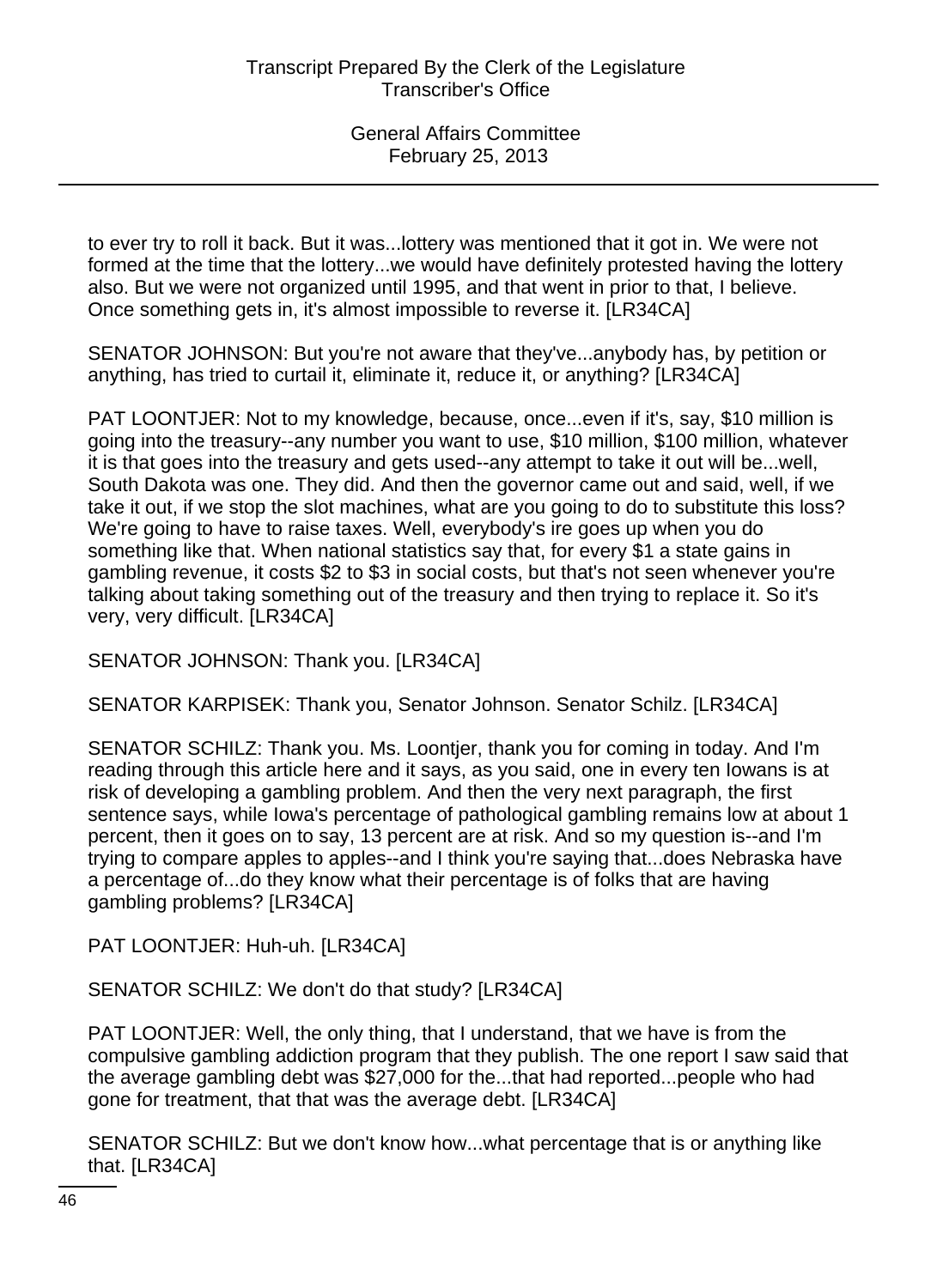PAT LOONTJER: I don't know that. [LR34CA]

SENATOR SCHILZ: But you admit though that there are problems with gamblers in Nebraska as well. [LR34CA]

PAT LOONTJER: Oh, absolutely. Oh, absolutely. Oh, absolutely. [LR34CA]

SENATOR SCHILZ: Okay. [LR34CA]

PAT LOONTJER: I just believe that increasing gambling is going to also increase that addiction also. It's all about location, location, location. [LR34CA]

SENATOR SCHILZ: Do we have...do you have history of Iowa's percentage and how it has increased then, if you...is that an assumption on your part? Speculation on your part? Or do you have the numbers to back up that the Iowa numbers have actually increased since the gambling has come into place? [LR34CA]

PAT LOONTJER: I just pulled the latest report to see what was happening, and that's the report that I have. [LR34CA]

SENATOR SCHILZ: It's...but you...1 percent is where they're at. [LR34CA]

PAT LOONTJER: I don't have the past reports. I have... [LR34CA]

SENATOR SCHILZ: Okay, do you know if those are... [LR34CA]

PAT LOONTJER: I thought you'd want to see the most recent in both those states. [LR34CA]

SENATOR SCHILZ: Well, I think it's important that, if it does increase, that we understand that. [LR34CA]

PAT LOONTJER: I would agree. [LR34CA]

SENATOR SCHILZ: And if you could show that, I'd be very happy to see that. I think it's important for the discussion. [LR34CA]

PAT LOONTJER: I can't help but think that, you know, as the number of casinos have grown, so would the number of addictions. And they're constantly growing in Iowa. They're always expanding because just...when gambling interests come into a state, they almost invariably build on a border because they want to entice the state next to it to...you know, that all your money is going, whether it's South Dakota or Kansas or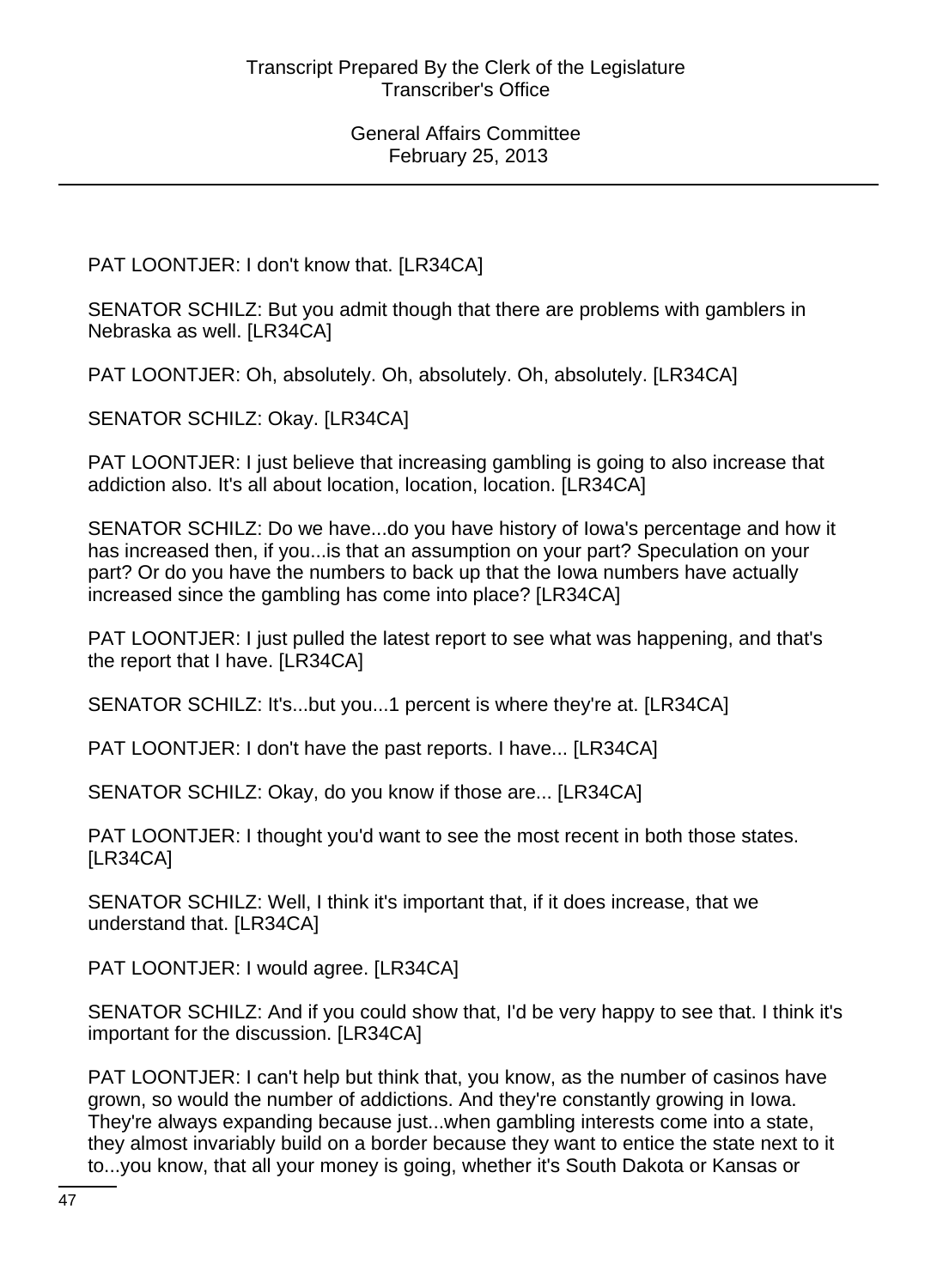whatever, to entice them into the gambling business. And that's what they're doing with the communities in Iowa now. They're going, community by community, and, literally, it's like civil wars as to which community is going to get a casino because all the money is going to the next community. And it just seems never ending. Once you open that door, it just keeps expanding and expanding. [LR34CA]

SENATOR SCHILZ: Hmm. Okay, then I guess my next question...and I go to this and I don't know what the percentage of people who drink, you know, are considered problem drinkers or alcoholic. But since prohibition...and I don't know where those numbers are. I'm just wondering if we can compare apples and apples there. Is there correlation with other addictions? [LR34CA]

PAT LOONTJER: Oh, the... [LR34CA]

SENATOR SCHILZ: And do you see that same rise in everything else that becomes available and able to do? [LR34CA]

PAT LOONTJER: You know, in that report, it tells about the relationship that the people have been treated are...have a propensity to other additions. [LR34CA]

SENATOR SCHILZ: So... [LR34CA]

PAT LOONTJER: I think one of the things about the nonsmoking in Iowa which I thought was so interesting,... [LR34CA]

SENATOR SCHILZ: Um-hum. [LR34CA]

PAT LOONTJER: ...when Iowa, just a year or two, went nonsmoking in all their businesses, they did not go nonsmoking in the casinos. And I thought that was interesting because I think it shows the strength of the lobbyists in the legislature to exempt that one form of business. But that business felt that they needed that exemption in order to keep the gamblers happy. So I think all of those weaknesses, and it's in that report of how many are tied together. [LR34CA]

SENATOR SCHILZ: Right, right. So then, I guess, my last...and maybe it's a comment more than anything. But as we look at the issue and as we watch what happens, what we're finding out...and you can tell me if I am stating this incorrectly. What we find out is there are people out there that have addictive personalities that, whether it's alcohol or gambling or shopping or, I mean, you name it, there's probably somebody that's addicted to it. Those folks have a propensity to find some way to end up in a situation that is not good for them personally. [LR34CA]

PAT LOONTJER: Right. I would agree with you. But my point is I don't think the state,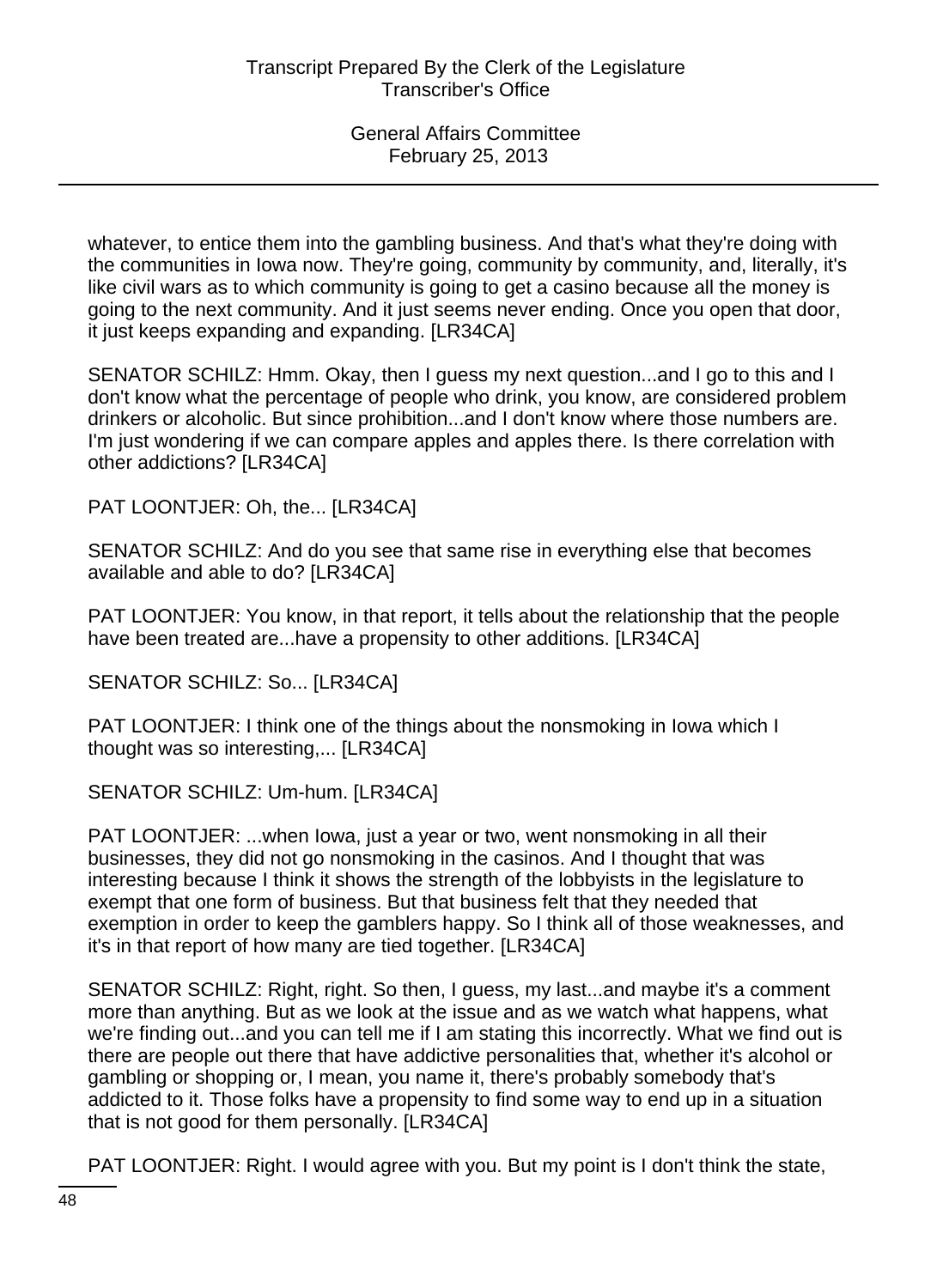who realizes that there is that propensity for addiction and for financial devastation and, in many cases, many other things that go along with it, that they should be encouraging that by promoting a, quote, vice, or an addictive product on their people. [LR34CA]

SENATOR SCHILZ: Right, so...but then, if 99 percent of the people don't have an issue with it, is it the government's responsibility to keep them from themselves? [LR34CA]

PAT LOONTJER: You know, I...there again, when you've got 25,000 or almost 25,000 known problem gamblers in Kansas with only five casinos and the number of those people, those 25,000, that affect other people in that circle--you're talking 100,000 or more--I think you've got to be concerned for those people. [LR34CA]

SENATOR SCHILZ: And I don't deny that at all. I don't deny that. Thank you very much. [LR34CA]

PAT LOONTJER: Okay. [LR34CA]

SENATOR KARPISEK: Thank you, Senator Schilz. Any...Senator Murante. [LR34CA]

SENATOR MURANTE: Hi, Pat. Thanks for coming today. I've heard you testify on a number of gaming bills over a period of years now. Probably, the argument that I hear most is: The people of Nebraska have spoken on expanded gambling, they've gone to the polls repeatedly, and they've said, absolutely not. So if you're so confident that the people of Nebraska are opposed to expanded gambling, then what is your concern with this piece of legislation? If we put something before the people of Nebraska, they'll just vote it down and you don't have anything to worry about. [LR34CA]

PAT LOONTJER: Well, that could very well be. And what was addressed by Mr. Andersen is that, if the voters are misled by the good things that it's going to do for education and for...you know, only 1 percent is going for gambling addiction. If they're sold a bill of goods that...and they're misled that it's not going to go into the General Fund...and it's a lot of work. It's a...we really are not well-funded, as been led to believe. The last times that it was on the ballot, the last two times, Nancy Osborne and I literally got in a rented van and drove the state and gave out, you know, yard signs and information packets and...because we don't have the money to buy the airwaves. We've never been able to buy media time. It's just way too expensive. So it's an exhausting process to try to get the truth out. We did, you know. [LR34CA]

SENATOR MURANTE: But that, what you're saying right now, is kind of my concern, that in your view, we, as state senators, should respect the will of the people, provided that the will of the people agrees with you and, if the people go to the polls and say yes on this, that their vote was bought or they were misled. But if they vote and disagree with you...or if they vote and agree with you, then they're the fount of wisdom and we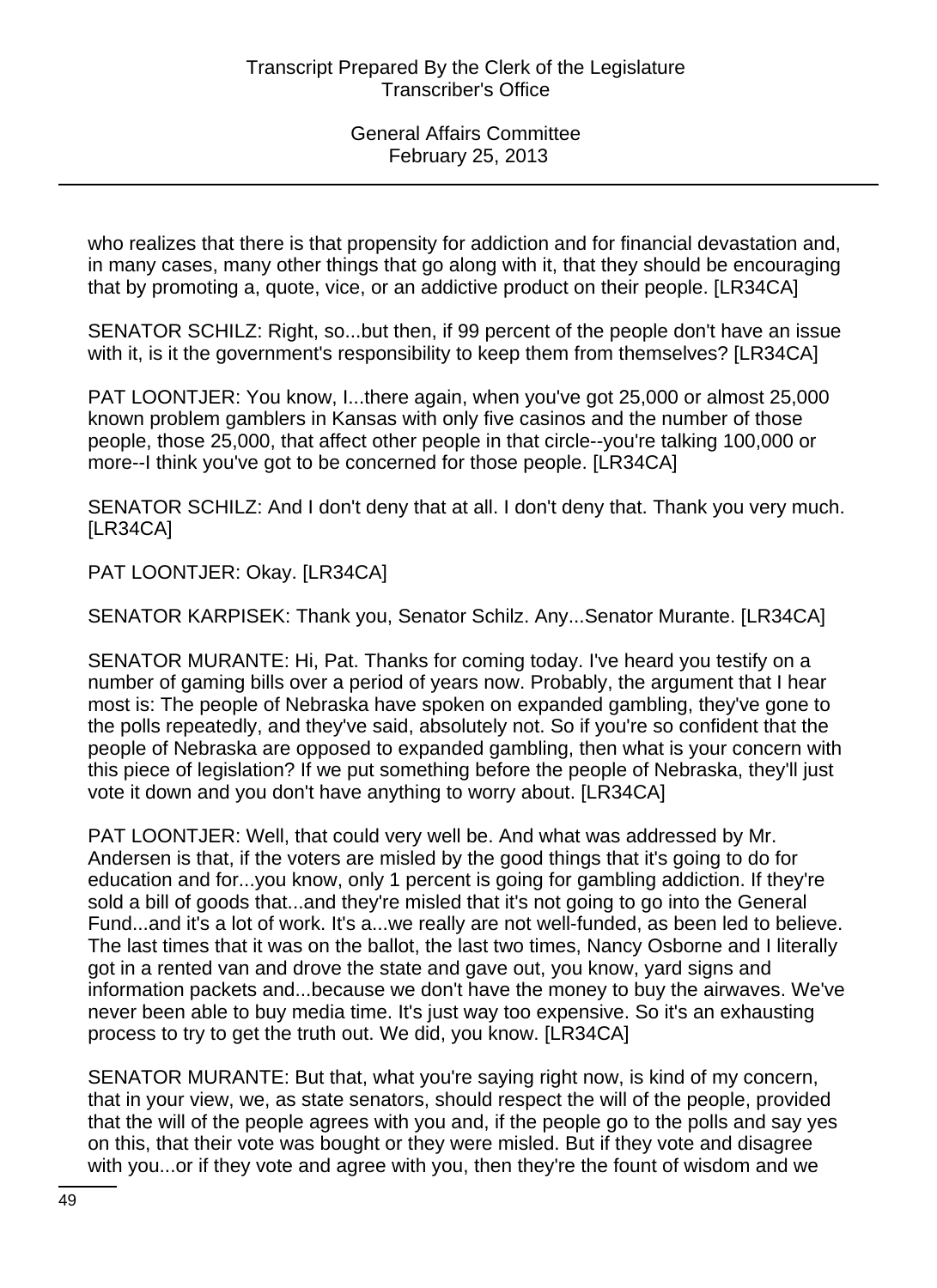should respect everything they have to say. I don't think that you can have it both ways. [LR34CA]

PAT LOONTJER: But, you know, Senators, you're down here to decide what's best for your constituents and what's best for the people. If we put everything on the ballot, there's no necessity for the 49 senators. And I believe--this is in the constitution, and it's been in there for a long time--it's worked. As far as we're concerned, it's worked. Why change it? Why do we have to put it back and do it again and again and again? [LR34CA]

SENATOR MURANTE: Well, your last part I do agree with a portion of what you say. I don't typically buy into the argument that any constitutional amendment we should just vote yes on because the people will vote for it, and it doesn't matter how idiotic the idea is, we should just send it to the ballot and let the people vote up or down. But like I said, the majority or at least the...you lead your argument on respect the will of the people; members of this Legislature, don't vote to lower keno times, don't vote for historic horse racing, because the people have already voted on it or have voted on expanded gambling. But then you tell us, don't send a proposal to allow the people to express themselves, and the two seem in conflict with each other to me. [LR34CA]

PAT LOONTJER: Well, but this proposal is taking power away from the people. [LR34CA]

SENATOR MURANTE: Through the people's consent. [LR34CA]

PAT LOONTJER: You know, if you want to put a casino or a keno or whatever on the ballot, they'll vote on it. You're taking that power away from them, giving it to 25 individuals at a later date down the road. So this is taking the power away from the people. It's not putting keno on the ballot. It's not putting slots or horse slots on the ballot. [LR34CA]

SENATOR MURANTE: But do you see what I'm saying? When it sounds to me like your argument is that the will of the people ought to be respected, unless the people go to the polls and vote on something that you disagree with and then we shouldn't pay attention to them anymore, does that...like, that, to me, sounds like the root of what you're saying and that we, as a 49, are autonomous as long as we agree with what the people say and the people agree with you. I mean, do you see where I'm coming from at least? [LR34CA]

PAT LOONTJER: Kind of. [LR34CA]

SENATOR MURANTE: Okay, well, that's a start, I guess. [LR34CA]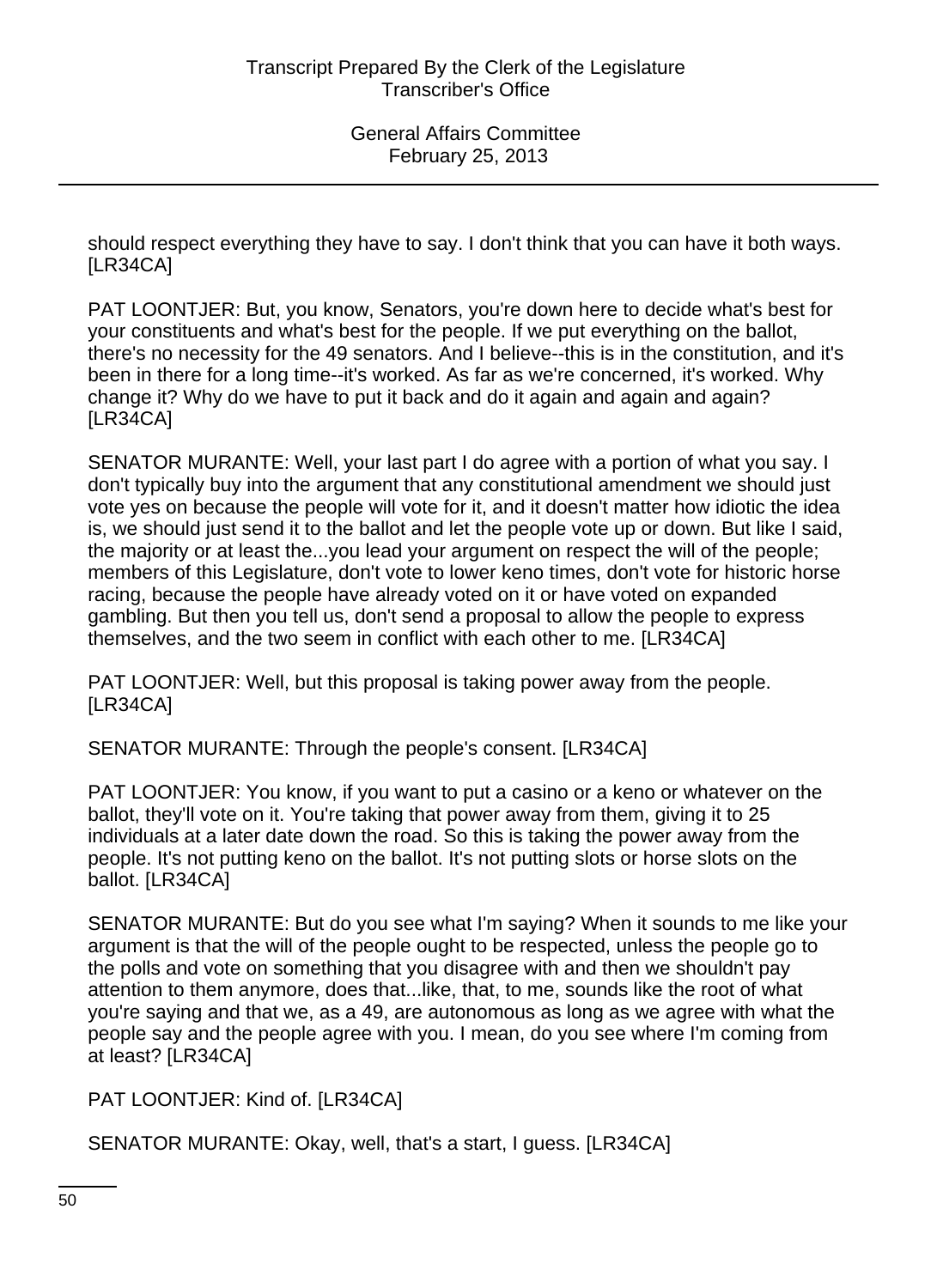PAT LOONTJER: (Laugh) We're getting there. [LR34CA]

SENATOR KARPISEK: Thank you, Senator Murante. Senator Bloomfield. [LR34CA]

SENATOR BLOOMFIELD: Pat, do you know, right off the top of your head--and it's easy enough to find--when was the last year that... [LR34CA]

PAT LOONTJER: 2006. [LR34CA]

SENATOR BLOOMFIELD: Two thousand six. Okay, thank you. [LR34CA]

SENATOR KARPISEK: Thank you, Senator Bloomfield. Senator Lautenbaugh. [LR34CA]

SENATOR LAUTENBAUGH: Thank you, Mr. Chairman, and thank you, Ms. Loontjer. But to be clear, this particular proposal has never been before the people, to your knowledge. [LR34CA]

PAT LOONTJER: Correct, correct. [LR34CA]

SENATOR LAUTENBAUGH: And your concern is that the language in here about the default position for the distribution of the revenue might have...might mislead some people into voting for this. [LR34CA]

PAT LOONTJER: That's part of the reason. [LR34CA]

SENATOR LAUTENBAUGH: Well, I'm not really a big fan of wanting to mislead them either. So I would just commend to you that you should think of it in no other term other than horse slots, because people might conclude that you're either trying to mislead or, yet, incredibly, you still don't know what a slot machine is. So if you could maybe work on that because, if we're not going to mislead, we shouldn't mislead. [LR34CA]

PAT LOONTJER: Okay. [LR34CA]

SENATOR KARPISEK: Thank you, Senator Lautenbaugh. Any further questions? Pat, could I just ask you, real quick, the Kansas thing, what it's from? [LR34CA]

PAT LOONTJER: Oh. [LR34CA]

SENATOR KARPISEK: The other two have the World-Herald and a Sioux City Journal. [LR34CA]

PAT LOONTJER: Yeah. I only have the first copy of it, but it's from the Kansas problem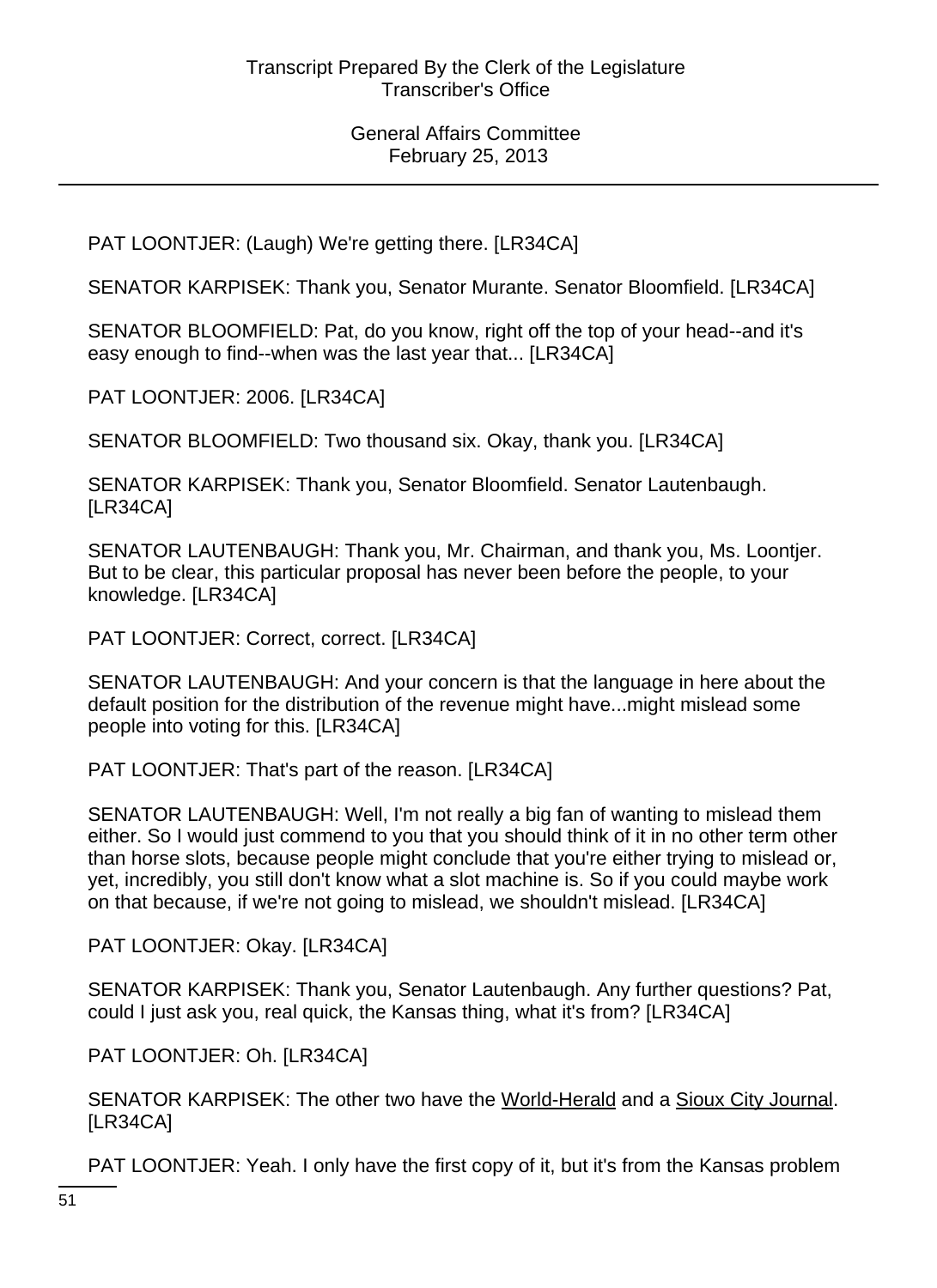gambling treatment enrollment for the year 2012. [LR34CA]

SENATOR KARPISEK: Okay, thank you. I know... [LR34CA]

PAT LOONTJER: I can...this is the only copy. You'd be more than welcome to have it. [LR34CA]

SENATOR KARPISEK: I know you said it. I just missed what you had said. [LR34CA]

PAT LOONTJER: Okay. [LR34CA]

SENATOR KARPISEK: And the World-Herald is an editorial. It doesn't say who wrote it. [LR34CA]

PAT LOONTJER: Well, it's the editorial board. It's not an opinion piece. [LR34CA]

SENATOR KARPISEK: Well, but they don't put their name on it, so. [LR34CA]

PAT LOONTJER: They never do on the editorials. [LR34CA]

SENATOR KARPISEK: And you got my point. (Laugh) All right, thank you, Ms. Loontjer. Further opponents. Welcome. [LR34CA]

AL RISKOWSKI: Thank you. Al Riskowski. It's R-i-s-k-o-w-s-k-i, representing Nebraska Family Council and Family First. And I'll try and keep it quite short. But I agree that this bill is really not about for or against gambling. It's about a vote of the people. And I guess, if there was a theme you could put on this bill, it's "let the people not vote." We don't want the people to vote in regard to gambling. Currently, the state Legislature can debate. The state Legislature can pass legislation to expand gambling. It just has to go to the second house, and we've called the people in the state of Nebraska, often, the "second house," because we are a one-house system. And this bill is really stating we should just leave it with the state Legislature and let the people not vote. What's interesting: I found an article--this is very recent--in Kentucky, where the people there aren't blessed to have the opportunity to vote on expanded gambling as we are here in the state of Nebraska. And this is just very interesting. The article is not about whether they would vote for or against gambling. This is...it happens to be about a casino, whether they would vote it in or out. There was just a clamor to vote, and this is interesting. The headline says, 87 percent of Kentuckians want to vote on expanded gambling. And here is a quote from the governor in the article: Once again, a new poll shows Kentuckians demand an opportunity to vote on expanded gambling (sic--gaming). The call for a direct vote by the people of this state has only gotten stronger over the last few years, and we should not make our citizens wait a moment longer to have their voices heard. This is out of the Herald-Leader newspaper there in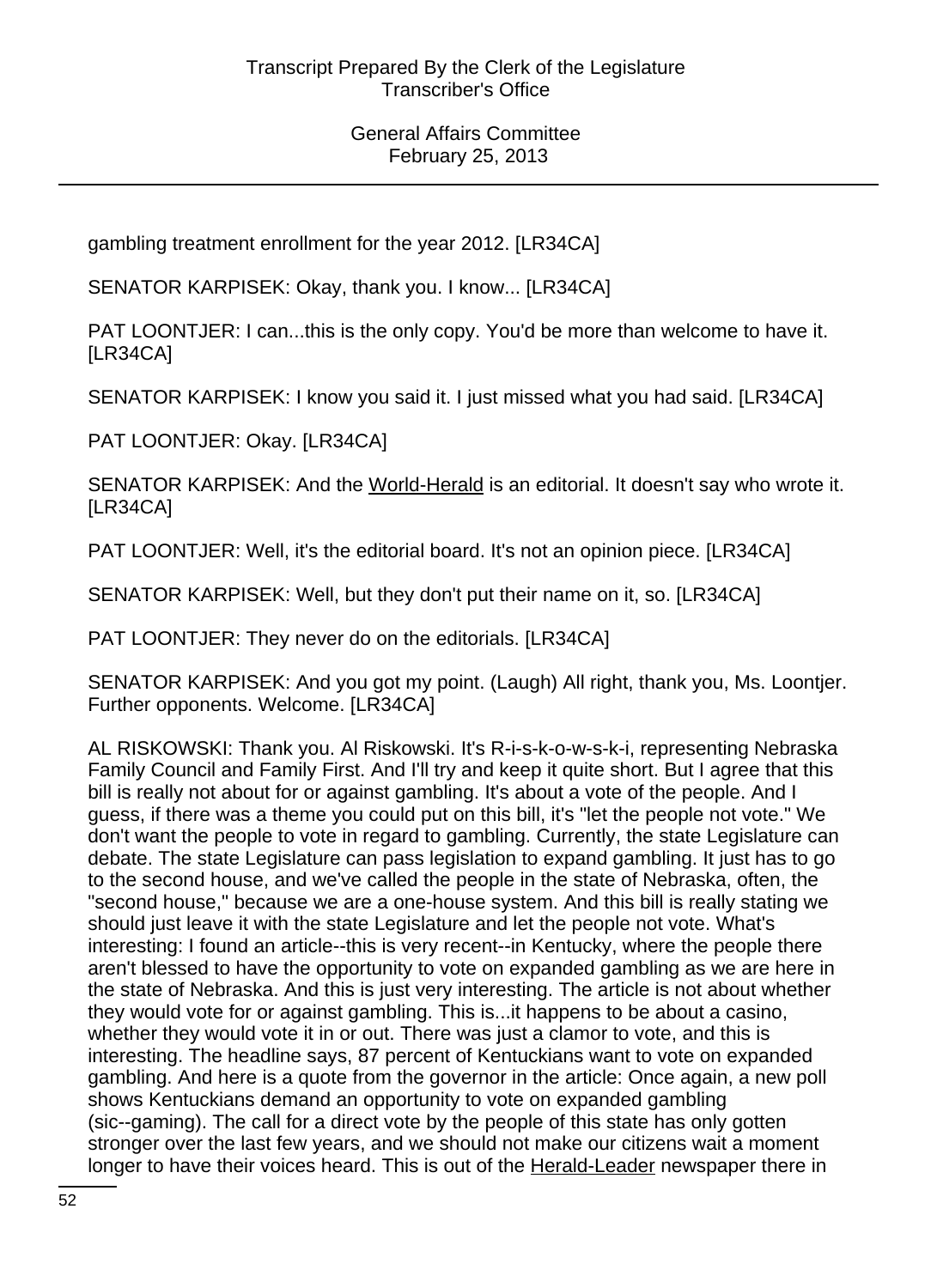Kentucky. The people of Kentucky want to vote. I believe the people of Nebraska want to vote on these very important issues. It's in the media that we will have to defend our positions, currently, and I believe it's a very good system that we have here in our state. I'm not going to get--oh, we can, if you want--get into the pros and cons of gambling. That, of course, will always take place if gambling bills come forward. But this is really about the right of the people to vote and wanting to vote, and I believe the people of Nebraska want to vote. They've...they do not want to give up their opportunity to vote. Let the people vote. Thank you. [LR34CA]

SENATOR KARPISEK: Thank you, Mr. Riskowski. Any...Senator Schilz. [LR34CA]

SENATOR SCHILZ: Thank you. Thanks for coming in, sir. [LR34CA]

AL RISKOWSKI: Um-hum. [LR34CA]

SENATOR SCHILZ: Does this bill accomplish that, allowing the people to vote? [LR34CA]

AL RISKOWSKI: This bill is about allowing the people not to vote. [LR34CA]

SENATOR SCHILZ: Really? As I read here,... [LR34CA]

AL RISKOWSKI: You're asking the people to give up their vote. [LR34CA]

SENATOR SCHILZ: Okay, we're running into the same issue that Senator Murante was having because, when you said that they're the second house--which we can debate that all day--this is a constitutional amendment that would have to be voted on by the people and have to be passed by the people. [LR34CA]

AL RISKOWSKI: Yes, and what you're voting on is to give up my right to vote. [LR34CA]

SENATOR SCHILZ: No, but if you vote for it, you don't give it up at all. You affirm that the Legislature has the power to do this. [LR34CA]

AL RISKOWSKI: But I, as a voter, can no longer vote on it. [LR34CA]

SENATOR SCHILZ: You know, that's not true. You have every opportunity to go into that voting booth and state your opinion. You said in prior testimony that the people want to vote. [LR34CA]

AL RISKOWSKI: That's correct. [LR34CA]

SENATOR SCHILZ: Okay. Do they not receive a vote on the very issue that you're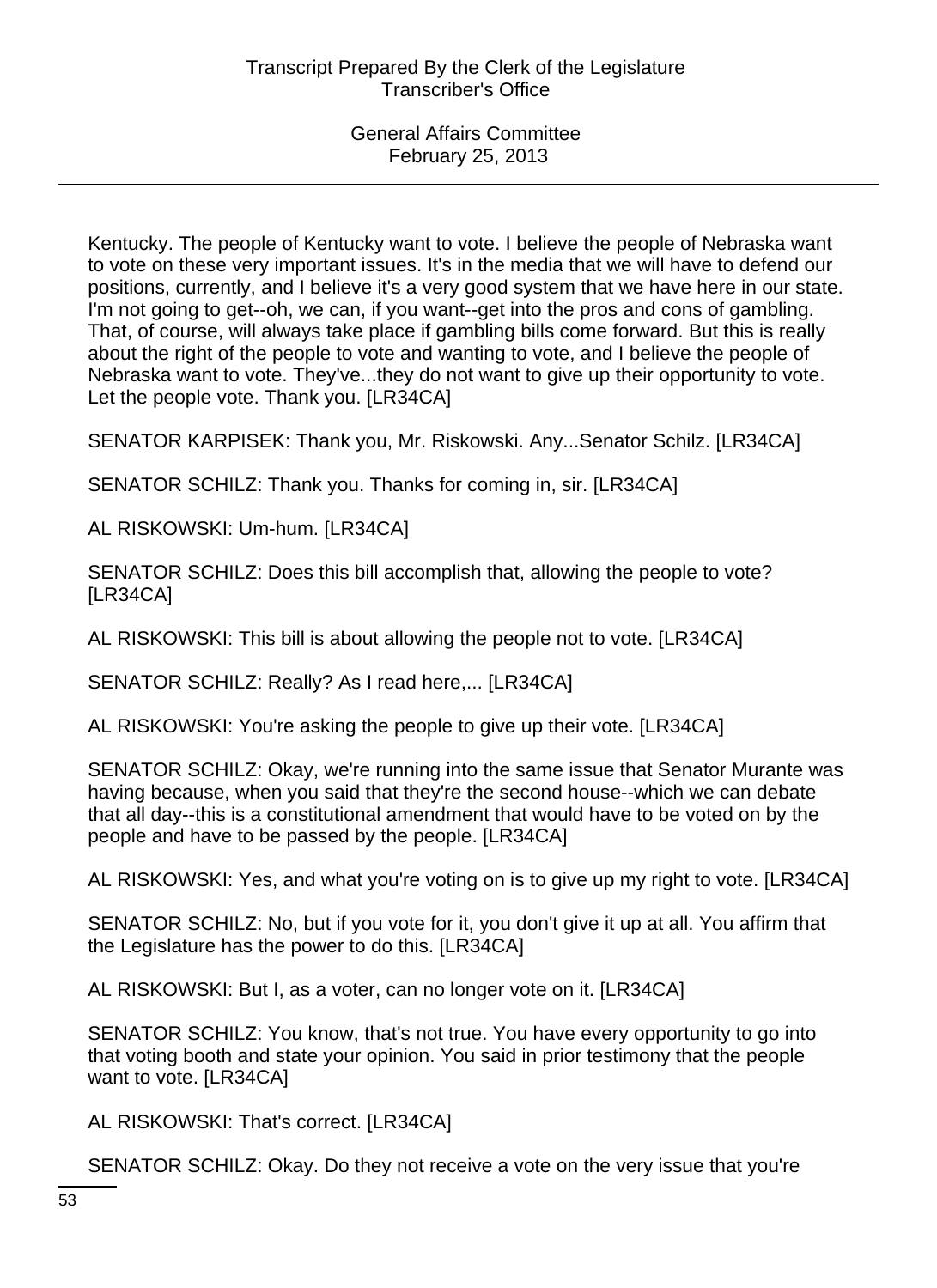talking...what, in your opinion, I guess...let me back up because I want to make this clear. [LR34CA]

AL RISKOWSKI: All right. [LR34CA]

SENATOR SCHILZ: In your opinion, this bill does what? [LR34CA]

AL RISKOWSKI: You're asking the people to give up their opportunity to vote on expanded gambling in this state. [LR34CA]

SENATOR SCHILZ: Okay, and how are they giving up that opportunity? [LR34CA]

AL RISKOWSKI: Because if they would vote for this bill, then they would be stating they no longer have the opportunity to vote about expanded gambling in the state. And that's exactly what--the article in Kentucky--people were asking for, was the opportunity to vote on expanded gambling. This bill would take away that opportunity to vote. [LR34CA]

SENATOR SCHILZ: Let me ask you this question then. [LR34CA]

AL RISKOWSKI: Okay. [LR34CA]

SENATOR SCHILZ: Then if we would come back or if somebody would come back with a bill that says, we're going to talk about expanded gambling, whatever that might be, and put it out there, would then your organization be in favor of allowing that to go to the ballot? [LR34CA]

AL RISKOWSKI: We have always opposed expanded gambling, and that's a different issue. [LR34CA]

SENATOR SCHILZ: No, no, no, not according to you. [LR34CA]

AL RISKOWSKI: Well, no. According to me, this is about taking away the vote of the people. You're asking them to give up their opportunity to vote on expanded gambling. [LR34CA]

SENATOR SCHILZ: No, we're giving them every opportunity to do that. If... [LR34CA]

AL RISKOWSKI: How...if they voted for this bill,... [LR34CA]

SENATOR SCHILZ: Excuse me, sir. [LR34CA]

AL RISKOWSKI: ...how would they be able to vote for... [LR34CA]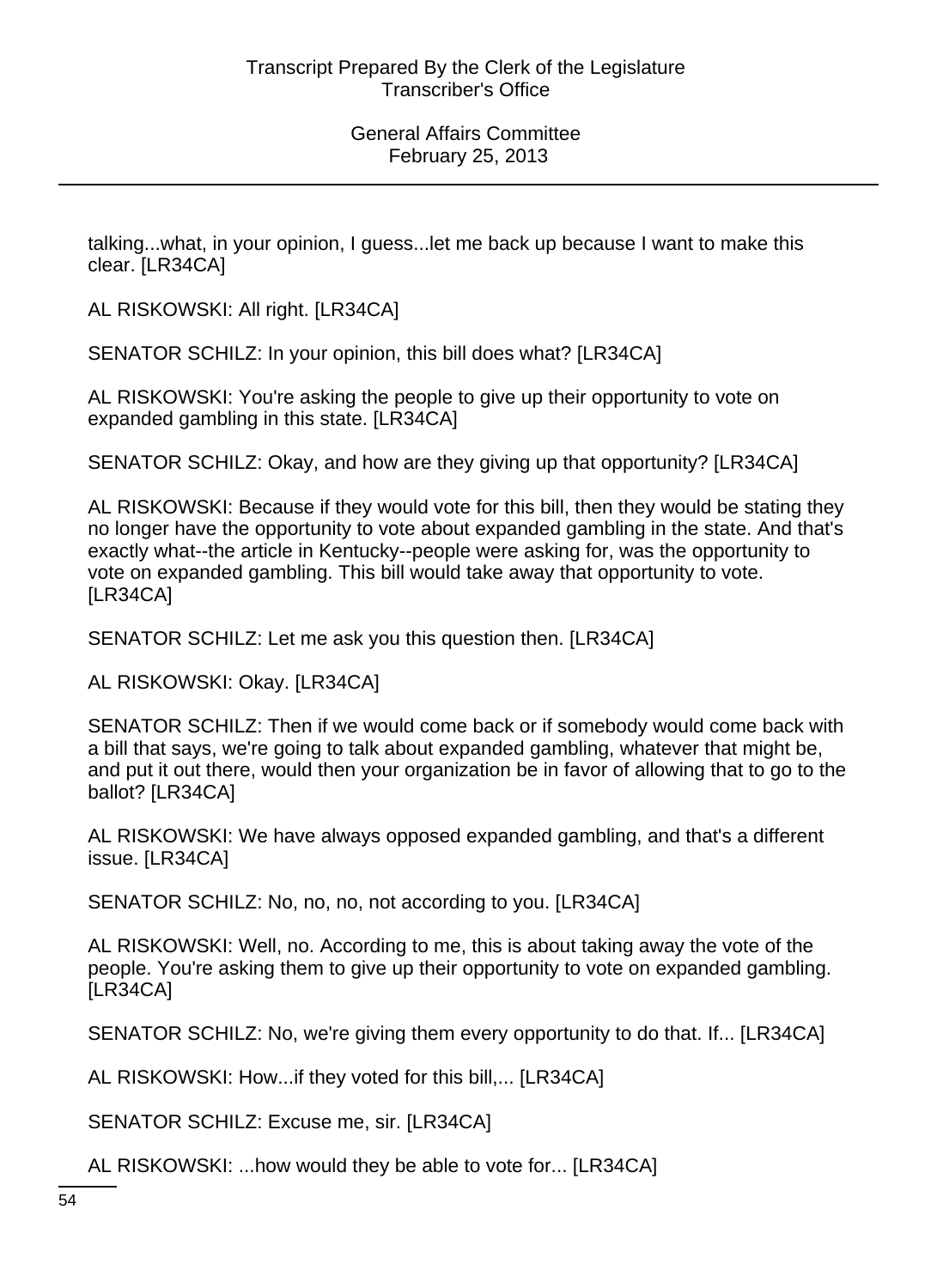SENATOR SCHILZ: Let me ask you the questions. [LR34CA]

Al RISKOWSKI: All right, okay. [LR34CA]

SENATOR SCHILZ: Okay. How would they be able to vote? When it goes on the November ballot, everybody that is a registered voter has the opportunity to go in and say no or to go in and say yes, correct? [LR34CA]

AL RISKOWSKI: Correct,... [LR34CA]

SENATOR SCHILZ: Okay. [LR34CA]

AL RISKOWSKI: ...on this constitutional amendment, yeah, um-hum. [LR34CA]

SENATOR SCHILZ: Absolutely. And when we talk about it, the line here that everybody is going to go to, "The Legislature may authorize and regulate any other game of chance, lottery, or gift enterprise," what does that definition to you? [LR34CA]

AL RISKOWSKI: The opportunity for the state Legislature then to vote on any type of expanded gambling is within your opportunity without the people of Nebraska having any say in it. [LR34CA]

SENATOR SCHILZ: So without the vote of the people, we could...we can't do this now, correct? [LR34CA]

AL RISKOWSKI: Correct, it must go to the vote of the people. [LR34CA]

SENATOR SCHILZ: Thank you. [LR34CA]

SENATOR KARPISEK: Thank you, Senator Schilz. Senator Murante. [LR34CA]

SENATOR MURANTE: Hi, Al. [LR34CA]

AL RISKOWSKI: Yes, hi, Senator. [LR34CA]

SENATOR MURANTE: I think you know where I'm going to...what angle I'm going to come. But I want to ask you in a slightly different way, okay? First of all, I think, to answer your question, what right would the people have if this constitutional amendment gets passed, as Senator Schumacher said, they still have the right to referendum. Whatever law the Legislature passes, the people could undo. We did that with Class I schools, so that right is still on the books. But I want to take gaming out of it and go back to what I had kind of initially said, that this is, to me, more a question of the role of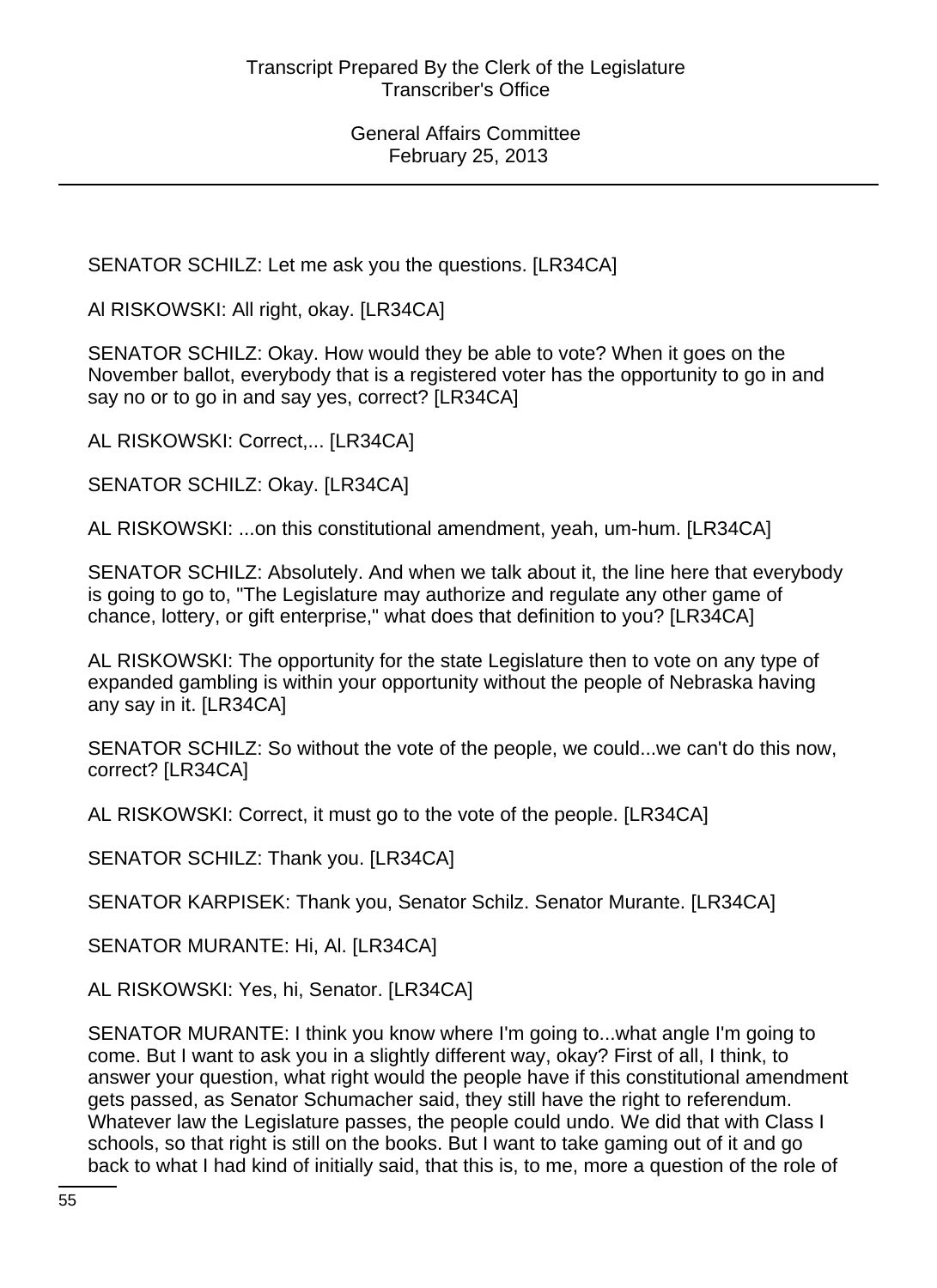the Legislature and the sorts of legislation that we ought to be supporting. So the question becomes...let's look at a parallel. Let's say, right now, our constitution states that the people have the right to petition initiative. It's their first right reserved. Now let's say there was a constitutional amendment to remove that right from our constitution, and the people voted for it, okay? What business is it of the Legislature to stand up and say, people, you just took a right away from yourselves. It's their constitution. They wrote it that way. They can have it that way if they want to. What...why would we get involved with that? And that's sort of what we're asking them to...what Senator Schumacher is asking them to do with this constitutional amendment. [LR34CA]

AL RISKOWSKI: I'm just stating it from a promotional point of view. You're really asking the people not to vote. [LR34CA]

SENATOR MURANTE: Okay, thank you. (Laughter) [LR34CA]

SENATOR KARPISEK: Thank you, Senator Murante. [LR34CA]

AL RISKOWSKI: (Inaudible) [LR34CA]

SENATOR KARPISEK: Any other...Senator Bloomfield. [LR34CA]

SENATOR BLOOMFIELD: I'm not so sure that we're asking them not to vote as much as we are...would be asking them to decide whether or not we should have the authority to do that. I believe we give them every opportunity to vote on it. And I think, as the bill is written, it's pretty plain that the people can see that if they vote to give us that authority, then we may use it. [LR34CA]

AL RISKOWSKI: Well, Senator, I agree fully with what you just said, that this would be a vote in giving the 49 state senators and a majority, which would simply be 25, the opportunity to decide on expanded gambling but, in doing that, they have determined not to vote on the issue but leave it with you. [LR34CA]

SENATOR BLOOMFIELD: Okay, thank you. [LR34CA]

SENATOR KARPISEK: Thank you, Senator Bloomfield. Any other questions? Mr. Riskowski, I've got to ask. [LR34CA]

AL RISKOWSKI: Okay. [LR34CA]

SENATOR KARPISEK: I've...you're talking about a right of the people to vote on expanded gambling. I have had constitutional amendments that, I'm pretty sure, you've come in and opposed. So then didn't you block their chance to vote on expanded gambling? [LR34CA]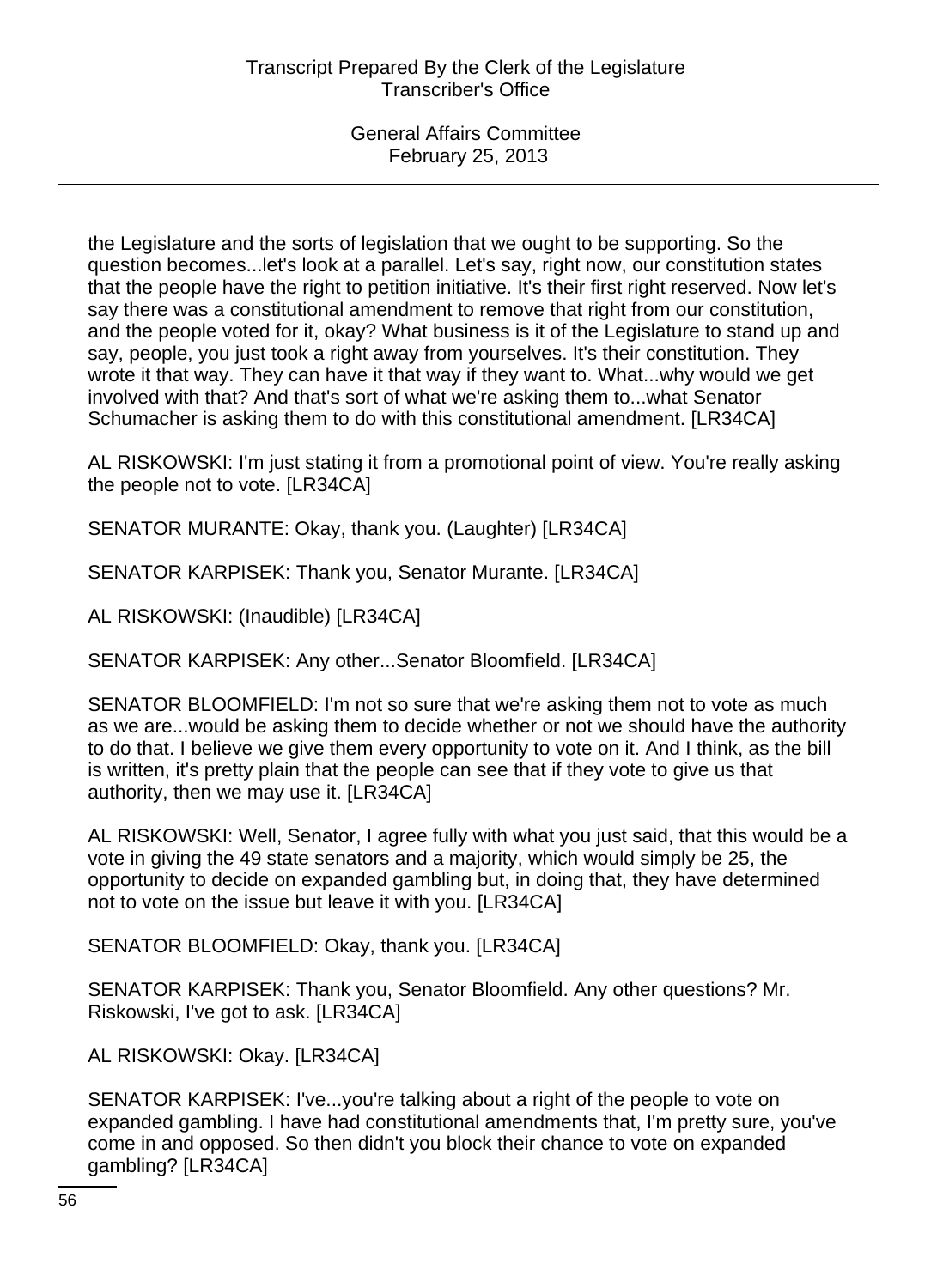AL RISKOWSKI: By simply being here and testifying, I don't know that I'm blocking anything. I'm simply giving public testimony to my opinion as to whether I oppose or support a particular piece of legislation, and that's really what I'm here about tonight. I don't know that I could...have the opportunity, unless I run for state senator, which I have no desire to do. [LR34CA]

SENATOR KARPISEK: Gee, I don't know why. (Laughter) [LR34CA]

AL RISKOWSKI: But I can civilly give my opinion as to whether I'm for or against, and it seems to...an important part of the process. And so that's really why I'm here today, giving an opinion again. [LR34CA]

SENATOR KARPISEK: And even if this were to pass, the same thing would happen. [LR34CA]

AL RISKOWSKI: Exactly. [LR34CA]

SENATOR KARPISEK: I guess my point is, if we want people to be able to vote, then we have a constitutional amendment in front of us now on the historic horse races. So if we really think people want to vote on expanded gambling, then we shouldn't hold that bill up, and put it out and let the people vote on it. [LR34CA]

AL RISKOWSKI: Well, I believe, like in this piece of legislation, if you really feel that the people no longer want any say in what will happen in the future, in regard to expanded gambling, then put this before the people. But if you feel the people of Nebraska still would like a say in it, which I believe they do, I wouldn't do that, because you're really asking the voters--and again, that's from my position--to vote not to vote. (Laugh) [LR34CA]

SENATOR KARPISEK: All right. Thank you, Mr. Riskowski. Any other questions? Seeing none, thank you for coming. [LR34CA]

AL RISKOWSKI: All right, thank you. [LR34CA]

SENATOR KARPISEK: Do we have any other opponents to the bill? [LR34CA]

SENATOR COASH: Welcome, Mr. Wimmer. [LR34CA]

DAVE WIMMER: Thank you. Chairman Karpisek, members of the committee, Dave Wimmer is my name. I'm from West Point. Thanks for the time here today. I'm a recently retired businessman and, like Chairman Karpisek, I've had an extensive career in the hot dog and sausage business. I think we, together, agree that it's hard to overestimate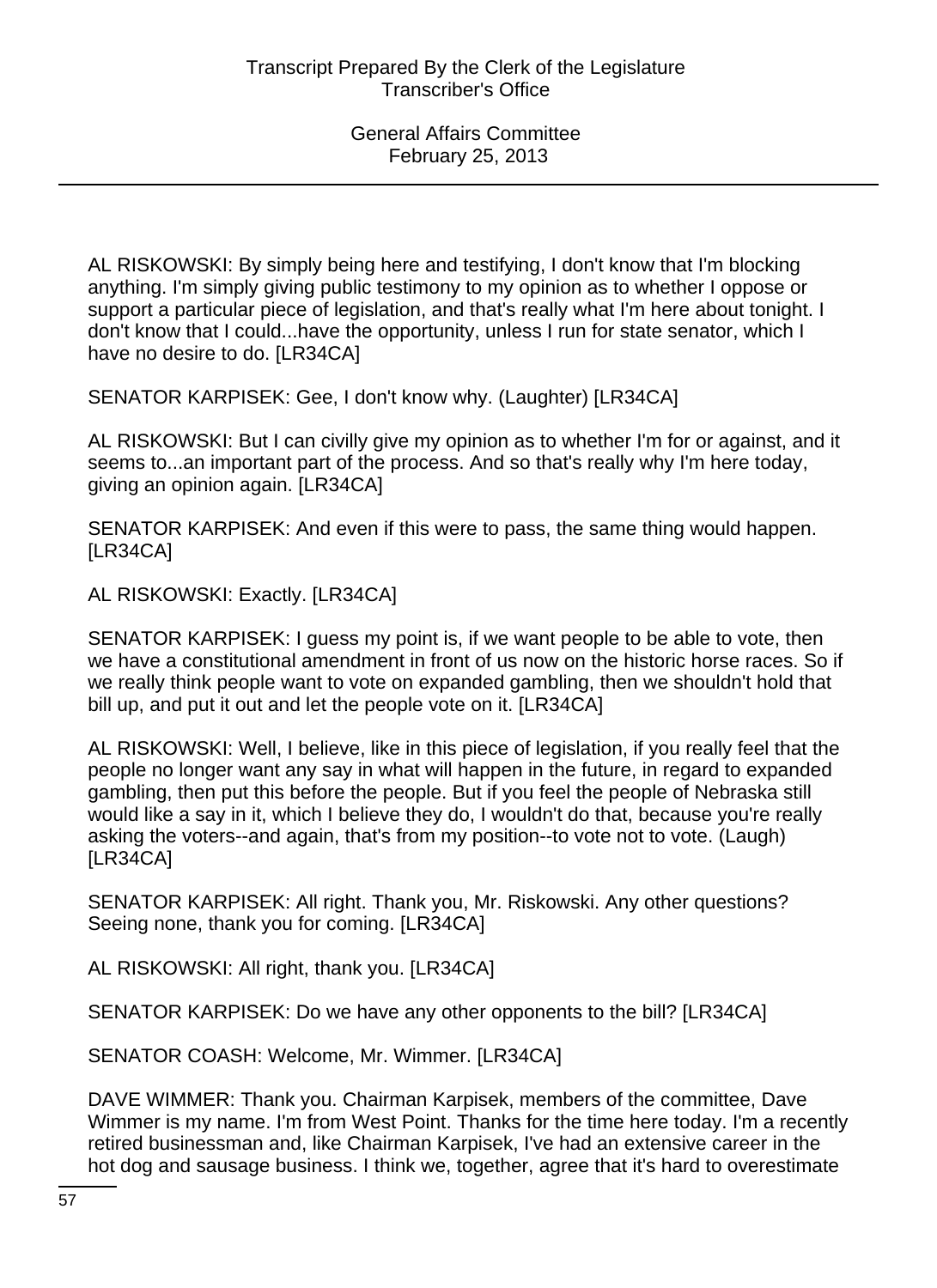General Affairs Committee February 25, 2013

the importance of good sausage in today's world. (Laughter) I'm involved in civic-related things up in Cuming County in, kind of, my home base up there, some state-related things, namely, Gambling With the Good Life. And by the way, as it relates to our budget, Pat makes us bring our own lunch, so that tells a little bit about how we're funded. (Laugh) We're not well-funded. I'm here in opposition to LR34CA. I believe that it would lead to expansion of gambling through a process that would be much easier than it is now to expand gambling. And I come, kind of, at this from the idea that it's a serious enough issue that it probably should be somewhat difficult to expand gambling or make it tougher. I have seen all the data and the reports that have been passed around on both sides of the issue today, and I'm not going to dig into those. I'm not a constitutional scholar, by the way. But I do have a practice that I follow, and that is, when I travel, I'm kind of restless, so I move around a lot and when I'm here and there and I see a chance to go into a gambling establishment, I go in. And what I do is I order a pop or a coffee or, maybe, a beer. If you're gambling, they give you beer in some of these places, and I don't think it's because you're thirsty. But anyway, I go in and I look around. And I see...I observe a carefully crafted environment where the people who are gambling...and we call it gaming now. It's not gambling anymore. And what I'm looking for is those happy, well-dressed and, apparently, prosperous winners that I see on the marketing-related advertisements in communication for gambling. And to tell you the truth, I have yet to find very many of those happy, apparently, prosperous winners when I'm looking around in these gambling establishments. It doesn't make too much difference whether it's keno or casino or what it is. And so when I come out, you've got to kind of squint your eyes when you come out because they don't have windows in these places. And I think some of you probably know that. They don't want you looking out the window. But when I come out and I ask myself this question, the question is, will my peers, my community, my state, my kids, my grandkids, will any of them really be better off if this type of gambling was made easier or faster or more available or more convenient? And so far, my answer is a pretty resounding no. And I guess what I'd do is I'd encourage you to maybe try the same exercise sometime. We look at a lot of data, and you have to do that to make the tough, many decisions that you make. But just go in and look around. And maybe that's called thinking with your gut a little bit. And I do a lot of that; my wife says too much sometimes. But going further, with regard to the projections on tax revenue, I would say this: Even if tax projections on gambling revenue are accurate...and it's not clear that they are. And it's also not clear whether these are new tax dollars as opposed to a redistribution of revenue from other sources. And you folks have a tough job balancing your budget. But I did notice that Omaha, without gambling, came through the recession as one of the top 100 large communities, in terms of health. That was in the paper this morning. They did that without gambling. An additional observation related to taxation that I see is that, based on my observation in these gambling places, the taxes generated by gambling are extremely regressive, and by that I mean they're paid by people with lower incomes. So in conclusion, I'm going to tell you a quick story. I was on the way home--this is embellished a little bit--fourth grade, had a rough day in the fourth grade. I had my report card, took it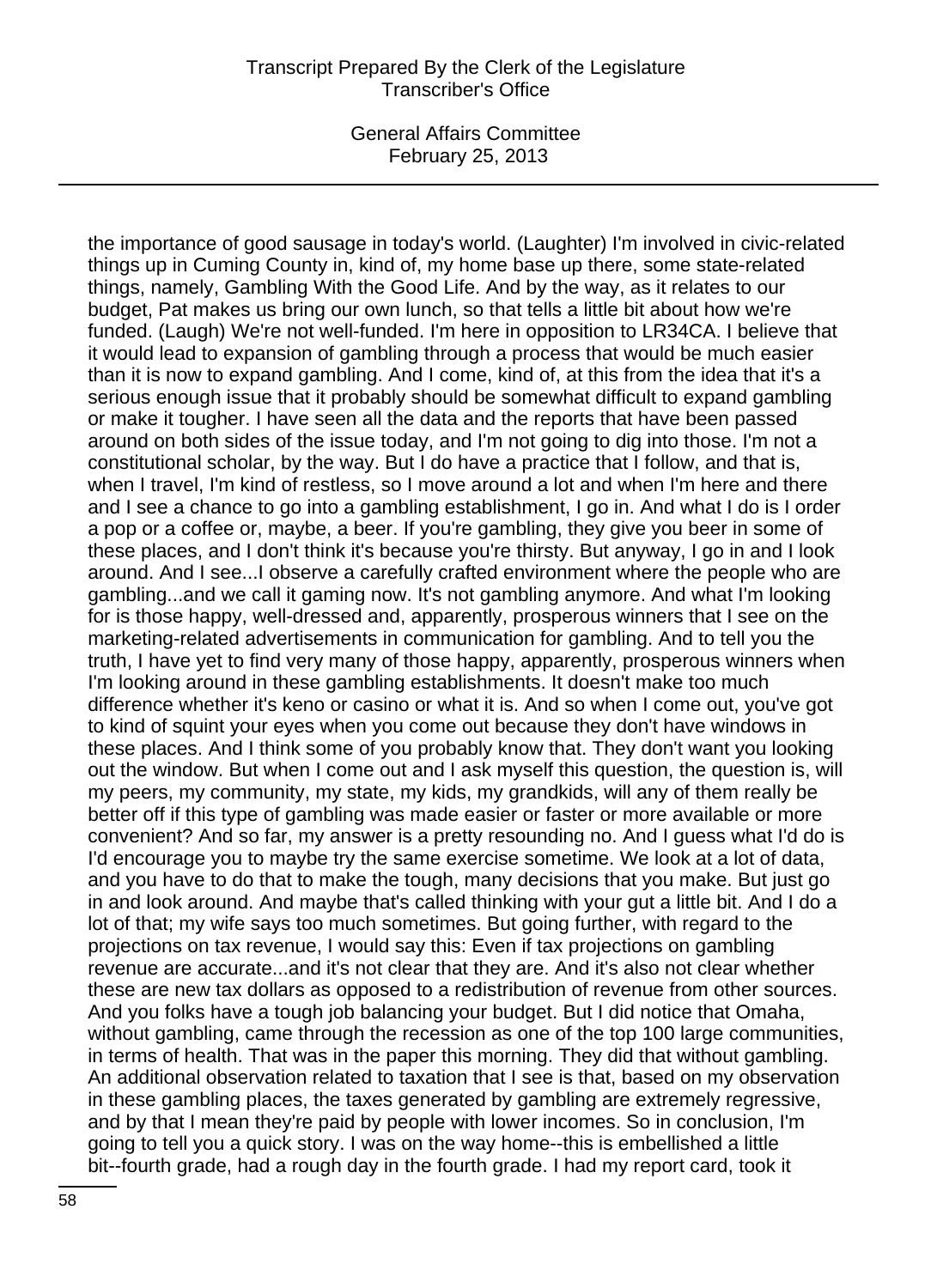home, tossed it down on the dinner table. That night, Dad took one look at it: four Fs and a D. He said, you've got some explaining to do. I thought fast and I says, Dad, the only thing I can come up with, looking at four Fs and a D, is that I concentrated too hard on one subject. (Laughter) My point of this story is that I think, sometimes, we may be tempted to concentrate a little bit too much on some murky financial projections or on some of the other promises of expanded gambling. And I would respectfully ask this group to think critically about the downside because there is a downside. And I further thank you for your time today and thank you for what you do here. This is hard work. Any questions? [LR34CA]

SENATOR COASH: Thank you, Mr. Wimmer. We'll see if we have any questions. [LR34CA]

SENATOR SCHILZ: Real quick. [LR34CA]

SENATOR COASH: Senator Schilz has a question. [LR34CA]

SENATOR SCHILZ: And it's more if you can make a little bit of a joke, I can too. As you talked about, you know, you see all the advertisements for everything and how everything looks great and all this and all that. Couldn't the same be said of sausage and hot dogs? (Laughter) That's it. I'm sorry. (Laughter) [LR34CA]

SENATOR COASH: Thank you, Senator Schilz. [LR34CA]

DAVE WIMMER: You can come up and stand around at our place too. I'll extend that offer right now. [LR34CA]

SENATOR SCHILZ: There you go. I appreciate it, sir. Thank you very much. [LR34CA]

DAVE WIMMER: Anything else? [LR34CA]

SENATOR COASH: Any other questions for Mr. Wimmer? Seeing none, thanks for coming, sitting there all day. [LR34CA]

DAVE WIMMER: Thanks. [LR34CA]

SENATOR COASH: We'll take the next testifier. Welcome back, Ms. Fairchild. [LR34CA]

LORETTA FAIRCHILD: (Exhibit 17) Thank you. These people had to go? Thank you, committee members, for your attention. My name is Loretta Fairchild, L-o-r-e-t-t-a F-a-i-r-c-h-i-l-d. I am here, because of my Ph.D. in economics, to urge you to consider the economic impact of this legislation on the state of Nebraska as a whole and not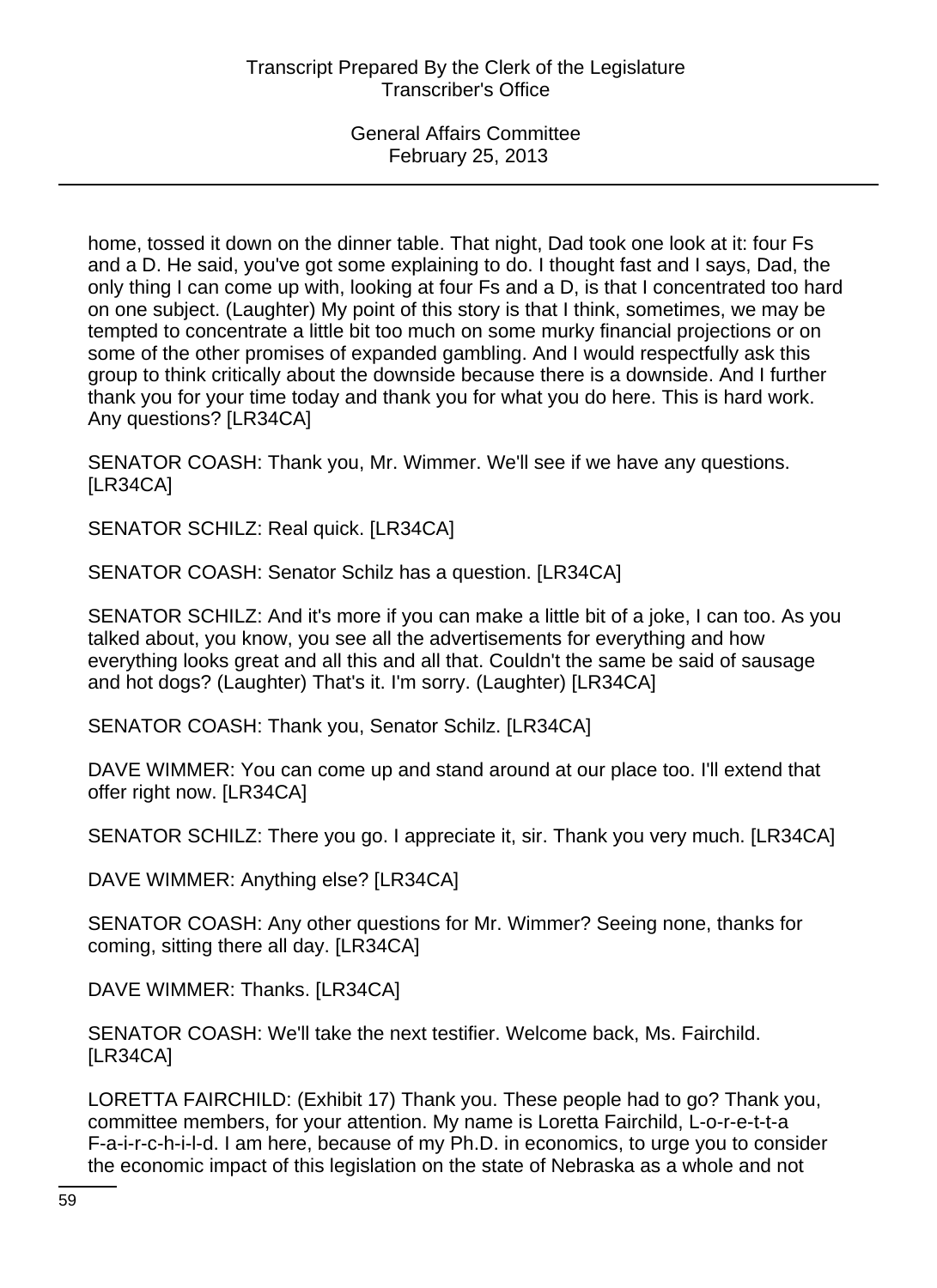General Affairs Committee February 25, 2013

proceed with LR34CA. First, the proposed ballot language is highly misleading because it doesn't clarify that the purpose is to remove from Nebraska's constitution the prohibition against Class III gambling, the casino-type gambling. Voters need to know that. One main argument that underlies the desire to bring casino-type gambling into Nebraska is the following, which contains a major error. The argument goes like this: Gambling is just like any other form of recreation--bowling, movies--and, as an adult in a free-enterprise system, I should be allowed to freely choose where I want to spend my money, which feels logical. But it isn't. The logical error enters because gambling is not like any other product but, instead, is one among a very small group of products that needs special handling, in other words, government regulation. Other products also in this small category are items that produce pollution of our air or water, like the chemical company dumping its waste into the nearby river because it lowers its costs, but also kills the fish in the recreation area downstream. The pollution generated by the gambling industry is the addiction problem, which is also true for tobacco and alcohol, other products with special regulatory status. All of the products in this special category aren't left just to the free market because the effects spread out to third parties--in other words, people who aren't the buyer or the seller, which is what the market can take care of just fine--and they cause serious problems in the state as a whole that markets alone just can't handle. I would appreciate being able to clarify this point more in appointments with each of you in the near future, but I'm waiting on that because of time constraints. But the important point for this bill is the freedom argument does not exist. Two other popular arguments are also largely myths. One is keeping the money in Nebraska and, B, this will create jobs. To understand these issues we need to look again at the extra benefits and the extra cost of casino-type gambling. And this is the handout that you have just received, the one page, I think. If you look at the second list, the benefits, you see any new jobs created. It won't be huge. There will be some. And you look at the list of costs at the top and you see the job losses in other businesses across Nebraska who do lose sales because the money dropped into this new gambling comes largely out of Nebraska pockets, it might have been saved or it might have been spent in other Nebraska recreational or other businesses. But each dollar that belongs to a Nebraska family only gets to be spent once. The casino-type gambling industry has come to be referred to by the three Ps: It's pervasive, pernicious, and predatory. Let's look at predatory. Because they know exactly how much each gambler is betting and losing, they have highly paid people on staff whose sole job is to sweet-talk anyone who has stopped coming in, after significant losses, into coming back. They offer great deals and tantalizing perks to people who have demonstrated their vulnerability to these pitches. What would you think of a liquor store owner or a bar owner who kept track of personal information on recovering alcoholics in the region and offered them sweet deals to have just one more little drink, on us? Reminding voters of the taxes that can be raised from gamblers is also based on false logic. State government is supposed to create a total tax system that follows a list of good economic principles. High on that list are equity, fairness, and efficiency in how resources get moved around by the tax. Nowhere does it say, tax the people with addictions and use that money to help other policy priorities. In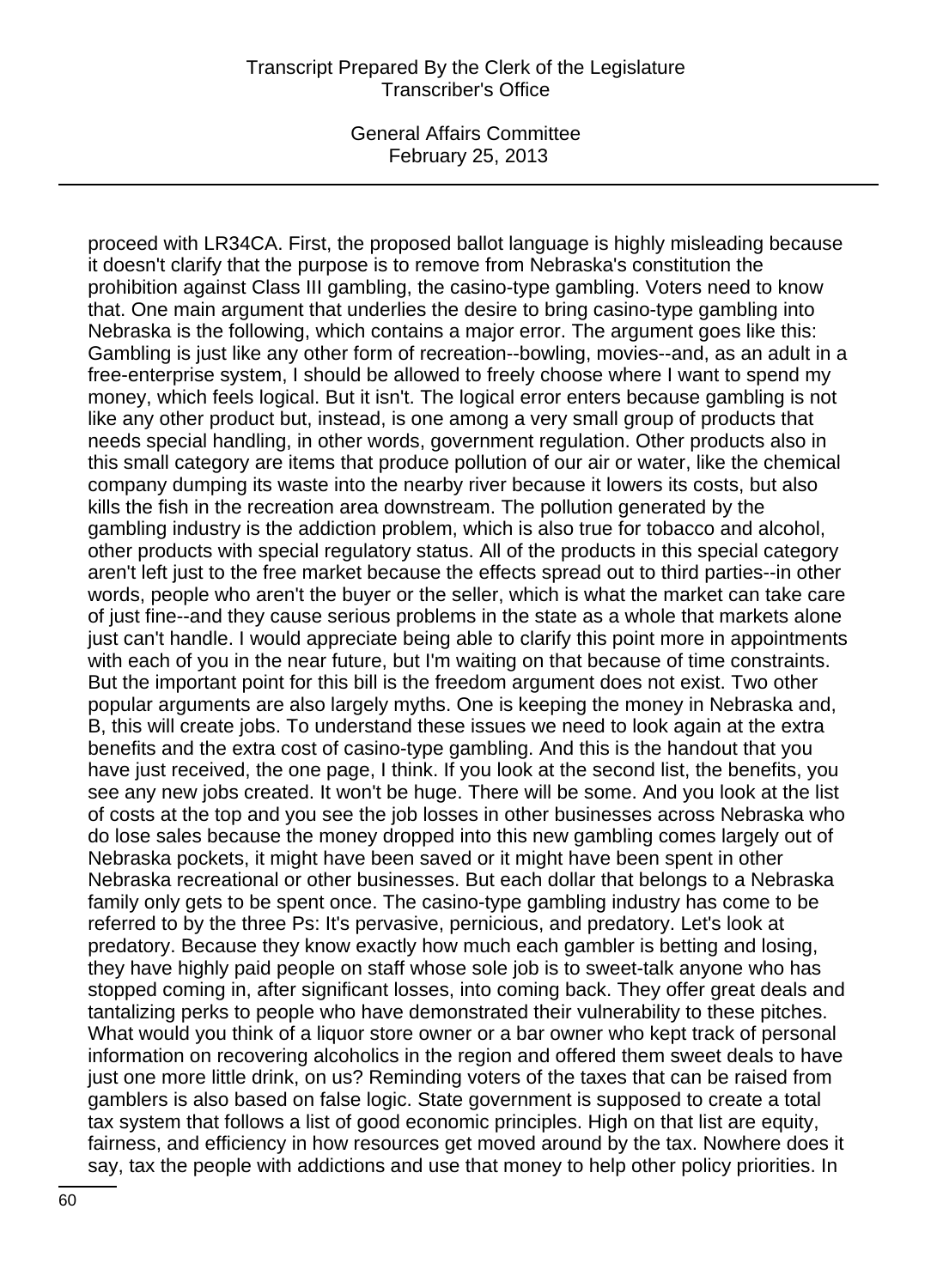closing, since there are, in fact, no good economic reasons to support removing the ban on Class III gambling, if you vote to move this measure forward, you are saying, in effect, I think it's just fine to make a small group of people, who are yet nameless, quite rich and leave Nebraska holding the bag. Please don't waste the Legislature's time with this measure. Thank you. And now I hope you will ask questions, like, why allowing this new type of gambling does constitute a subsidy and why the monopoly power over the new casino-type gambling that the new owners are implicitly expecting likely won't last. Thank you. [LR34CA]

SENATOR COASH: All right, thank you, Ms. Fairchild. Senator Johnson. [LR34CA]

SENATOR JOHNSON: Thank you, Chair or Vice Chair. We've talked about the two problems, one gambling and gambling addiction, low-income families, all of that. The other that we've addressed or tried to address is the loss of...or the money that goes over to Iowa, basically, maybe, a perception of loss of funds for Nebraska to operate on. So economists, I know, have abilities in talking about results, talking about trends, pointing out the problems, and whatnot. I have a little more faith in you than that, so I'm going to ask you, from your perspective, how do we solve the first problem of addiction? And is it worth the state's time to try and recoup some of that money, or is that just way too big a risk? [LR34CA]

LORETTA FAIRCHILD: You're raising very valid and important issues. I think we should focus on addiction and trying to help. What happens in nations that have gambling--the ones I'm most familiar with are Australia and Canada--again, because it's already been mentioned, it is extremely difficult to roll these things back once they happen. South Dakota's example was there's...some of the analysis points to the fact that state governments become addicted to those taxes too. And that makes it extremely difficult to get. And the South Dakota vote was actually very, very split. People did want to get rid of it, but they didn't want to have to pay taxes. And it's very hard to see. All these economic issues are so subtle. This is why "just let people vote on this," that list doesn't fit well on a bumper sticker. But this is economic reality and it's extremely difficult to explain the...oh, I want to get back to you. What do we do about addiction? These two countries have massive programs focused on what is called responsible gambling. And they do a lot of different things to try to help people who have an addiction problem to stay out of casinos, for example, to try to keep teenagers out of casinos. They're in there all the time, even though, technically, they're not allowed to. So this requires a massive effort, and it's expensive on the part of the state. It does need to be worked on, and I would like to see Nebraska do some of that sort of thing. Economists are terrible prognosticators. We can't do anything except look at past data. We cannot look at the future, and that's in economic questions in general. We need a study on addiction rates, as came up in some other questions. We need a study on addiction rates in Nebraska. But these other states don't pay for those studies either. It's expensive to do a good study, and so the only data is, like what you have seen that comes out of the poorly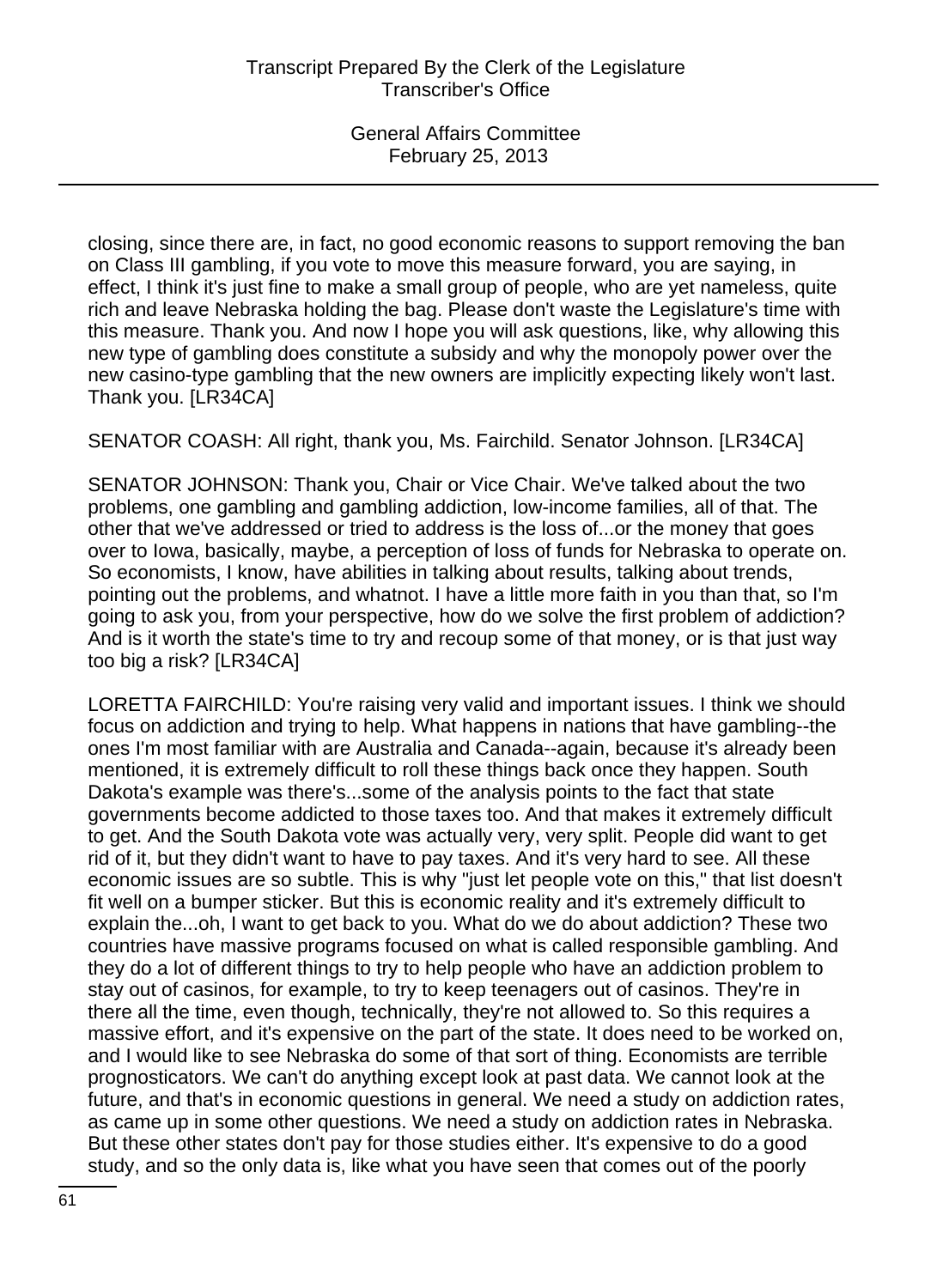funded centers that try to help with addictions. They have some data, but it really does not get to the heart of the matter. So yes, the Legislature should fund a serious study before they pass this. What was the other half of the question? [LR34CA]

SENATOR JOHNSON: Well, just looking at the economic impact and, you know, I mean, if you could eliminate the addiction and only those rich people would gamble and get some out of them instead of doing it through tax code, then we'd get our money back, but... [LR34CA]

LORETTA FAIRCHILD: Well, the standard joke about this is that the people who...well, again, there are two groups of people who gamble. People who just enjoy it--they go in, and they spend their limit, it's a social occasion, they've had a good time, and they go home again--those people will not generate very much in the way of profits to the industry. There will be profits, but there won't be very much. Frankly, we need to get information out of this industry about where it's coming...where their profits are coming from. Some studies have suggested that somewhere between 40 and 80 percent of profits come from that small group of addicted people, which is why they work so hard to keep them coming back in. I still lost it again. [LR34CA]

SENATOR JOHNSON: That's fine. I just... [LR34CA]

LORETTA FAIRCHILD: The notion of what...and that this notion of trying to bring the gambling back...well, my basic point about we're losing money outside so we might as well bring it in. Two "bads" don't make a good. It just makes a worse mess. There's good data that shows...well, again, remember that...I have two things I want to do here. Sorry, I keep losing it. Location, as has been mentioned earlier, plays a huge impact on how many people do drive. A circle within 50 miles makes a difference. So you put casinos in western Nebraska. You're increasing the pool of people who are within 50 miles, and they are the people who will be primarily doing this. The ideal world for a casino is a place where everybody who comes in is tourists and they leave their money, and then they go home and they take their problems home. That's perfect. However, that isn't what happens, and most of the money that's going into the local casinos is local people. Now that's not to say somebody's cousin doesn't come through. But the other piece of information that I would point to about what are the options is, simply, that when you hear the pitch that says we should be doing this--and these pitches have been made since the early 1990s as casinos have moved across the nation--there's never an example of a success story. On these same promises that had been made over and over and over, why isn't there one city, one county, one state in all the ones that have this that you can point to and say, hey, they've solved their tax problems? Because that's the way this is always brought forth. And job creation, there is good documentation about decline in business activity in the area. One example is restaurants in Omaha. There was a study done about businesses in Omaha right after the casinos opened in Council Bluffs. And yes, food is a loss leader. Restaurants in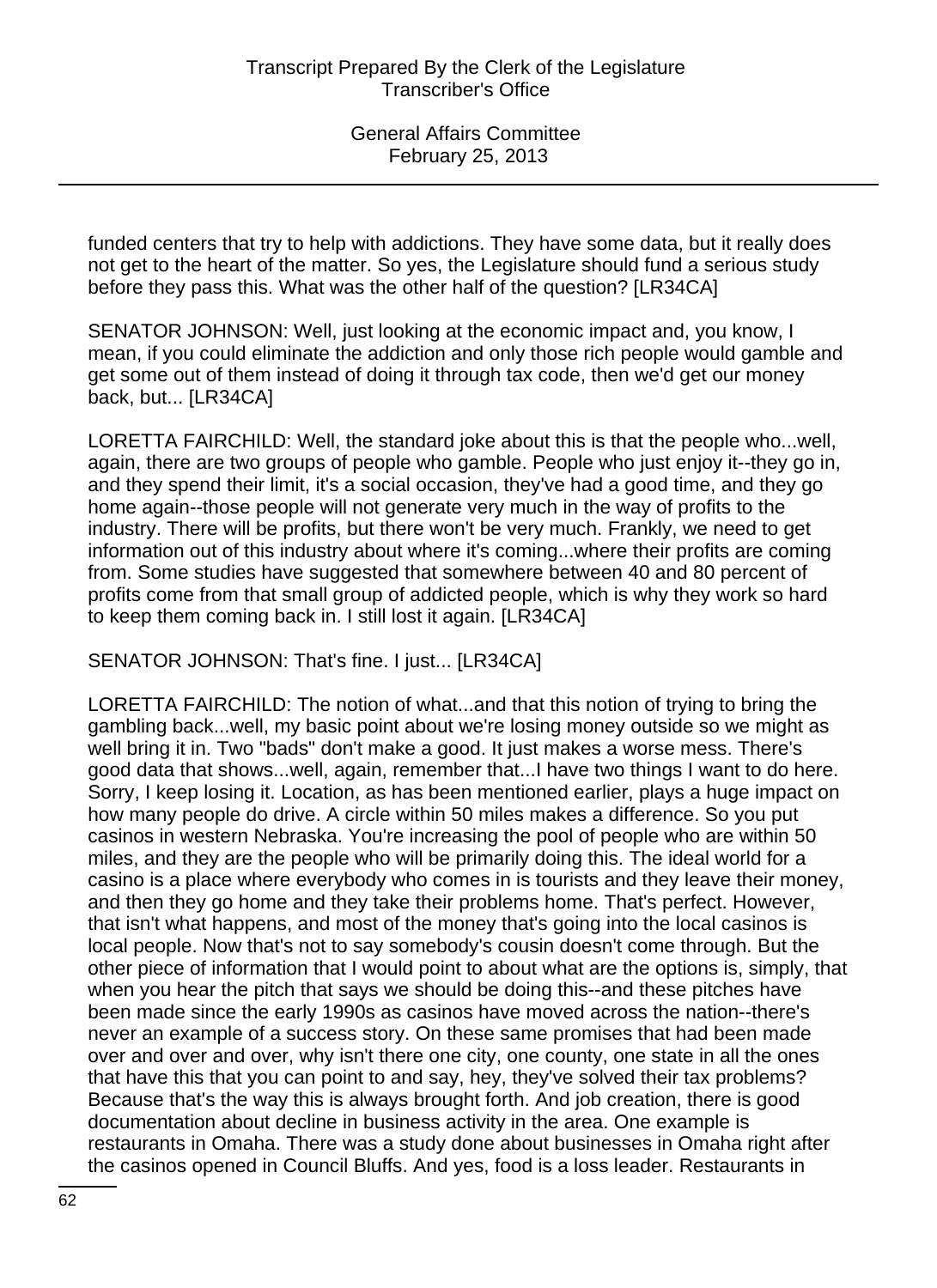Omaha did lose business. They complained verily, okay? Were they required to show their tax receipts? I don't know. But the point is, in all these states that have it, you cannot point to this shining example. If you could, it would be in the marketing pitch. These are promises and they aren't realized,... [LR34CA]

SENATOR COASH: Okay. [LR34CA]

LORETTA FAIRCHILD: ...because that list is disproportionate. [LR34CA]

SENATOR JOHNSON: Thank you. [LR34CA]

LORETTA FAIRCHILD: And that is not my list. [LR34CA]

SENATOR COASH: Thank you, Ms... [LR34CA]

LORETTA FAIRCHILD: It was put together by 40 economists, and we don't agree on much of anything. [LR34CA]

SENATOR JOHNSON: Thank you. [LR34CA]

SENATOR COASH: Thank you, Ms. Fairchild. Any other questions? I don't see any. Thank you for coming down today. Are there any other testifiers in opposition? Is anyone here in a neutral capacity? Seeing none, Senator Schumacher, you are welcome to wrap us up. [LR34CA]

SENATOR SCHUMACHER: Thank you, Senator Coash, members of the committee. There are certain things that appear to be uncontroverted. One, somewhere in the neighborhood of \$400 million a year leaves the state, taking with it an economic factor of 1.75. That's a lot of money because that's...gets you over half a billion dollars a year. At any rate, that represents what probably could be captured yet in Nebraska, even though it's less than the 2004 levels, about \$80 million a year. Whatever problems there are associated with gaming are here. Sixty-some percent of our population lays within that 50-60 mile range of a casino, over 90 percent within 150 miles of a casino. Whatever problems are associated with it are here, with none of the revenue to treat the problems or do other things with that money. Those are uncontroverted. What is also uncontroverted is that we can't do anything about it, nothing. The people can't do a petition because we've made the petition process unbelievably hard. The monkey is on our back to ask the people, do you want the Legislature to have authority to do something about it? We've heard some testimony that, well, what you should do is you should have to go to them. Well, should we have video keno and put that proposition before them? Should we have historic horse racing, put that proposition before them? Should we have a casino in Omaha, that proposition before them, knowing the outcome of those kind of propositions? The have-nots vote no. It gets 37-38 percent of the vote.